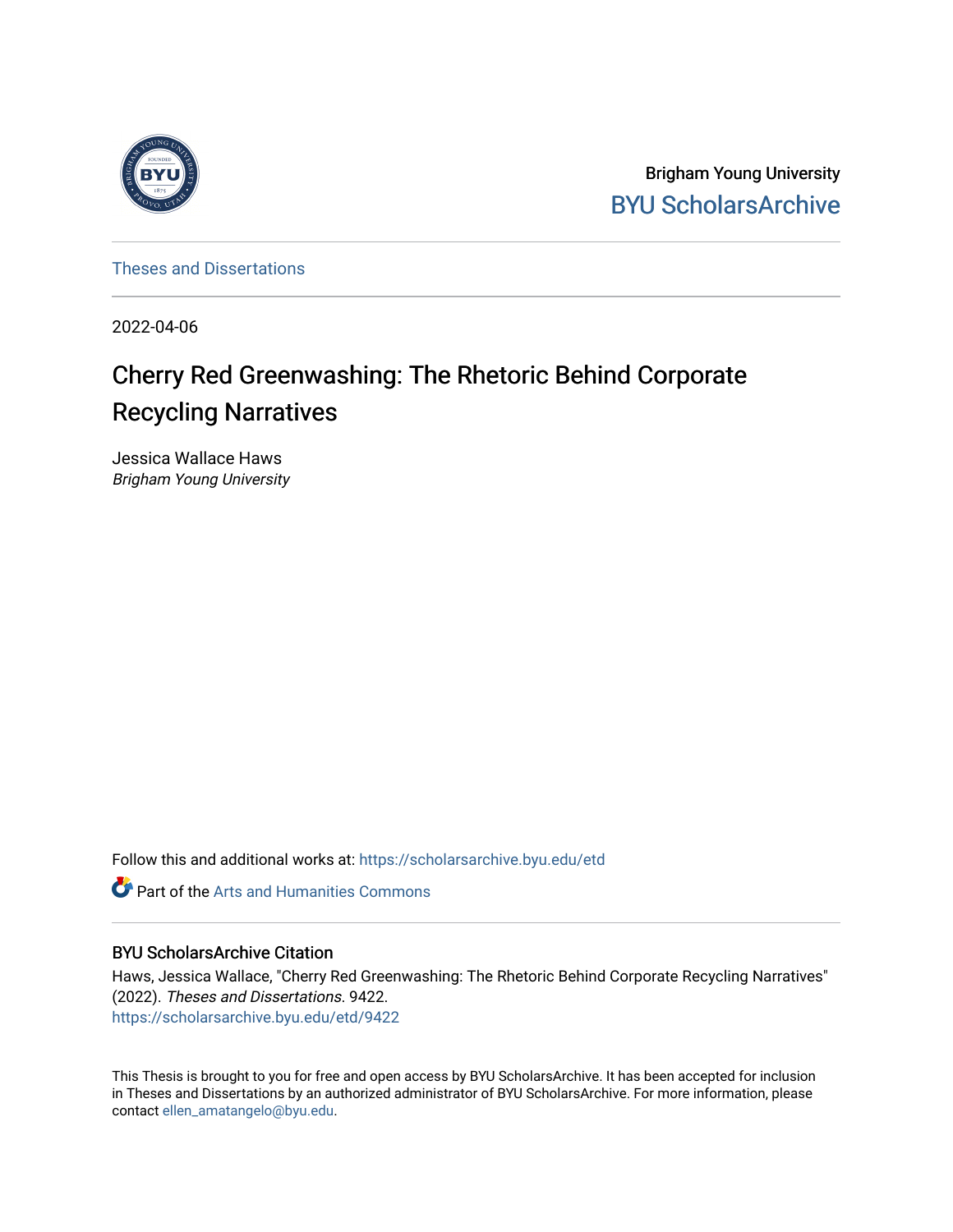<span id="page-1-0"></span>Cherry Red Greenwashing: The Rhetoric Behind

Corporate Recycling Narratives

Jessica Wallace Haws

A thesis submitted to the faculty of Brigham Young University in partial fulfillment of the requirements for the degree of

Master of Arts

Amy Williams, Chair Jamin Rowan Brian Russell Roberts

Department of English

Brigham Young University

Copyright © 2022 Jessica Wallace Haws

All Rights Reserved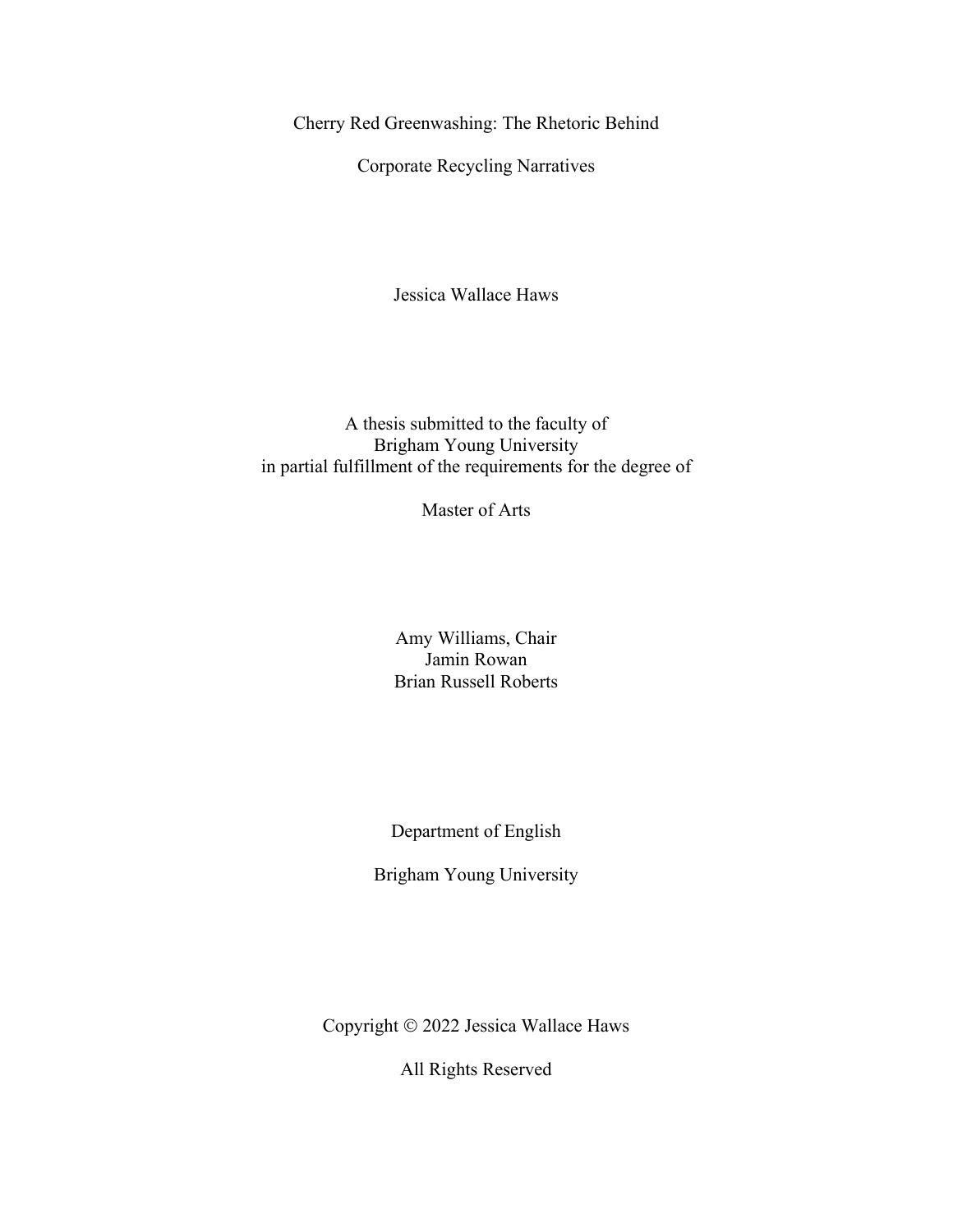# ABSTRACT

# <span id="page-2-0"></span>Cherry Red Greenwashing: The Rhetoric Behind Corporate Recycling Narratives

Jessica Wallace Haws Department of English, BYU Master of Arts

As the public becomes more aware of environmental issues, corporations are pressed to consider and address the sustainability of their practices. Unwilling to drastically change business models, many corporations turn to greenwashing in an attempt to construct an environmentally friendly image while doing little to nothing to address sustainability issues. Using Kenneth Burke's work on identification and terministic screens, I analyze The Coca-Cola Company's "2020 World Without Waste Report" to illuminate how consumers come to believe in and identify with corporate greenwashing tactics. In line with Burke's theories related to identification, I argue that Coca-Cola's greenwashing strategies can be categorized into three main tactics: establishing common ground, creating antithesis against a shared enemy, and subtly invoking a sense of transcendence. Through my analysis, I also expand Burke's notion of transcendence and propose that established ethos and intertextuality can foster identification. By understanding how these rhetorical strategies operate within corporate texts, consumers can be more aware of greenwashing and hold corporations more accountable.

Keywords: greenwashing, rhetoric, plastic, recycling, identification, Coca-Cola, Kenneth Burke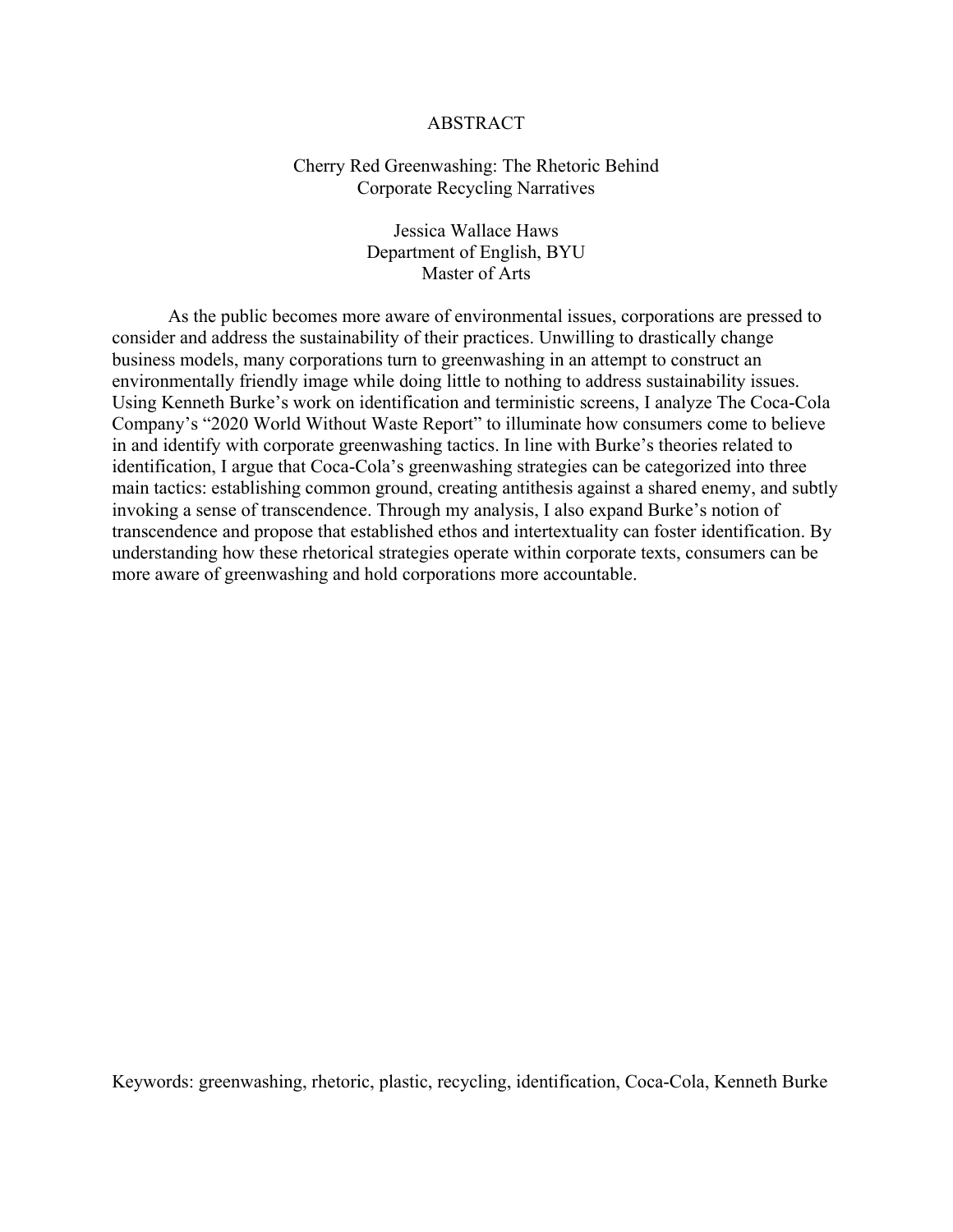### ACKNOWLEDGEMENTS

<span id="page-3-0"></span>Projects like this are never a solo feat. As such, I would first like to express my endless appreciation for Amy Williams, who ventured through many drafts with me. I wouldn't have made it through this process without her expertise, thoughtful feedback, and constant encouragement. I would also like to thank my readers, Jamin Rowan and Brian Roberts, for their valuable insight and support. To all three committee members, thank you for believing in me and helping me evolve into a better thinker and writer. I am also beyond grateful for my dear husband, Joshua, who encouraged me every step of the way, listened to my many rants about environmental injustices, and ensured I was always well-fed. Finally, many thanks to the professors, friends, and family members who inspired me to pursue a master's degree.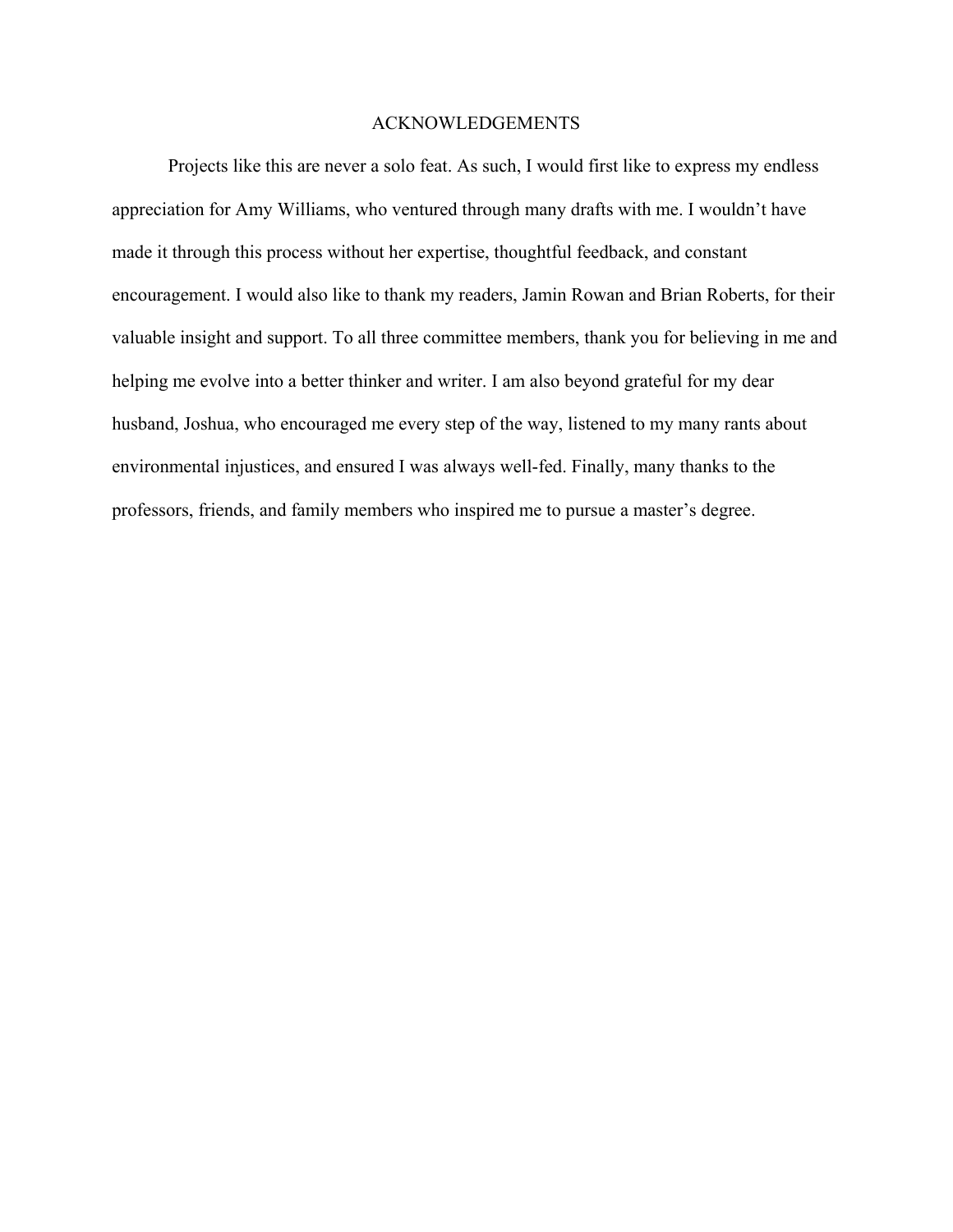<span id="page-4-0"></span>

# TABLE OF CONTENTS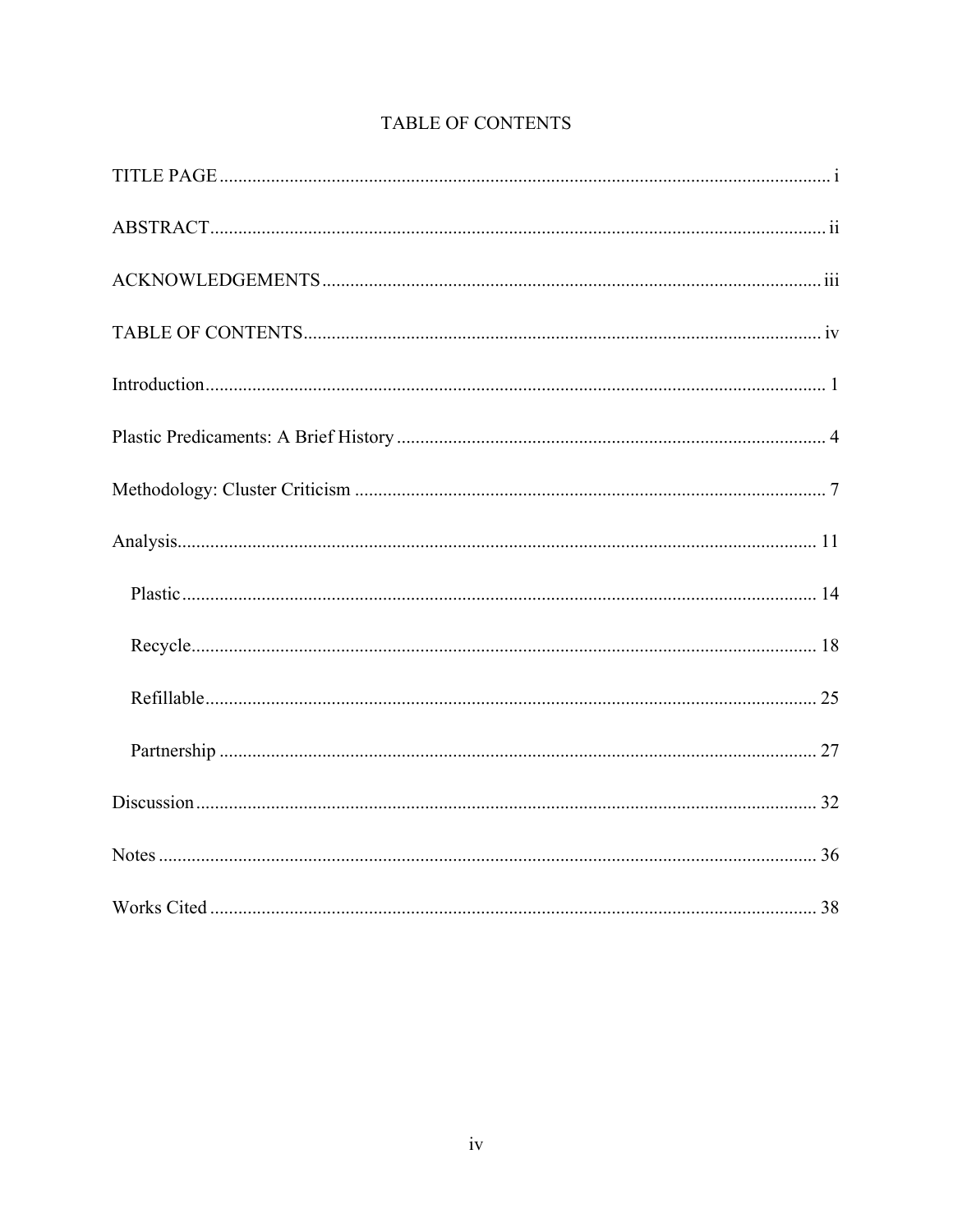# <span id="page-5-0"></span>**Introduction**

In January 2018, The Coca-Cola Company launched its recycling initiative: World Without Waste. Acknowledging the world's waste crisis, the company unveiled their "ambitious" environmental program with the hopes of, as the initiative's name suggests, creating a world without packaging waste. This program is founded on the promise that Coca-Cola will collect and recycle a bottle or can for each one they sell by 2030. In addition, the company pledged to make their packaging 100% recyclable by 2025 and to use 50% recycled material in their bottles and cans by 2030. While these promises may seem revolutionary, there are strong indications that World Without Waste may simply be the latest iteration of the beverage giant's greenwashing tactics. Simply put, the term *greenwashing* refers to hypocrisy within corporate rhetoric. According to one definition, the discursive practice of greenwashing occurs when corporations "spend more time and money advertising that they are green than on actually putting into place environmentally friendly practices" (Orange 30). Though Coca-Cola may advertise their concern for environmental sustainability, their long history with anti-litter and recycling campaigns suggests the concern is disingenuous.

 In 1953, Coca-Cola was involved in the founding and funding of Keep America Beautiful (KAB) along with more than twenty corporations and industry peers, including The American Can Company, PepsiCo, The Dixie Cup Company, and McDonald's. After the beverage industry switched from refillable glass bottles to throw-away aluminum cans, the American public grew concerned about the rapid increase in litter. Heather Rogers observes that the first effort to restrict single-use packaging came from dairy farmers, whose crops and cows were negatively impacted by the litter (141). The beverage industry responded with the Keep America Beautiful campaign and various lobbying efforts. As Bartow J. Elmore suggests, "KAB's central objective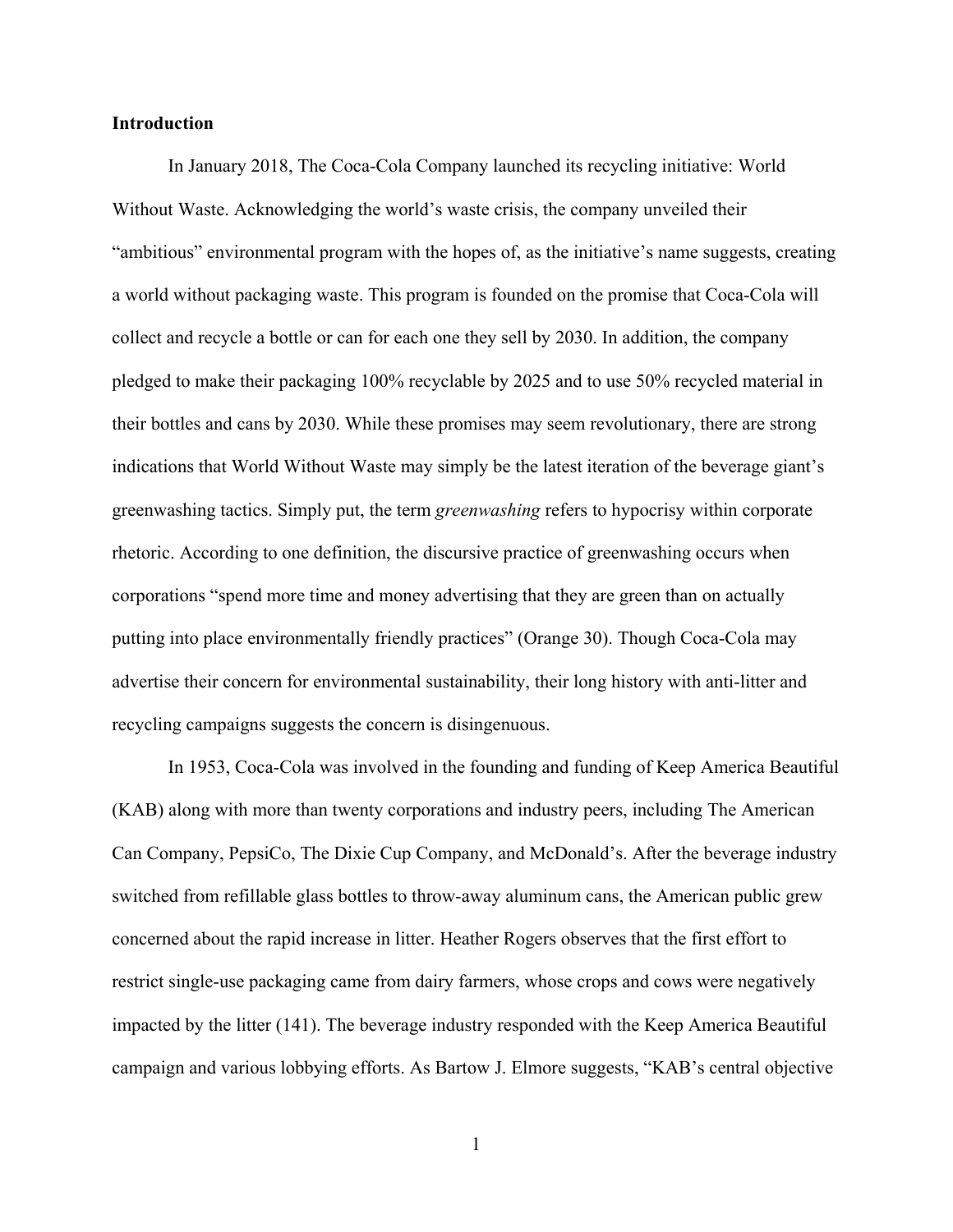was to deflect accusations that corporations were to blame for the country's growing litter problem" (234). Because the American public grew more concerned about environmental issues, Coca-Cola and its competitors had to act concerned as well.<sup>[1](#page-40-1)</sup> Rogers notes, however, that despite campaigns like Keep America Beautiful, single-use packaging was the fastest growing type of solid waste by the mid-1970s (134). Unsurprisingly, during the late 2010s and early 2020s, Coca-Cola has mirrored the current generation's concern for environmental issues with another recycling campaign. The company's new campaign, World Without Waste, is rooted in the same underlying goal of deflecting responsibility away from Coca-Cola and its irresponsible use of single-use plastic packaging.

Instead of considering the ramifications of billions of plastic bottles that are consumed each week, greenwashed recycling narratives allow both corporations and consumers to rid themselves of environmental guilt. Brian Russell Roberts argues that campaigns like Keep America Beautiful merely exist to increase the "use of plastic packaging while assuaging customers' discomfort with single-use packaging" (234). In identifying with the greenwashed recycling narratives, consumers may perhaps even feel as though they are benefiting the environment when the opposite is true. This contradiction is the corporate payoff for greenwashing; the consumers buy into the eco-friendly narrative and continue to buy the company's products. Stacy Thompson likewise argues that greenwashing convinces consumers to make themselves busy "micro-ethically" through actions like recycling without having to consider the more systemic issues such as neo-liberalism and over-production (901). Pausing to deconstruct greenwashed narratives exposes tensions that are still inherent within many corporate sustainability initiatives, such as World Without Waste. Exposing these tensions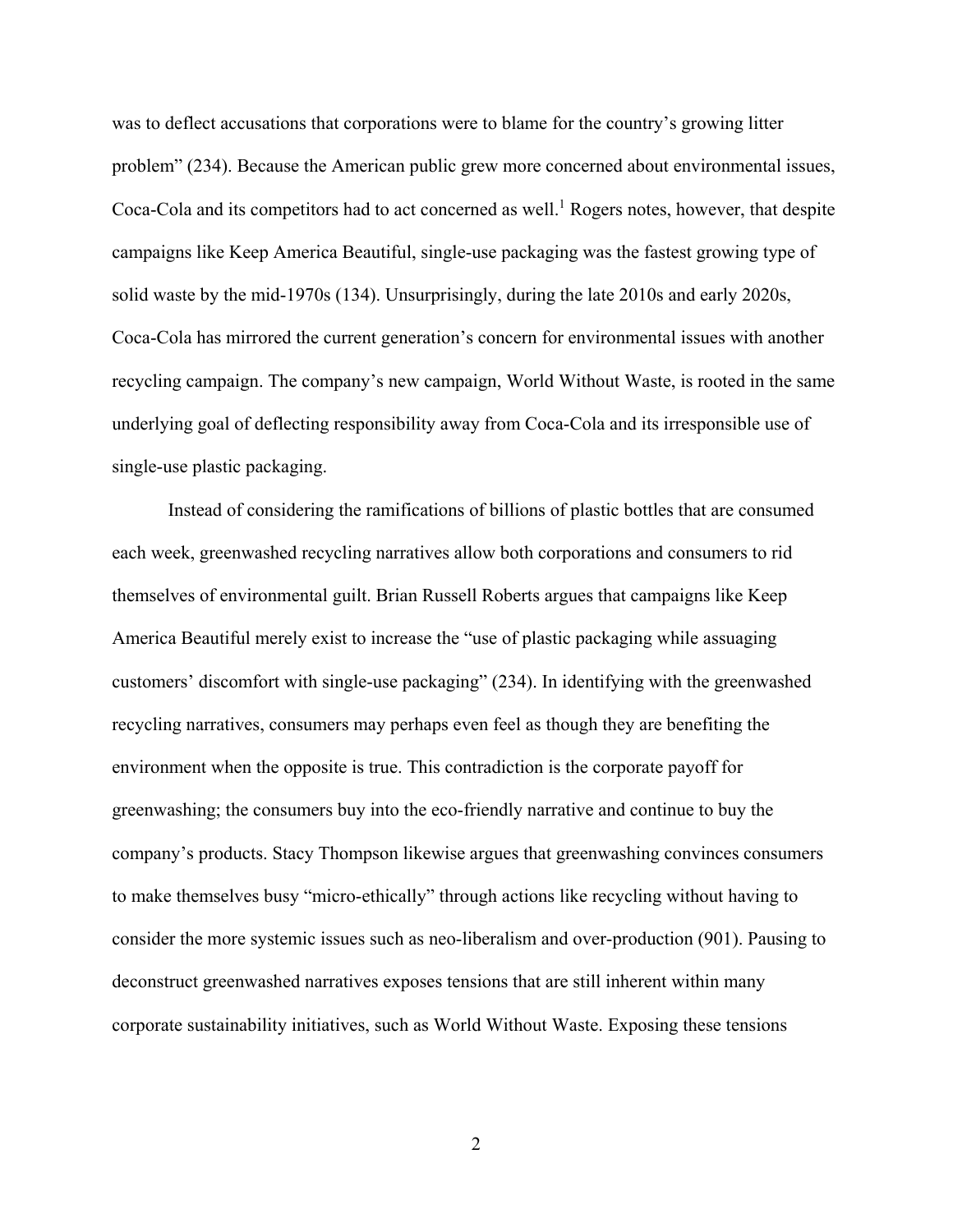allows consumers to identify the larger, more systemic issues and hold corporations accountable for unsustainable business practices.

Over the last few decades, many scholars have analyzed corporate greenwashing tactics, particularly in fields related to business and law[.2](#page-40-2) Some rhetorical scholars have also examined greenwashing in the context of corporate social responsibility and rhetorical theories.<sup>[3](#page-40-3)</sup> Generally, such rhetorical analyses focus on company ethos and consumer trust, concluding that corporations ought to be more conscious of their social responsibility and malleable ethos. Building off these previous observations, I add to this conversation by analyzing greenwashed discourse through the lens of Kenneth Burke's theories on identification and terministic screens. Using Burke's cluster criticism as my methodology, I illuminate how consumers come to believe in and identify with corporate greenwashing tactics. To better understand how recycling initiatives shape public perceptions of single-use plastic and to examine the inherent tension that exists within greenwashed recycling narratives, I focus my analysis here on The Coca-Cola Company's "2020 World Without Waste Report." Before detailing my analysis, I first provide a brief overview of plastic to contextualize the problems surrounding plastic recycling. I then detail my methodology and go on to present my analysis of the sustainability report, focusing on the implications of Coca-Cola's rhetorical strategies.

In line with Burke's work on identification, I argue that the company's greenwashing strategies can be categorized into three main tactics: establishing common ground, creating antithesis against a shared enemy, and subtly invoking a sense of transcendence. These three strategies help divert readers' attention away from problematic aspects of the corporation's production chain as well as the unsustainability of the company's proposed solutions. Ultimately, my analysis shows that transcendence can occur in more ways than Burke originally proposed,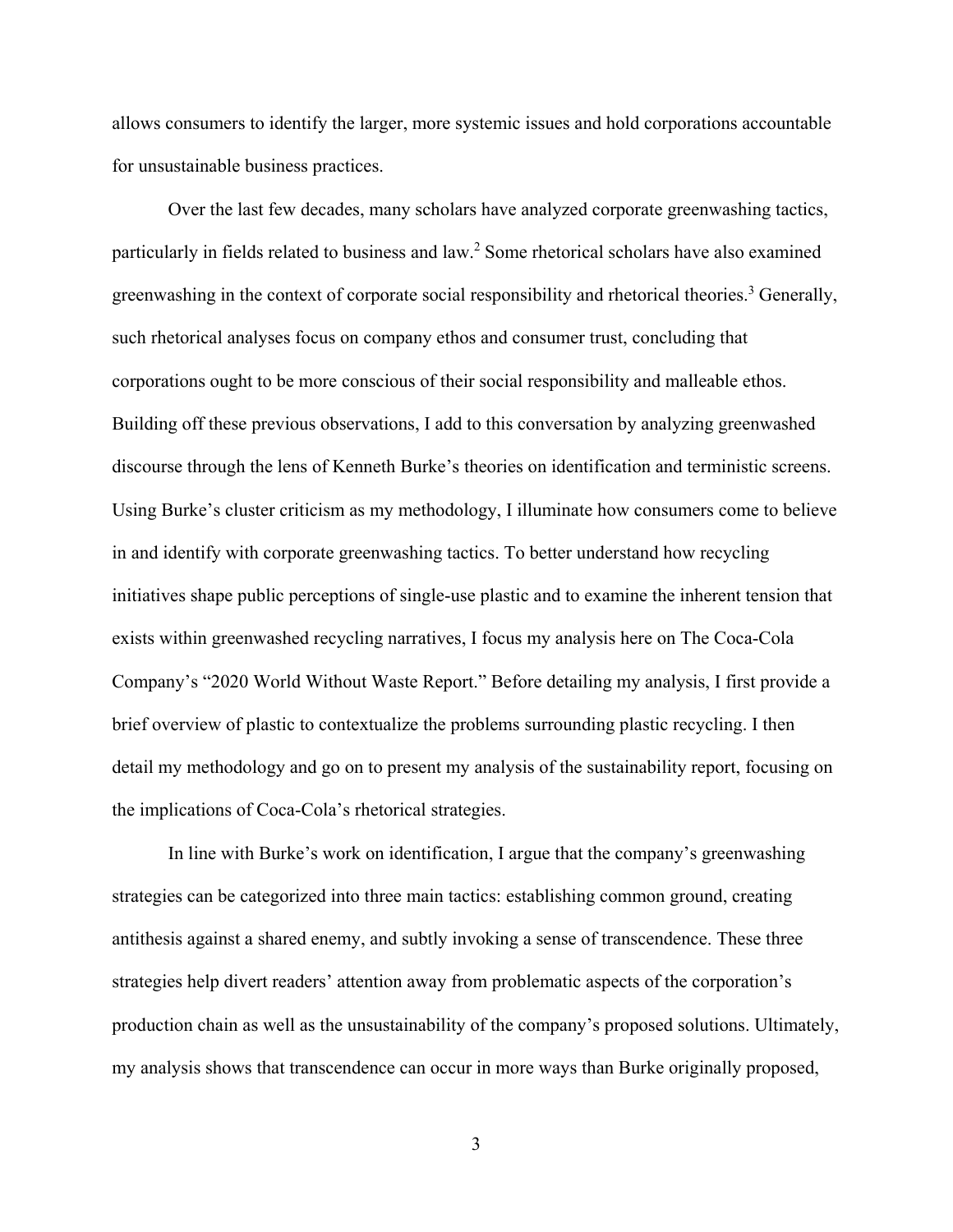and I illustrate that intertextuality and ethos can also be tools for fostering identification. In general, being aware of these rhetorical strategies can help consumers identify a corporation's underlying motives.

# <span id="page-8-0"></span>**Plastic Predicaments: A Brief History**

Because it is cheap and easy to produce, plastic has become ubiquitous in almost every industry. Plastic has, as Maurizia Boscagli observes, become "the matter of modernity" (137). Plastic production reached industrial scale during the 1940s and has since made its way into every aspect of human existence. As Caren Irr and Nayoung Kim observe, "The work, play, medicine, sanitation, and sensations of modernity are literally wrapped up in plastic" (3). Plastic resides at the core of human existence: our foods come packaged in plastic, our beverages are often contained in plastic, our homes are insulated with plastic, and our clothes are woven with fibrous plastic. With plastic over-production and greenwashing strategies in force, most consumers hardly pay attention to society's over-reliance on plastic.[4](#page-40-4) That lack of attention has evolved into the world's current waste crisis.

Though there are still many unknowns regarding the long-term effects of plastic, many geological and biological effects have already been documented. According to Irr and Kim, at least 8.3 billion metric tons of plastic have been created since 1950, and more than 60% of that plastic has made its way into aquatic ecosystems and landfills (2-3).<sup>5</sup> Scientists now estimate that plastic pollution affects every marine, freshwater, terrestrial, and atmospheric ecosystem globally (Borelle et al. 1515; Santos et al. 56). Santos and colleagues report that at least 1,565 documented species have ingested plastic, impacting all levels of the food web—from filter feeders to apex predators. It also affects various species around the world, including fish, insects, birds, and mammals, which ultimately results in population decline and risks population viability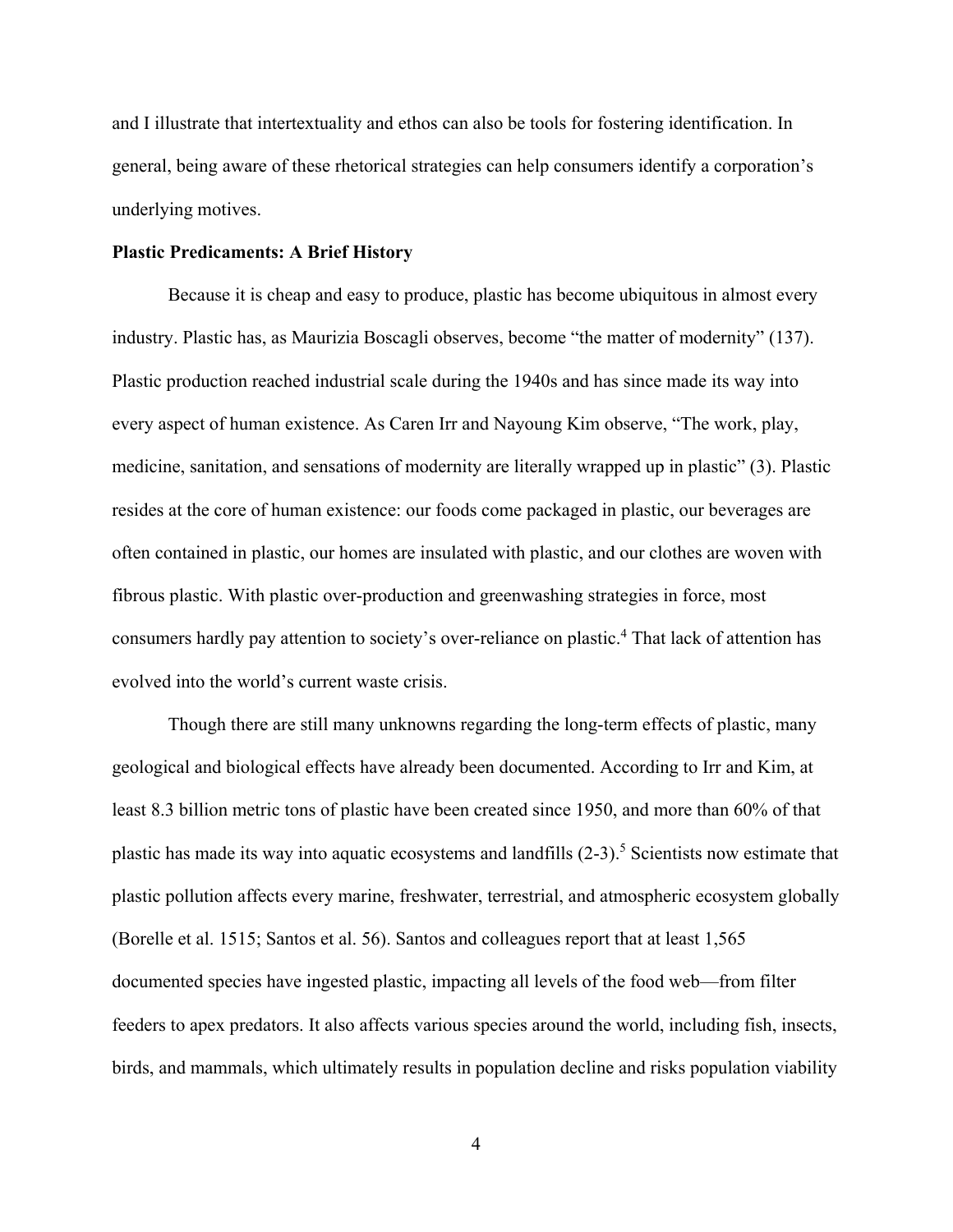(Santos et al. 59). Additionally, plastic deteriorates (but does not fully decompose) into microplastics, which can create changes in carbon and nutrient cycles, change soil properties long-term, and lead to adverse side effects when ingested (McLeod et al. 64). Within any environment, plastic is projected to take hundreds to thousands of years to degrade, depending on its chemical composition. However, as Max Liboiron points out, there is no way for scientists to accurately predict the length or effects of plastic breakdown because it has not existed for that long (17). Despite the relative newness of plastic, many deleterious effects have already been recorded. For instance, McLeod and colleagues note that ingested plastics can lead to issues related to particle and chemical toxicity, physical injury, changes in physiology, and impaired feeding, growth, reproduction, and oxygen consumption rates (65). These effects were initially observed in wildlife species, but scientists are now observing many of the same negative effects in humans. The National Institute of Environmental Sciences (NIEHS) explain that BPA and phthalates (chemicals that are often used in plastics) can disrupt the endocrine system and lead to developmental, reproductive, brain, and immune issues among others. The more problematic aspect of these plastic chemicals is that humans are exposed to them through a myriad of everyday products: food packaging, cosmetics, children's toys, detergents, pesticides, etc. (NIEHS). Plastic, and its toxic chemicals, have seeped into every aspect of existence.

Despite knowing many deleterious effects that come from plastic use, many industries continue to perpetuate the use of and reliance on plastic, arguing that most of these effects can be remedied by recycling. However, there are many practical and geological factors that make plastic recycling a non-viable solution. For one, Keep America Beautiful and similar campaigns have promoted anti-litter and recycling narratives for sixty-eight years. Though most Americans have been well-educated on the need to curb litter and plastic waste, 90% of plastics still go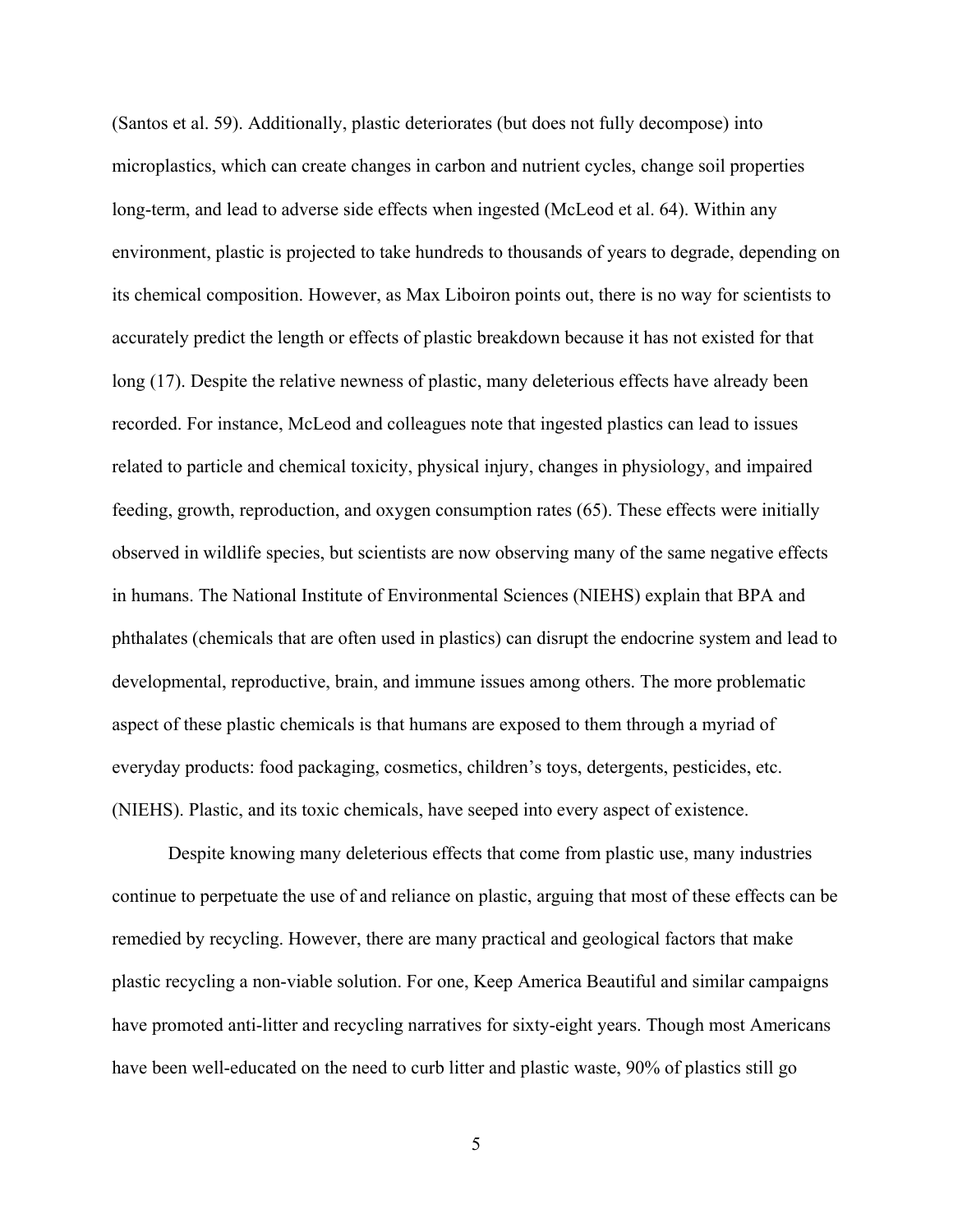unrecycled (Irr & Kim 1). Even in an ideal scenario where everyone always recycles, most plastics can only be recycled twice (Sedaghat). Then, it is practically straight to the landfill. That being said, many consumers have reason to wonder if the materials they recycle even end up at a recycling facility. Investigative journalists have discovered that some recycling programs simply take recycled contents to a landfill along with garbage waste, fully negating the purpose of recycling (CBC/Radio-Canada). Additionally, recycling is not an option in remote areas where plastic tends to accumulate, including remote ocean surfaces and coastlines, water columns in oceans and lakes, deep seas, and many municipalities around the world (McLeod 61). Even in aquatic areas that are more accessible, Borrelle and colleagues estimate that without major technological innovations, it is impossible to reclaim even 10% of the world's annual plastic pollution (1517). Liboiron gets closer to the heart of the recycling issue: "You can't 'clean up' plastics because they exist in geological time, and cleaning them just shuffles them in space as they endure in time" (17). The world produces 367 million metric tons of plastic per year (PlasticsEurope). Simply reshuffling that much plastic around will not eliminate the issue. Coca-Cola and other packaging-based companies have relied on greenwashing as a means of obfuscating their work to reshuffle—rather than to meaningfully address—the problem of plastic.

Public awareness surrounding the issue of plastic pollution has increased; however, plastic production continues to grow, and there is still much debate about how to solve the issue.<sup>[6](#page-41-0)</sup> Borrelle and colleagues note that there are three main solutions for plastic pollution: reducing waste generation, improving waste management, and recovering plastics from the environment. The authors further observe that stakeholders (such as corporations) often advocate for only one solution when, in reality, we need to enact all three solutions simultaneously to make the drastic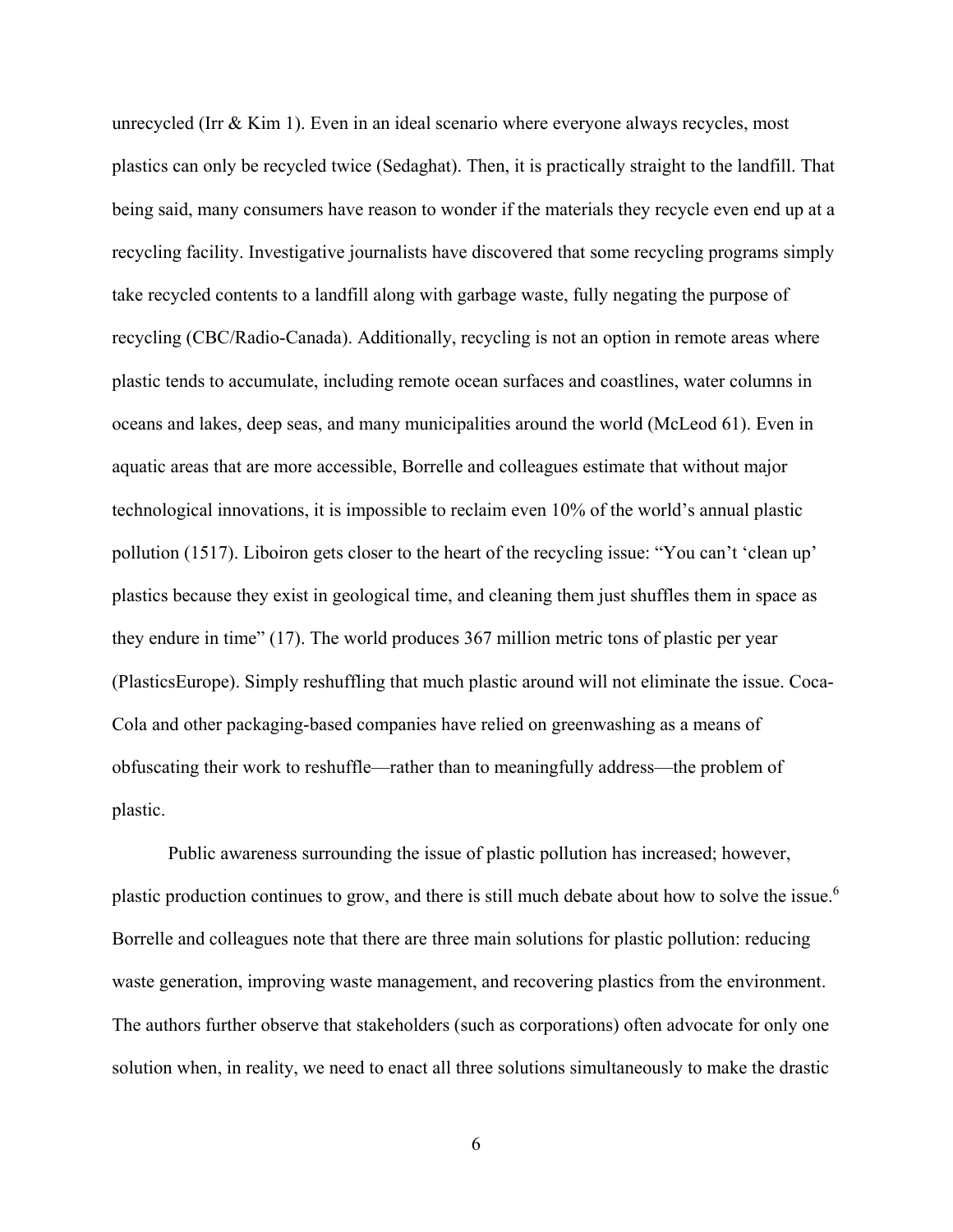changes that are necessary (1516). Companies who are largely dependent upon the production of single-use plastics primarily advocate for recovery solutions that take the shape of recycling initiatives. For instance, The Coca-Cola Company, who receives its bottles from third-party bottling companies, is one of the largest users of plastic worldwide (Garside 30). Additionally, despite the company's self-proclaimed devotion to sustainability, the Break Free from Plastic movement recently identified Coca-Cola as the world's worst plastic polluter for the fourth year in a row. Eliminating—or even significantly reducing—the production of plastic bottles would effectively divert plastic waste from landfills, waterways, and incinerators; however, the company is unwilling to part with the convenience and profitability of their plastic bottles. Coca-Cola and their industry peers instead push for ineffectual recycling solutions that they promote with greenwashing tactics.

#### <span id="page-11-0"></span>**Methodology: Cluster Criticism**

Cluster analysis is based on the theoretical work of Kenneth Burke. He establishes this methodological framework in several publications, including *Attitudes Toward History* and *The Philosophy of Literary Form*. Setting the groundwork for this theory, Burke posits, "Now, the work of every writer contains a set of implicit equations. He [*sic*] uses 'associational clusters.' And you may, by examining his work, find 'what goes with what' in these clusters—what kinds of acts and images and personalities and situations go with his notions of heroism, villainy, consolation, despair, etc." (*Philosophy* 20). Simply put, Burke believes that the way terms are used in relation to each other reveals a rhetor's worldview on any given subject. Speaking to the importance of key terms and their functions, Hilary A. Sarat-St. Peter observes, "Key terms serve various functions in rhetorical artifacts: They function as lenses or 'terministic screens' that name and define situations, create identification of a 'common ground' of shared vocabulary,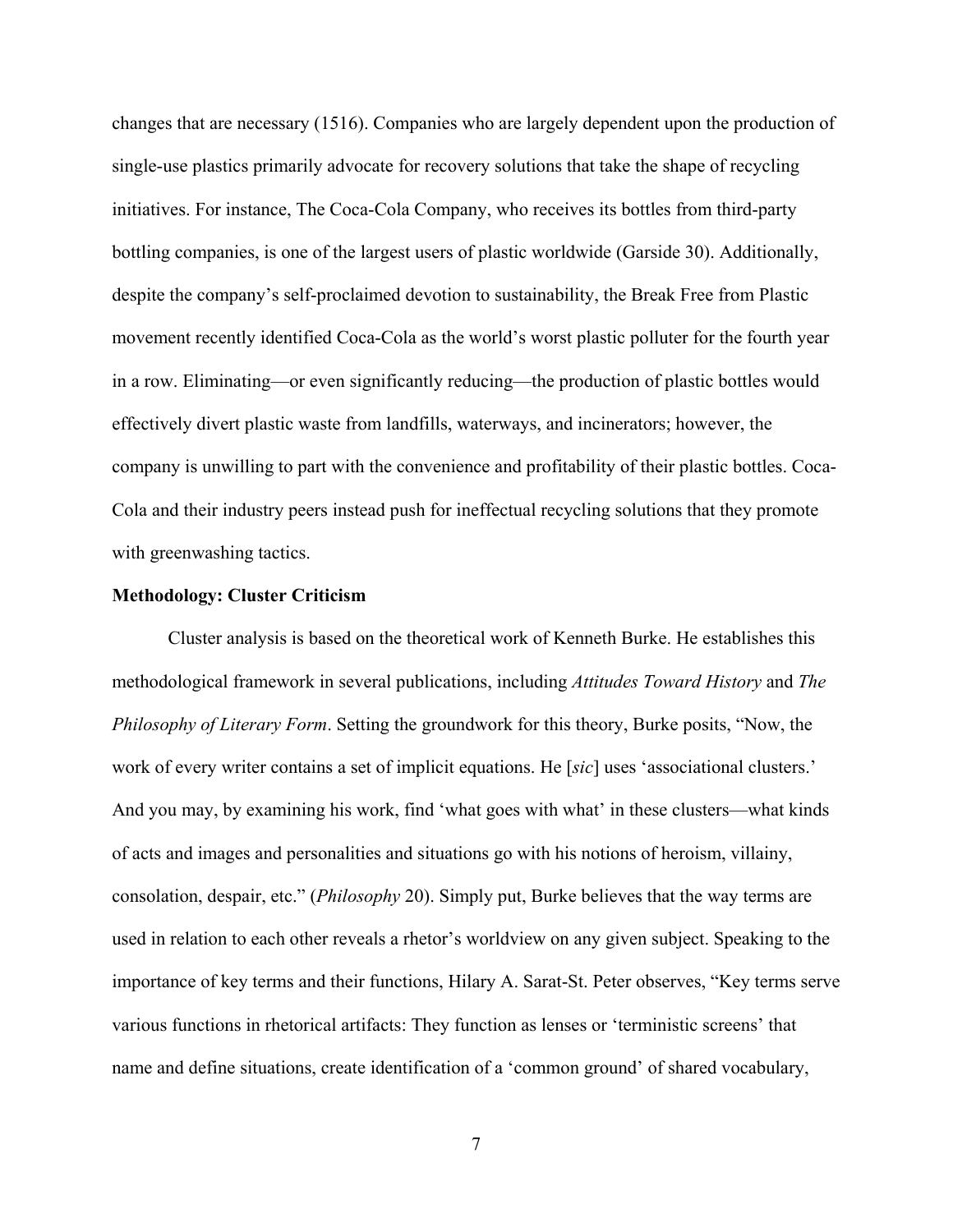and motivate or 'command' audiences to align their actions with the terms chosen by the rhetorician" (515). Two concepts Sarat-St. Peter isolates here are significant—terministic screens and identification.

 In his 1966 publication, *Language as Symbolic Action*, Kenneth Burke develops his notion of terministic screens. In short, Burke recognizes that the terminology a rhetor chooses reveals a lot about their worldview and perceptions on any given subject. Burke explains, "Any nomenclature necessarily directs the attention into some channels rather than others" (*Language*  45). He further develops this theory by likening terminology to photographic filters. Though a set of photographs may capture the exact same image, different color filters reveal slightly different features of that object (45). This metaphor is relevant to language and the connotations that follow any selected terms. Thus, Burke asserts, "Even if any given terminology is a reflection of reality, by its very nature as a terminology it must be a selection of reality; and to this extent it must function also as a deflection of reality" (45). In other words, when communicating, a rhetor selects one term over other potential terms, which gives insight into their underlying motivations. Even if this selection and avoidance is done unconsciously, what goes unsaid is just as important as what is said. According to Burke, humans cannot escape terministic screens because all terms "necessarily constitute a corresponding kind of screen" that directs attention (50). Further, Burke believes that there are two types of terministic screens—terms that unify and terms that separate. He posits, "A can feel himself identified with B, or he can think of himself as disassociated from B" (49). In other words, Burke is arguing that in directing attention, terministic screens can lead an audience member to identify with a rhetor and their message or not.

Thus, identification is the goal of terministic screens because it enables cooperation. In establishing his work on identification, Burke quotes W.C. Blum, who contends, "In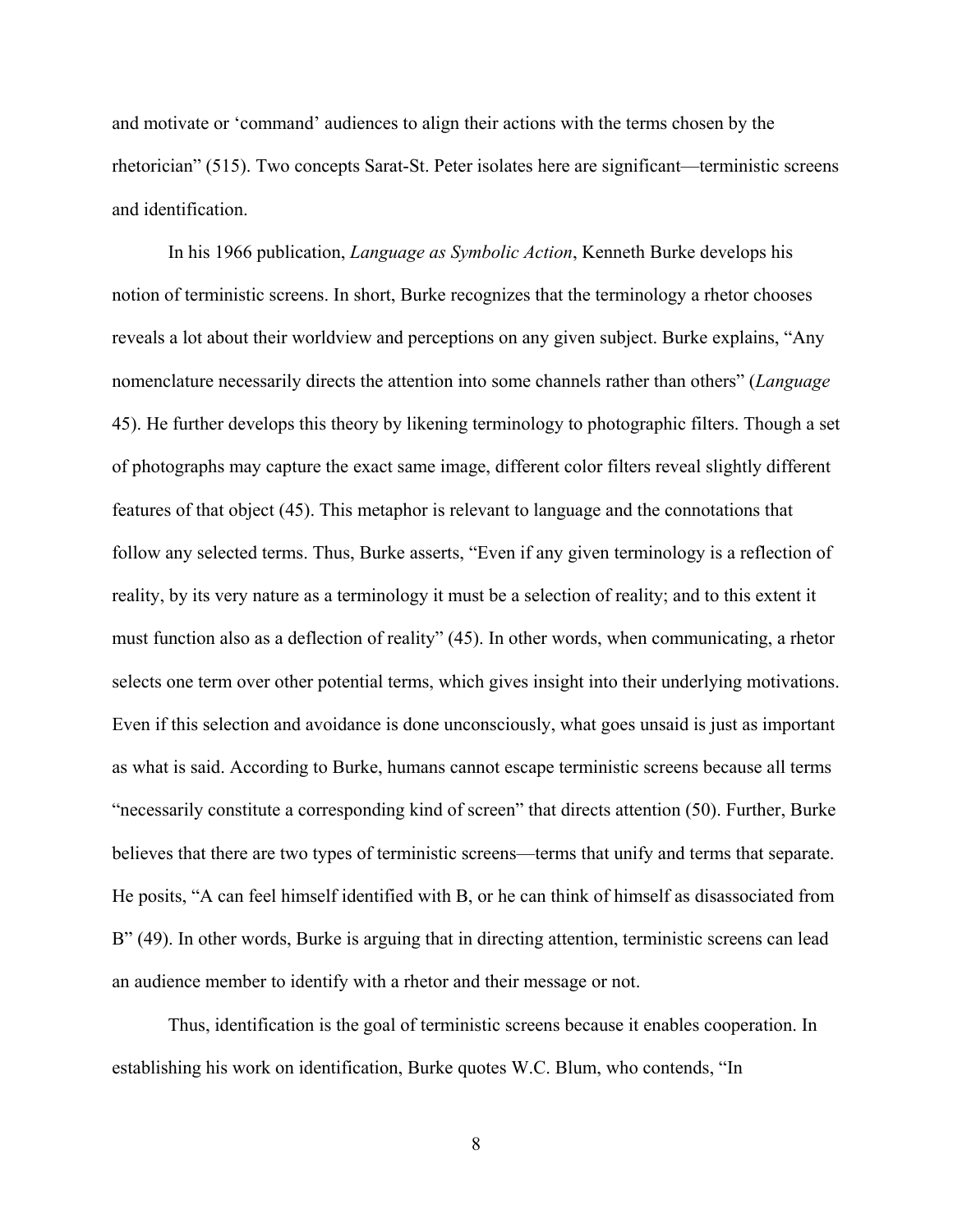identification lies the source of dedications and enslavements, in fact of cooperation" (*Rhetoric*  xiv). This idea of cooperation—or this process of becoming consubstantial, as Burke would say—is at the heart of identification. Burke himself observes, "A is not identical with his colleague, B. But insofar as their interests are joined, A is identified with B. Or he may identify himself with B even when their interests are not joined, if he assumes that they are, or is persuaded to believe so" (*Rhetoric* 20). Here, Burke is arguing that to persuade an audience, a rhetor must first build a connection and help their audience to feel as though their interests are aligned, which often operates on an unconscious level. The building blocks of these connections are terministic screens. In order for an audience member to align themselves with a rhetor, they must resonate with the various terms and connotations that are inherent within the message. Gregory Clark expands Burke's notion of identification as he applies the theory to jazz performance and aesthetic experience. Clark asserts, "Burke's point about rhetoric is that to be persuaded we must be able to identify ourselves with the persuader, to recognize in that identification some commonality of beliefs, values, or purposes. Such recognition binds people together" (8). As Clark illustrates with his analysis of identification in jazz music, this binding process can occur in many rhetorical forms.

 Though not as recent as Clark's, George Cheney's work on identification is also important to my analytical schema. Interested in Burke's theories, Cheney elaborates the practical dimensions of Burke's three proposed strategies about how to foster identification. Cheney was primarily interested in analyzing how employees become integrated into an organization's work culture. However, the strategies are relevant to a wide range of contexts. In line with Burke, Cheney argues that identification can be established in three ways: establishing common ground, placing emphasis on antithesis, and creating transcendence. Common ground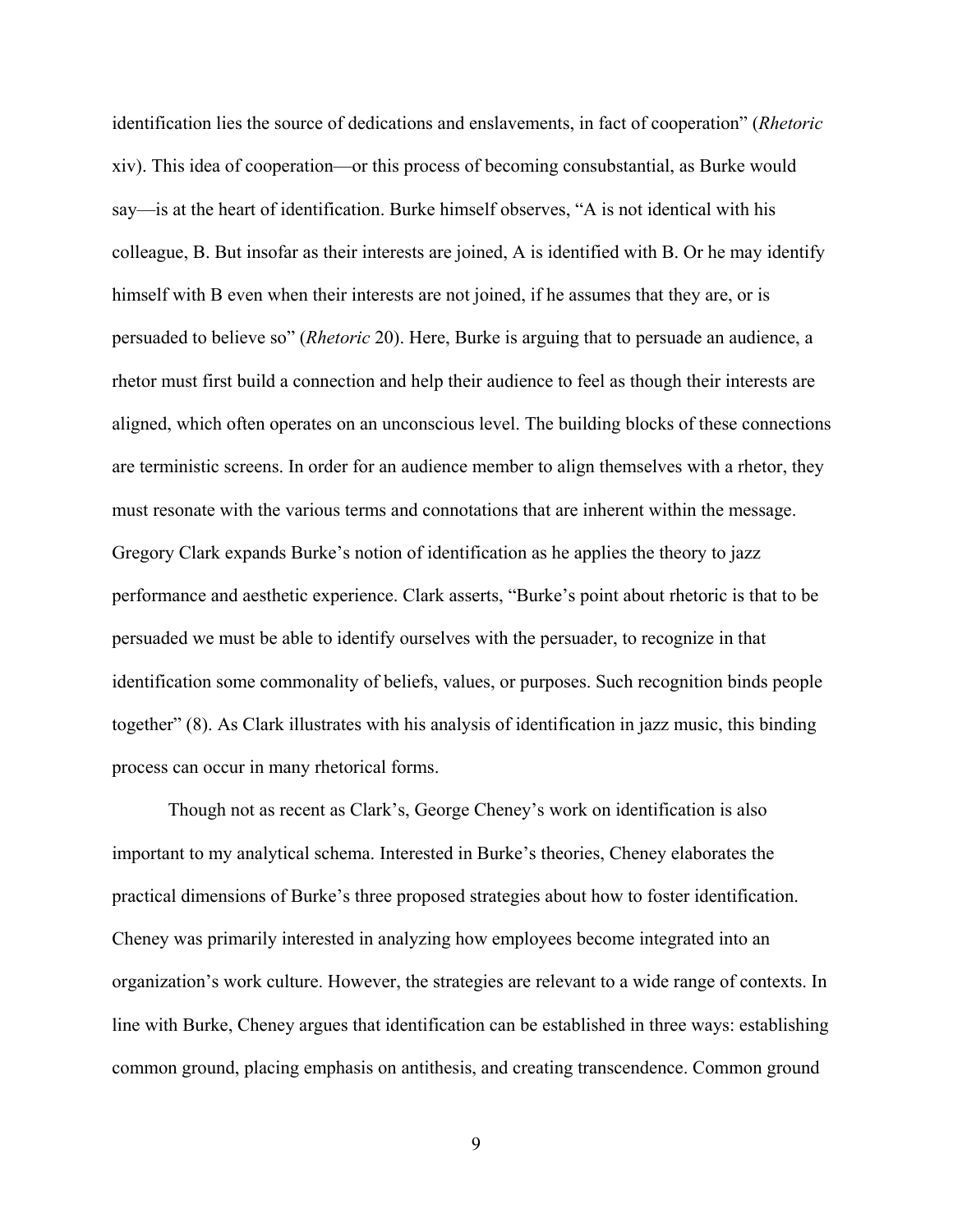refers to the process of forming identification through shared interests or values. When using this technique, Cheney explains, a "rhetor equates or links himself or herself with others in an overt manner" (148). In other words, a rhetor will employ specific terms and phrases that relate to their audience's core values or identities. These carefully chosen words are what help audience members to feel consubstantial with the rhetor. Similarly, antithesis makes two parties consubstantial; however, this strategy focuses on uniting against a shared enemy. Cheney explains that a rhetor will "emphasize threats from 'outsiders'" and "implicitly stress identification with 'insiders'" to help foster cohesion and consubstantiality between themselves and the audience (148). Finally, transcendence unites parties, which are otherwise different, through subtle uses of unifying terms (e.g., *we* and *our*). Cheney notes that this strategy "often goes unnoticed as an appeal to identification between parties who may have little in common" (148-49). James P. Zappen expounded on the notion of transcendence more recently, adding that transcendence depends upon "the abstractive and transformative power of language" as well as "the power of poetic imagination" (291). Each of these three strategies that foster identification—establishing common ground, antithesis, and transcendence—are dependent upon terministic screens which then create the groundwork for audiences to identify with a rhetor and their message or not. The relevance of Burke's foundational theories is evident within corporate recycling initiatives like The Coca-Cola Company's World Without Waste campaign.

 To conduct my analysis, I followed the three steps that Sonja K. Foss outlines for cluster analysis. I first isolated the key terms by identifying the phrases that appear most frequently and with the most intensity. To evaluate intensity, I paid attention to terms that were most closely associated with the three promises and goals that Coca-Cola outlined, both for the World Without Waste campaign and this individual report. Though many terms were both recurrent and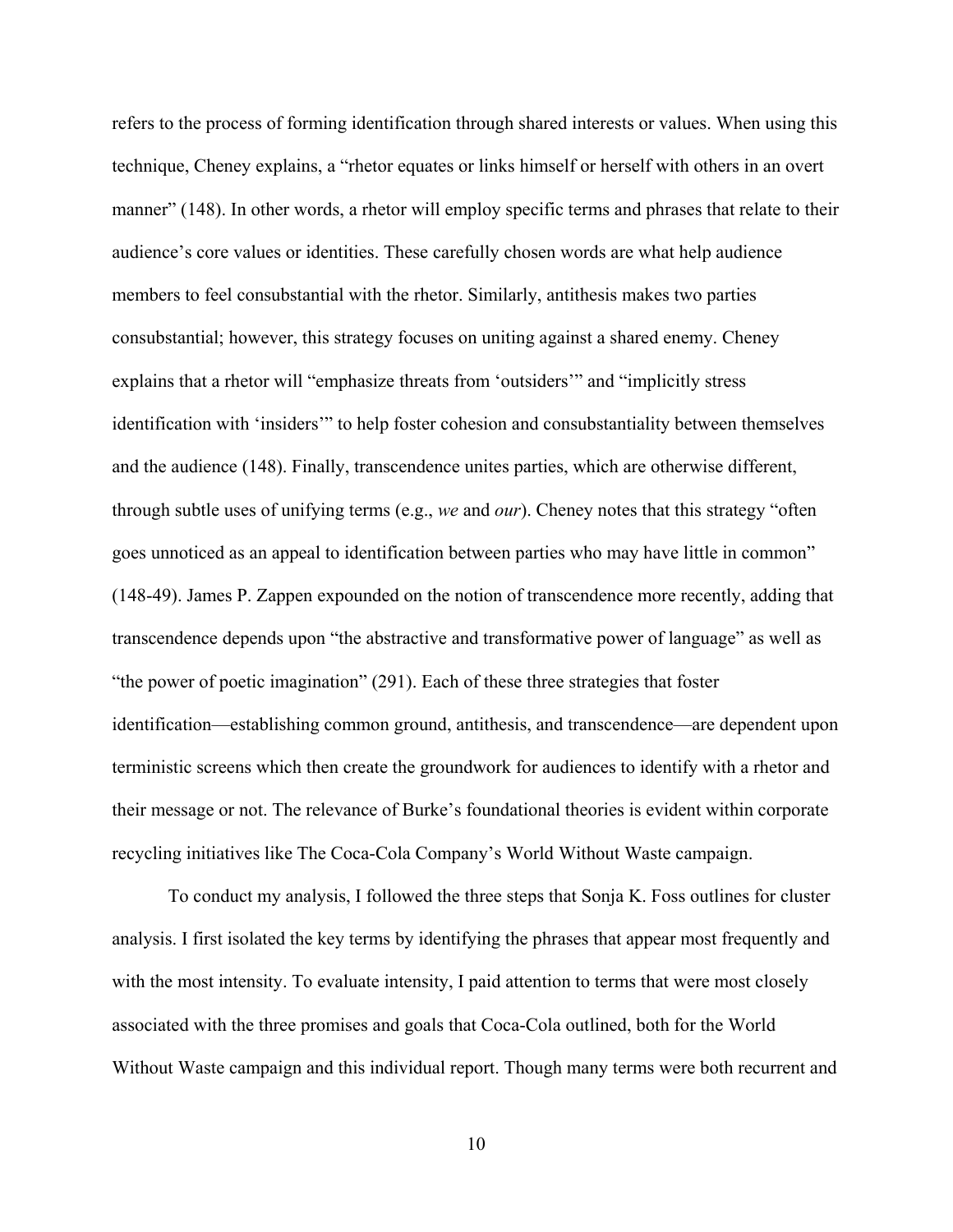significant throughout the report, I narrowed my scope to four terms that are most related to the World Without Waste goals: *plastic, recycle, refillable*, and *partnership.* To determine the exact frequency of key themes and cluster terms (including their close derivatives), I used the search function within my PDF reader and searched for each individual term. For the second step, charting cluster terms, I first copy-and-pasted every sentence that contained one of the key terms and organized them into a spreadsheet. Isolating the terms in this way helped me to quickly identify themes and phrases that were commonly clustered around the four key terms. Finally, I performed my close textual analysis, noting various relationships within a cluster and paying attention to the details that Coca-Cola chose to include and exclude. My approach to textual analysis was largely inspired by Critical Discourse Analysis and one of its main proponents, Thomas N. Huckin, who explains various strategies that can be used to analyze a text (e.g., analyzing framing, foregrounding, backgrounding, presupposition, and agent-patient relations). To more effectively examine the relationship between key terms and their clusters, I printed out the report and highlighted every usage of key and cluster terms. I used a different color to highlight each key term and underlined cluster terms in the color that corresponded with its key term. Highlighting a physical copy of the report allowed me to visualize the relationship between various key terms and clusters and to better understand how various themes built upon or were secluded from others. Because cluster analysis evaluates a text both quantitatively and qualitatively, I was able to examine multiple layers of this report that reveal Coca-Cola's worldviews and rhetorical motives.

#### <span id="page-15-0"></span>**Analysis**

Since World Without Waste was created in 2018, The Coca-Cola Company has released a sustainability report each year to follow up with their progress. My analysis focuses on the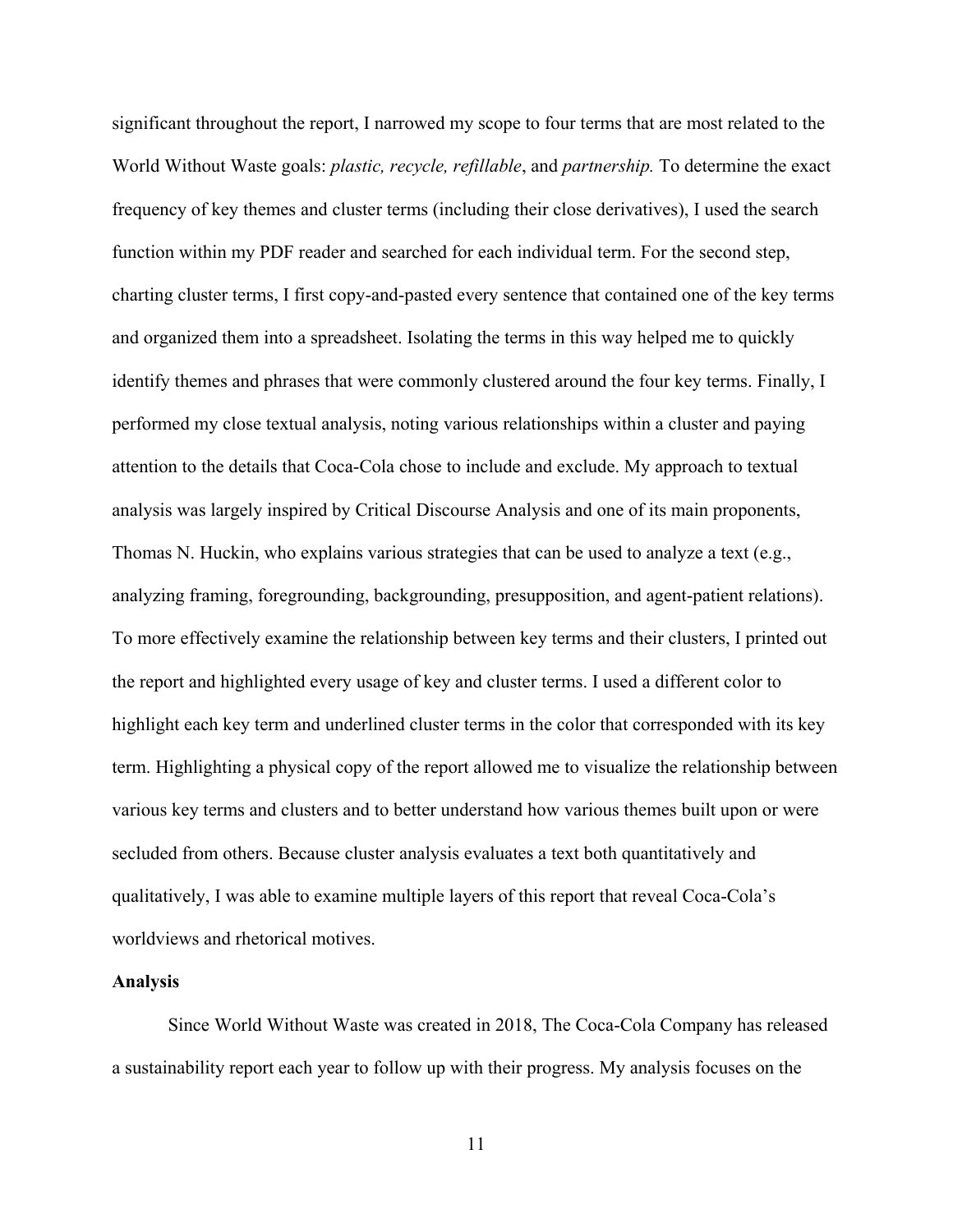most recent report, which discloses the company's progress throughout the year 2020. In their 2020 report, Coca-Cola reaffirms the three promises upon which World Without Waste was built: to collect and recycle a bottle or can for each one they sell by 2030, to make 100% of their packaging recyclable by 2025, and to use 50% recycled material in their bottles and cans by 2030. These promises orient consumers to Coca-Cola's recycling-heavy framework. As such, much of the language in the report revolves around themes related to designing recyclable packaging, collecting and recycling PET plastic, and partnering with organizations who support clean-up or recycling solutions.<sup>[7](#page-41-1)</sup> To examine Coca-Cola's conceptual vocabulary and their rhetorical worldview, I have turned to cluster analysis for my methodological approach.

Because much of the rhetorical situation surrounding this report is ambiguous (e.g., there is no specified audience and thus no way to measure impact), I apply cluster criticism, which primarily focuses on understanding the worldview of a rhetor. Though many elements of the rhetorical situation are unknown, the rhetor's purpose and their message's intended effect can still be analyzed. In the case of Coca-Cola, I am interested in how a major contributor in the plastic waste crisis can rationalize its continual presence in the plastic production chain. The authors frame the report with the following statement, "We have a responsibility to help solve the global plastic waste crisis. That's why, in 2018, we launched World Without Waste—an ambitious, sustainable packaging initiative that is creating systemic change by driving a circular economy for our bottles and cans" (2). In other words, the purpose of this report is to further circulate Coca-Cola's recycling narrative in an effort to assure the public that the company is addressing this global waste crisis. I selected this artifact because it is presented as a holistic, transparent overview of Coca-Cola's environmental sustainability, and it allows me to analyze a much larger body of text (compared to what video or print advertisements could offer).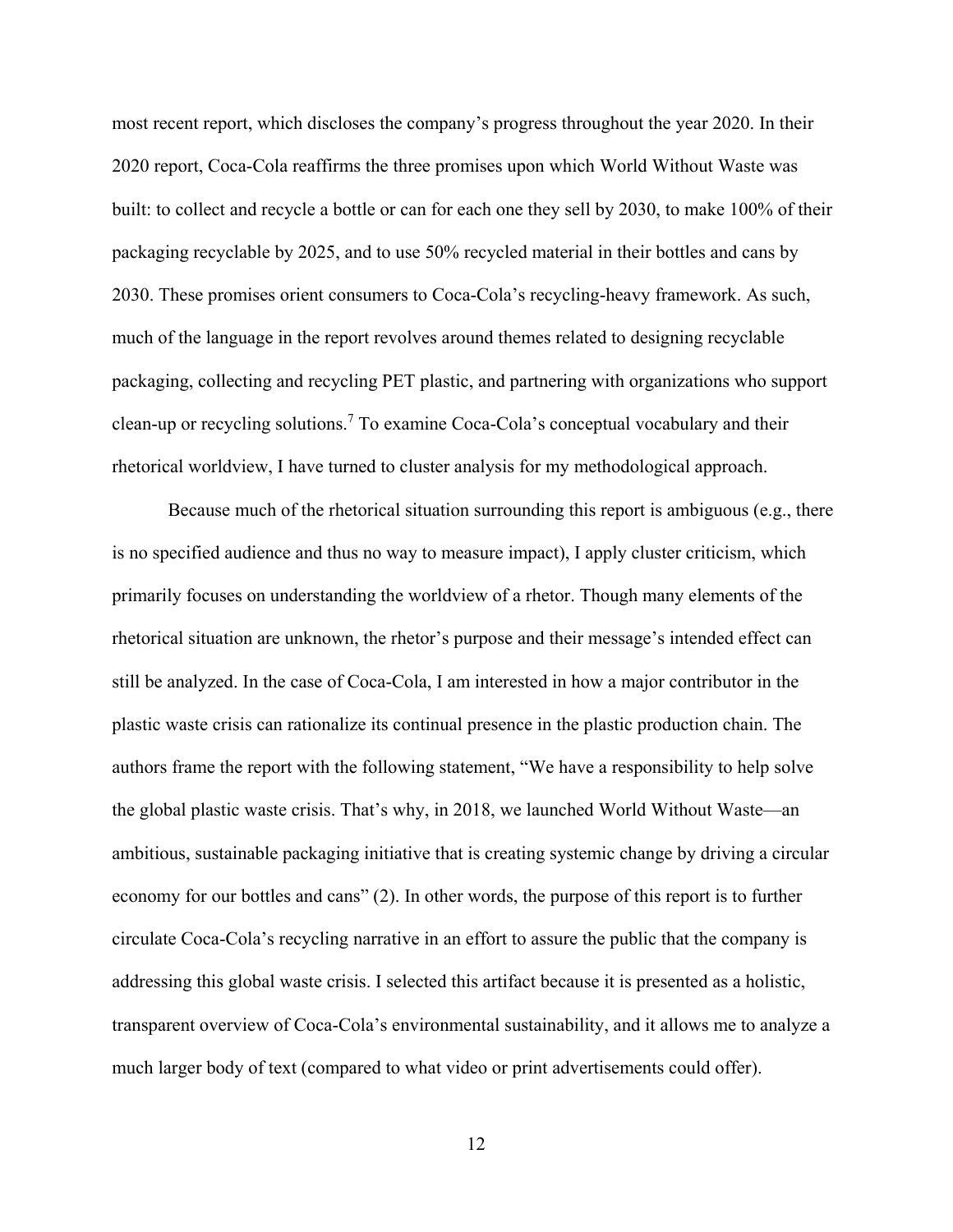Coca-Cola's 2020 sustainability report was published in June 2021 and is similar to a corporate Environmental, Social, and Corporate Governance (ESG) report. This genre is typically centered around information and data related to corporate responsibility and impact, though reports may differ among companies based on what categories they choose to emphasize. Simply put, ESG reports are meant to create transparency between corporations and their investors (Balzotti; Sphera). While many rhetorical artifacts can be attributed to specific speakers or authors, corporate documents are often unique in that specific authors or contributors are not named, as is the case with Coca-Cola's report. This anonymity allows corporate writers and corporate administrators to hide behind the corporation's identity and avoid legal responsibility. Deborah Brandt explains this notion further: "According to the Supreme Court, people do not really write at work as citizens or free beings but rather as willingly enlisted corporate voices. . . . They are not individually responsible for what they are paid to say. Consequently, they don't really mean what they say" (20). As is the case with Coca-Cola's report, readers cannot ascertain whether a good-faith rhetor is addressing them or not. Additionally, though the authors of the report do not explicitly identify their target audience, it is likely—based on the genre—that they are targeting stakeholders (e.g., shareholders, suppliers, business partners, consumers, etc.). Though the company may share this document with primary investors directly, a more public audience will not encounter the report unless they search for it on Coca-Cola's website. One clue about intended audience is the document's design. Unlike many genres of technical reporting, Coca-Cola's sustainability report is visually well-designed. Each of the twenty-eight pages in the report features brand-appropriate colors, modern typography and design, plenty of white space, and multiple images and figures. These visual components suggest that the report is intended for a more general audience as a PR strategy as it does not require field-specific knowledge or close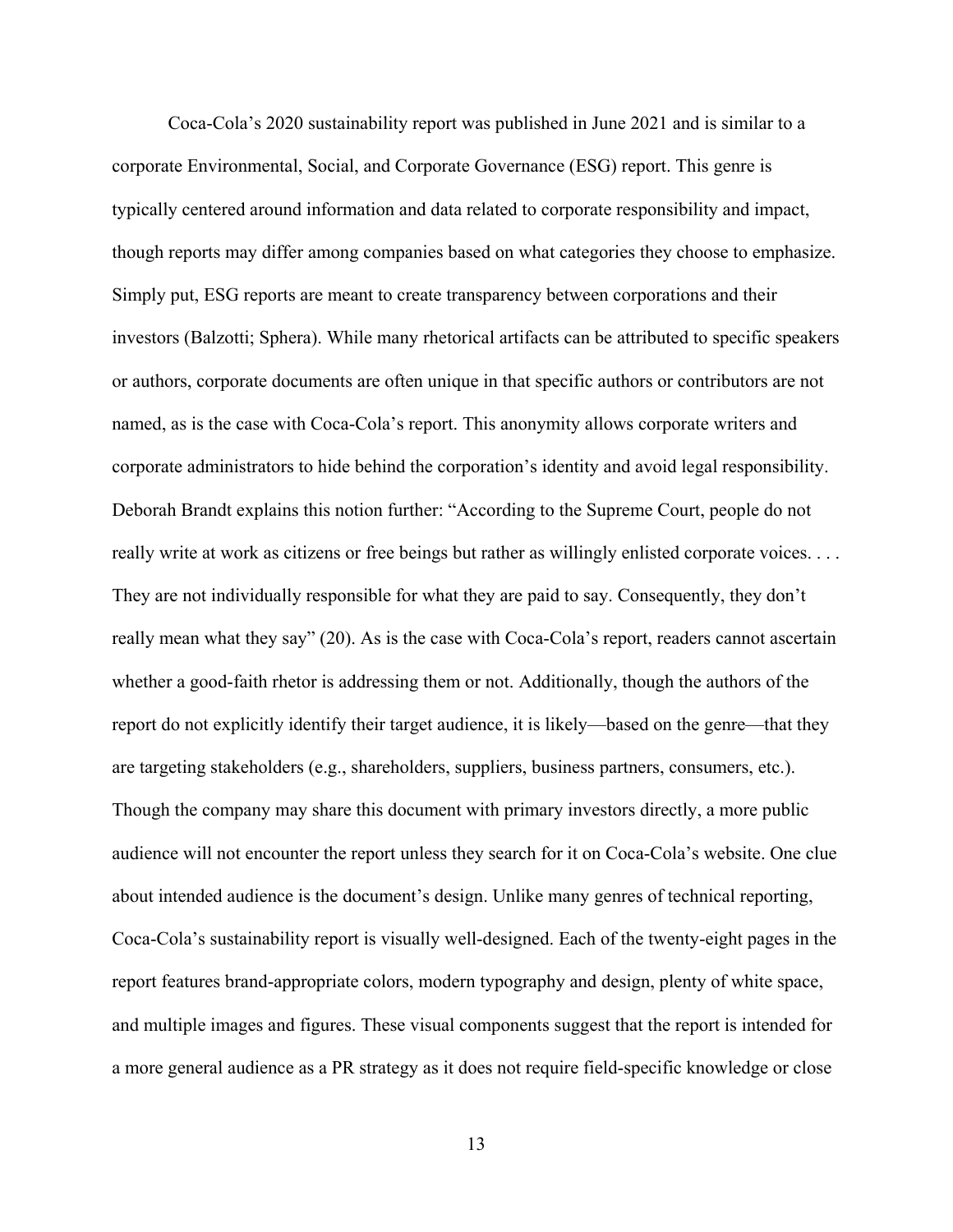reading. To help with navigability and ease of reading, the report is organized into six sections: Introduction, Design, Collect, Partner, What's Next, and Assurance Statement.

I focus my attention here on four terms and their clusters that frequently appear throughout the report's six sections. Three of the terms appear in all six sections: *plastic, recycle,*  and *partnership*. The fourth term, *refillable*, appears in five of the six sections. I argue that each of these clusters acts as a terministic screen, attempting to direct consumers' attention towards and away from various worldviews. Additionally, each cluster reveals subtle tactics that Coca-Cola uses to gain consumer confidence in their proposed solutions for eliminating plastic pollution. Ultimately, these identification strategies also undercut the supposed viability of plastic recycling. Throughout the remainder of this section, I will analyze the key terms in the following order: *plastic*, *recycle*, *refillable*, and *partnership*.

# <span id="page-18-0"></span>*Plastic*

Because Coca-Cola's purpose in the report is to respond to growing concerns about plastic waste, it is unsurprising that *plastic* is one of the central terms. Additionally, since the corporation is seeking to distance themselves from the problematic nature of plastic waste, it is important to observe how the authors employ this term as part of the company's greenwashed narrative. The key term *plastic(s)* is used 110 times throughout the World Without Waste report. Though it may seem counter-intuitive for the authors to focus on the term *plastic* if the company is trying to detract attention from its contribution to the plastic waste crisis, the overall message of the report still feels rooted in sustainability and solutions during a casual read-through. It is interesting to note, however, that the authors also employ the terms *PET* (polyethylene terephthalate) and *rPET* (recycled polyethylene terephthalate) 81 times throughout the report. As types of plastic, *PET* and *rPET* are used synonymously with the key word—upping the total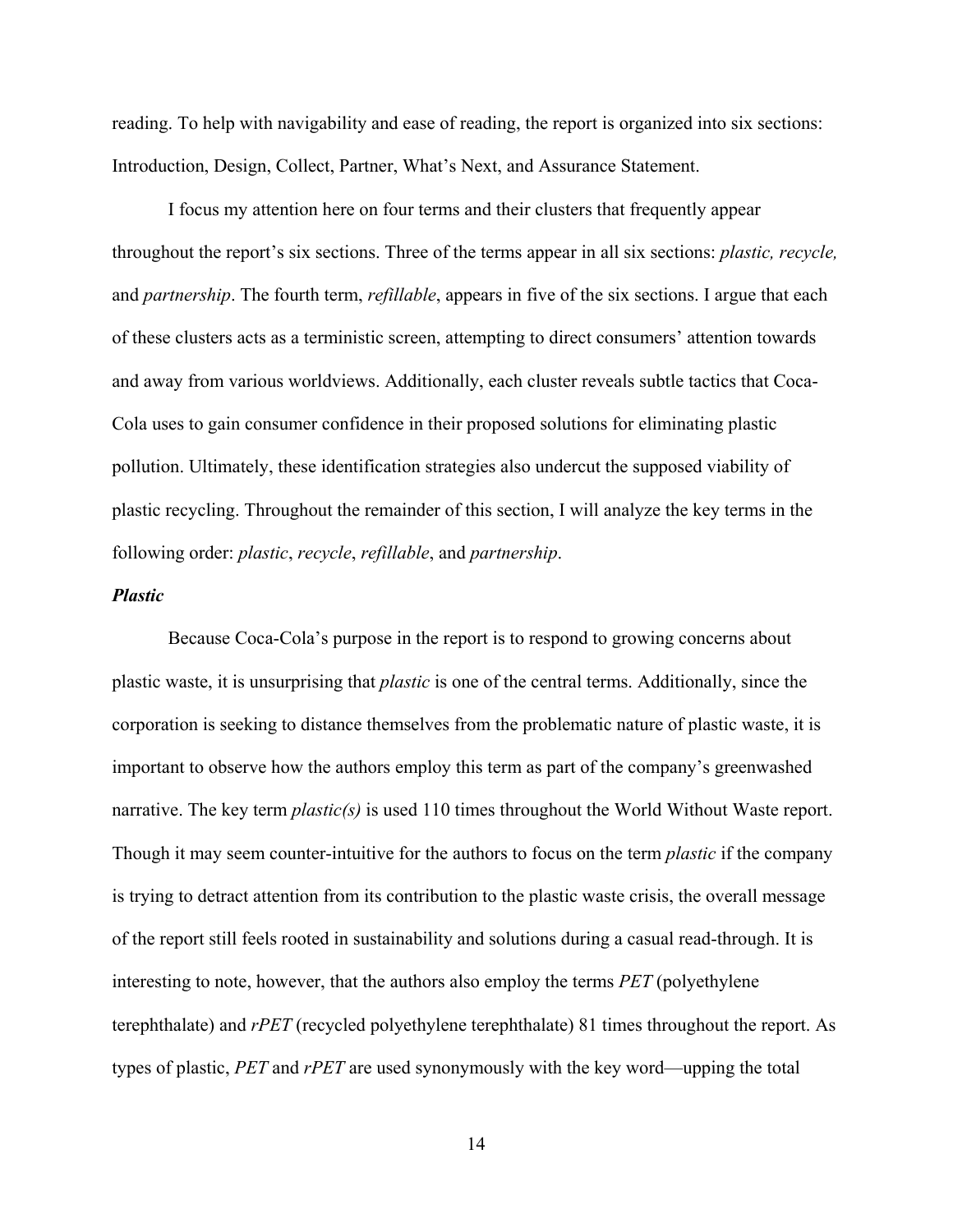reference to plastics to 191 usages. Additionally, *PET* shifts the implications of the term *plastic*. Coca-Cola is in a predicament with this report: they must denounce plastic because of its status as a pollutant, but they must also find a way to portray plastic in a positive light so they can continue to commodify it. As a solution, the authors employ what theorists like Burke and Richard Weaver conceptualize as "ultimate terms," which are often characterized as either "god terms" or "devil terms." For Coca-Cola, *plastic* becomes a "devil term" in this report, which the authors use in relation to *pollution*, *waste*, *reduction*, and *low value.* As Weaver explains, a "devil term" is a "term of revulsion" that evokes negative feelings for most readers (222). On the other hand, *PET* is used as a "god term," which the authors positively use in relation to Coca-Cola's *packaging*, *usage*, and *high value*. In contrast with devil terms, Weaver suggests that "god terms" are words that invoke a sense of superiority or power and convey positive meaning to the intended audience (212). By implicating strong emotions related to high and low market values, Coca-Cola begins to unfold their profit-driven agenda while still enrolling readers into the greenwashed narrative. The authors foster this identification by appealing to a sense of common values and ideals by using ultimate terms. Additionally, despite the fact that PET is plastic, the authors successfully separate the two terms and construct different realities around them. This tension between high and low value is recurrent throughout the report.

 Though Coca-Cola claims that its focus is environmentally sustainable solutions, terms that cluster around the term *plastic* reveal that the company is more interested in profit than environment. The tension between profit and sustainability can be seen in the plastic hierarchy Coca-Cola creates. The authors posit, "There are different types of plastics. Some have high value and can easily be part of the circular economy. Others are hard to recycle and have little value. PET bottles are the preeminent high-value plastic; when recovered, they are the most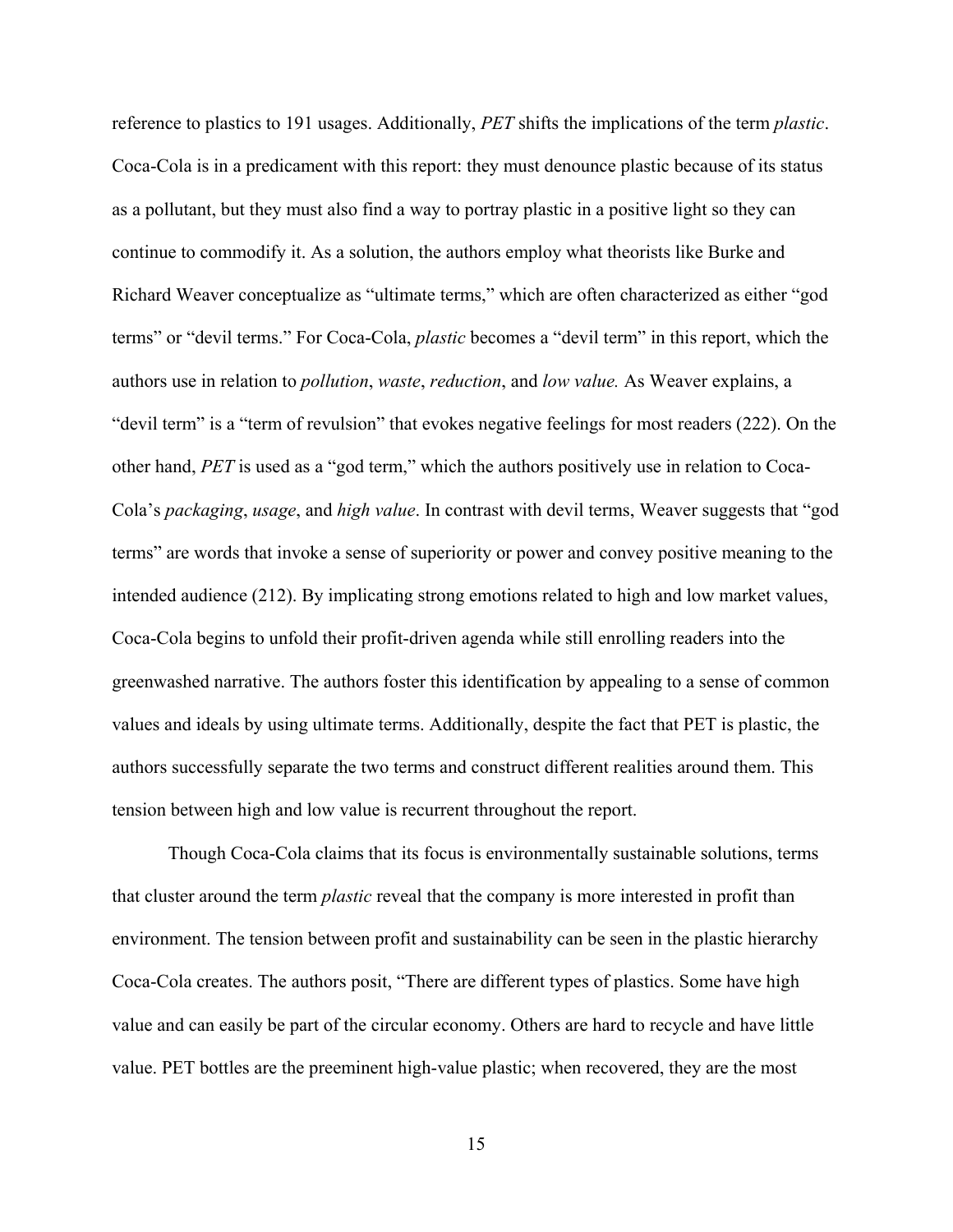widely recyclable plastic in the world and can be recycled to make new beverage bottles" (15). Here, Coca-Cola sets up a hierarchy to establish identification through antithesis. Whereas other, ambiguous, hard-to-recycle types of plastic are allegedly a detriment to the environment, the PET plastic for which Coca-Cola advocates is supposedly valuable and beneficial. Later in the report, the authors similarly suggest, "Balancing the value of PET against other, lower-value plastics is important for a successful recycling system. We are thinking expansively to include other types of plastic in the recycling infrastructure but believe that companies using lower-value materials need to play a bigger role in financing the collection and recycling of their packaging" (15). Here, the authors reinforce the value hierarchy they set up: Coca-Cola's high-value PET plastic versus other companies' low-value plastic. The term *plastic* is similarly associated with value-related themes over forty times throughout the report. In effect, they also establish a hierarchy between good and bad companies, obviously categorizing themselves as the former. Though it seems fair for Coca-Cola to argue for plastics that could be recycled several times in a circular economy, current recycling rates show that 90% of plastics go unrecycled regardless of how many times they *can* be recycled. The corporation, as is the case with the beverage industry at large, then places blame on individual consumers for not recycling instead of acknowledging the underlying issue of over-production and accepting responsibility (Rogers 143-44). Additionally, the authors' assertion is ironic considering that Coca-Cola's plastic packaging is not 100% recyclable. Even Coca-Cola's recyclable PET can only be recycled up to seven times (according to the company's own generous estimates) before it devolves into a low-value plastic which they disparage other companies for using (15). The authors divert attention away from these realities and force readers into a false dichotomy: consumers can align themselves with the supposedly good and virtuous Coca-Cola or they can support other careless companies who are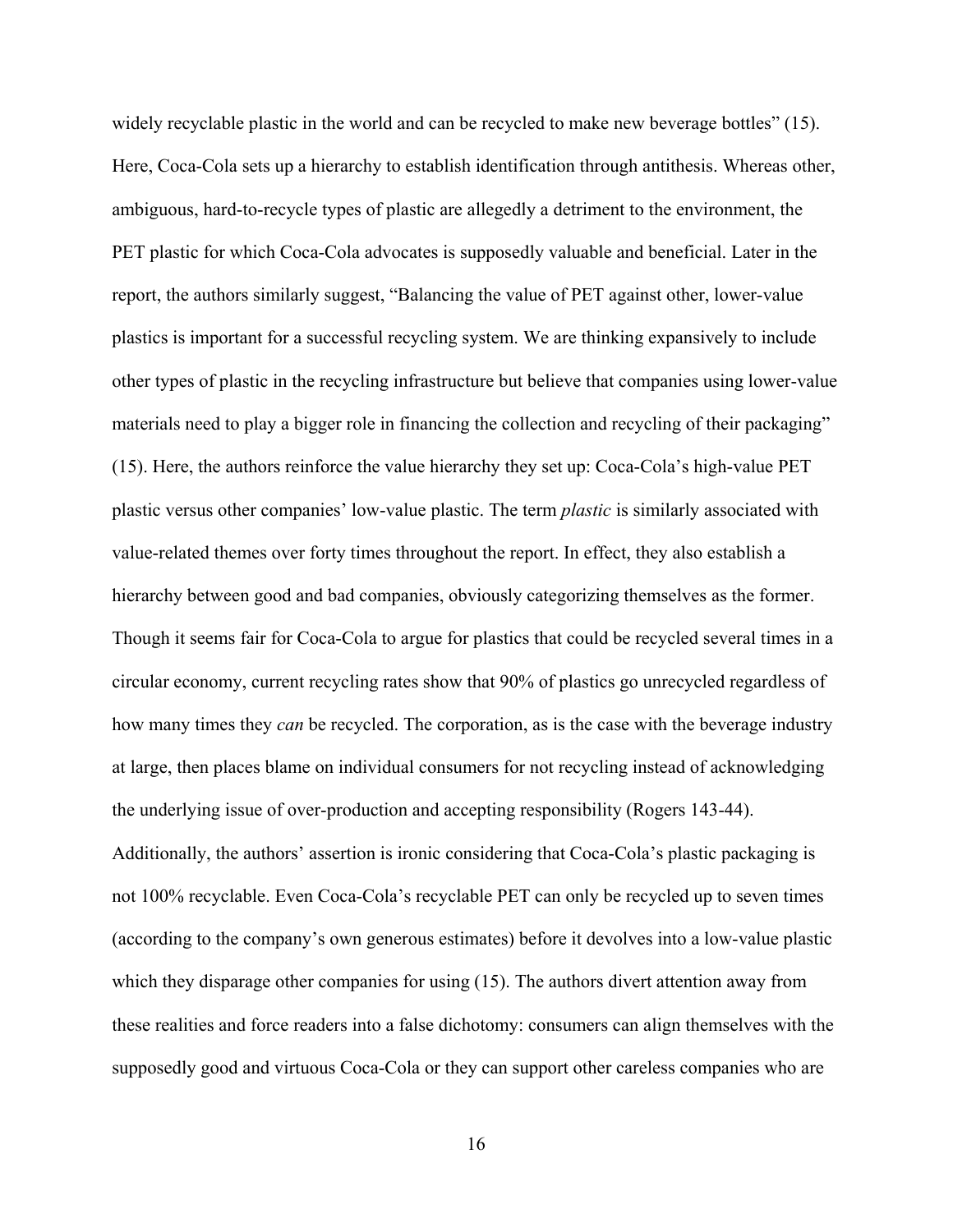anti-environment. By establishing these hierarchies, Coca-Cola sets up an opportunity for readers to identify and cooperate with the company against a shared enemy.

 Like the value hierarchy, Coca-Cola attempts to create antithesis surrounding the term *plastic* to explain their lack of progress in using 100% recycled materials in their bottles. The authors again ask consumers to find solidarity with the company—this time arguing that external entities and factors have hindered its progress. For instance, the authors claim, "Currently, there is not enough food-grade recycled plastic available to eliminate all virgin plastic in our packaging, and in some markets, we are not currently authorized to use recycled PET" (6). In this passage, the authors make two excuses to account for why they are not already using 100% recycled materials. Both excuses are placed on ambiguous enemies—general lack of food-grade plastic and unspecified regulations. This tactic encourages readers to identify with the corporation. However, on deeper levels, it exposes tensions within greenwashed narratives which promote recycling as the cure-all solution. Though there are billions of metric tons of plastic pollution in the environment, the authors claim there is supposedly still not enough plastic that is up to regulatory standards. Though this claim may be true, this argument implies that corporations must continue to produce more plastic—at the risk of even more pollution—to create a circular economy where plastic bottles are made of recycled plastic. Additionally, though Coca-Cola seems to argue against governmental regulation here, it is important to note that a regulation like this would be put into place to stop the use of materials that a government has deemed hazardous to consumer health. Coca-Cola currently operates in more than 200 countries and territories throughout the world, and more than 25% of their markets do not authorize the use of rPET (recycled PET plastic) (6). Though the company is blaming ambiguous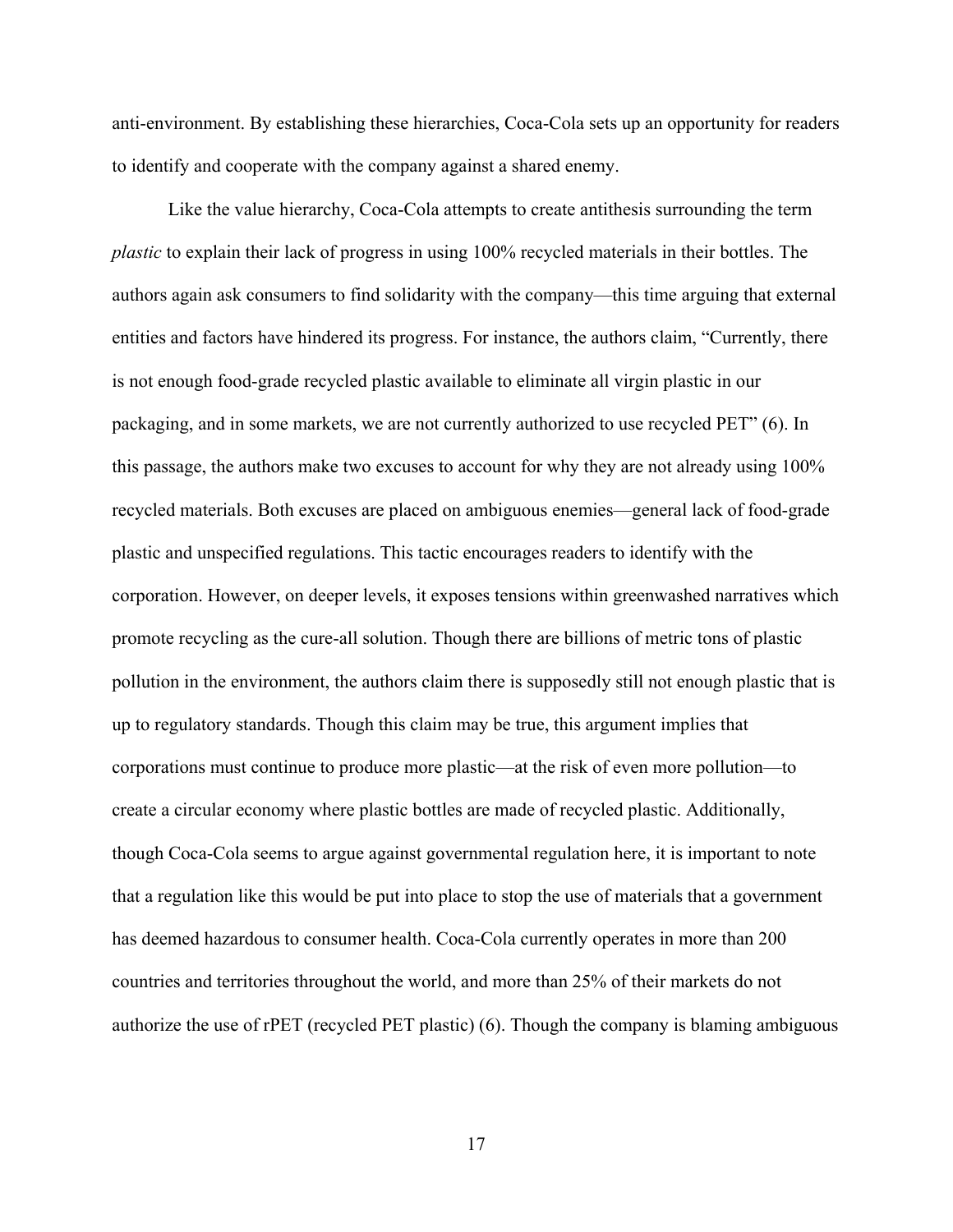governments for its lack of progress, this admission perhaps reveals a stronger argument for increased regulation when it comes to plastic production.

#### <span id="page-22-0"></span>*Recycle*

The term *recycle*, along with its derivatives, is the most frequently used term in Coca-Cola's sustainability report (aside from articles and prepositions). Despite its frequency, this term does not offer much depth when it comes to justifying Coca-Cola's reliance on recycling as a solution. The term *recycle* (along with its derivatives: *recycled, recycling, recycler,* and *recyclability*) is used 153 times throughout the report. The term is most often used as an adjective (93 uses), though it also appears as a verb (37 uses), a noun (18 uses), and as part of organizations' names (5 uses). As an adjective, the terms *recycled* and *recyclable* do not add much depth to the notion of recycling. These usages simply modify nouns and stand as a constant reminder of Coca-Cola's proposed solution. For example, *recycled* is most commonly used to modify the terms *content, PET,* and *materials*, as is seen in the following sentence: "Globally, we have set a target of 50% recycled content by 2030 and are going further, faster, where and when we can" (5). Though the term is used as an adjective in this sentence, the emphasis is largely on the subject of the sentence—Coca-Cola and its progress. This pattern is common throughout the report. Recycling is the core of the World Without Waste initiative, and the term *recycl*e is the most frequently used term throughout the report. However, while the frequency does perhaps remind readers of this proposed solution, when reading the report more carefully, recycling feels somewhat removed from the identity of Coca-Cola because of its fluffier, adjectival usages.

 Upon closer evaluation of this key term and its clusters, it becomes clearer that the frequency of the term *recycle* merely obscures Coca-Cola's lack of real effort to actively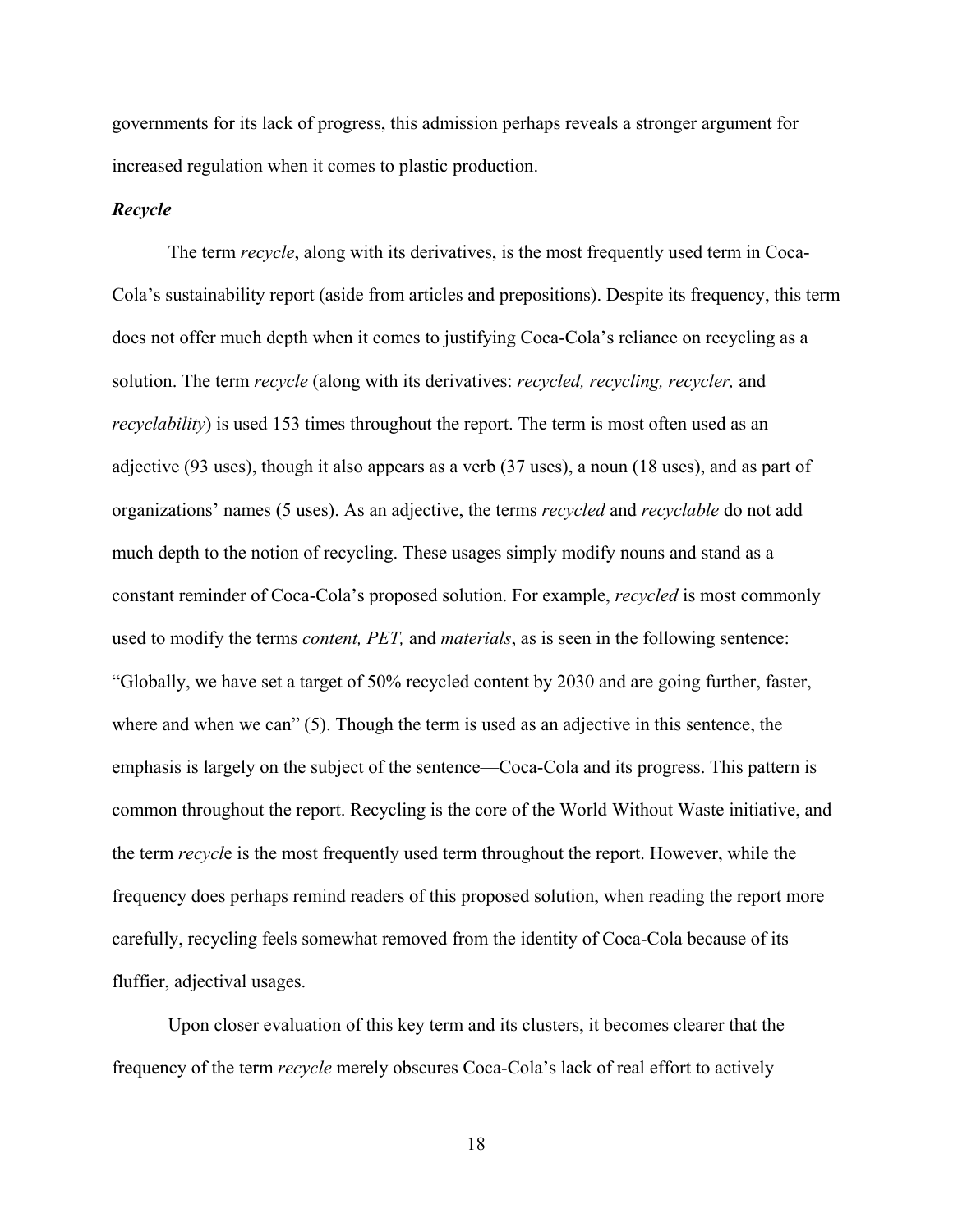participate in the core solutions upon which World Without Waste was built. As a verb, the term is most often constructed in passive voice (23 of 37 usages), as seen in the following example: "Without current recycling systems, PET material can be recycled . . ." (15). By using passive voice, the authors obscure what subjects are actually doing the recycling. Often, the company relies on the efforts of consumers themselves or waste pickers and third-party recyclers in countries like Turkey, Vietnam, Malaysia, Laos, and India (Garside 17). In reality, the solution of recycling takes little to no effort on the part of Coca-Cola themselves, as they are not the ones actively collecting and recycling their plastic bottles. The passive structure both reflects and obscures this reality, showing that Coca-Cola does not view themselves as an actor who is engaged in issues related to recycling. A careful reading of the report's sentence structure suggests that the company's engagement is strictly financial. For casual readers, the passive sentence structure and its implications may go unnoticed. However, this subtle obfuscation is simply another illustration of tension within the greenwashed recycling narrative.

Aside from the linguistic functions of this key term, *recycle* generally clusters around one primary theme: *infrastructure*. Coca-Cola draws on positive connotations related to infrastructure and systems to help readers believe in recycling as a solution. The terms *infrastructure* and *systems* generally indicate that a process is organized, efficient, and effective. To further capitalize on the positive connotations of these terms, the authors use them in relation to notions of cycles and circularity—two terms which further imply a sense of natural processing and holistic proficiency. To develop the notion of circular economies and looped recycling systems, the authors of the report assert, "We strive to make beverage packaging part of the circular economy. Our goal is to create closed-loop systems, extracting the maximum value from packaging materials and products while in use, then preventing them from becoming waste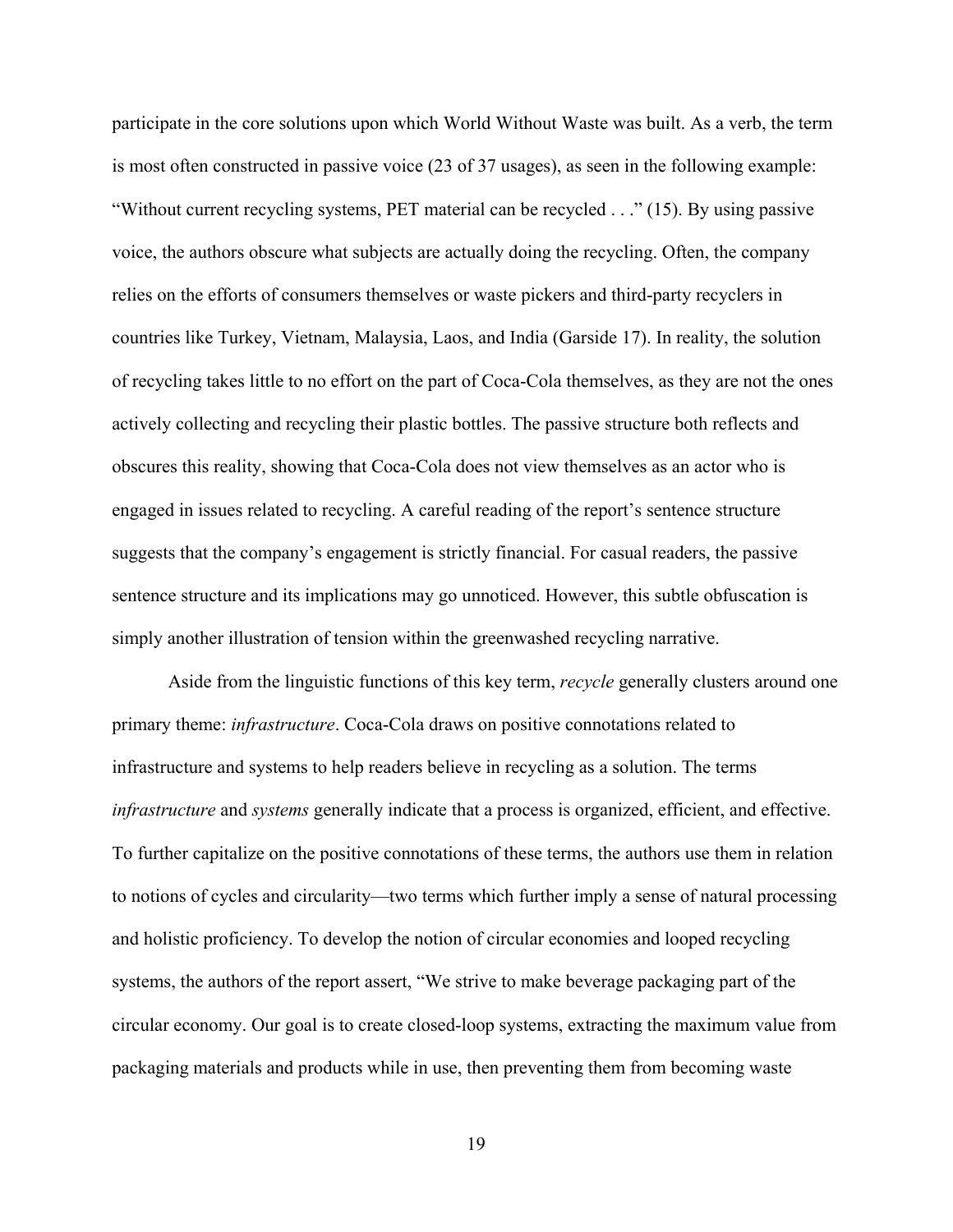through recovery, recycling, and reuse" (12). Here, the authors emphasize the supposed circularity of their system, drawing attention to aspects of the recycling infrastructure that perhaps appear more reliable and natural. The solutions mentioned at the end of the sentence also bear resemblance to the popular motto "reduce, reuse, recycle"—though the company has inverted the recommended sequence of action. Instead, Coca-Cola advocates for recovery, recycling, then reuse. Later in the report, the authors similarly posit, "We're creating circular solutions for collection around the world, working with key partners across different recycling infrastructures" (13). Again, the term *circular* makes it seem as though recycling is natural and complete—as spherical and whole as the planet itself. And, as readers come to believe in the notion of circular systems, they are less likely to envision the millions of single-use plastic bottles that fall out of the looped system each year. One of the main problems with plastic recycling is that not enough people actually do it. However, Coca-Cola makes it seem as though they have organized a system where *every* plastic bottle is collected, cleansed, restored, and returned. The state of natural perfection that seems to accompany a circular economy helps to alleviate guilt and concern for an uncritical reader.

In line with Burke's original conceptualization of identification through transcendence, the explicit and recurrent *we*-type language that is used to introduce circular economies evokes a sense of collectivity and cooperation. When Coca-Cola writes "we are creating circular solutions," audience members who read the term are unconsciously included in the action. As Cheney notes, this type of identification often goes unnoticed by the audience because it is so subliminal (154). And, as Zappen observes, these "higher-level generalizations" allow any differences between the reader and the company to be obscured and transcended (281-82). Especially when the action is supposed environmental success, it feels like a great achievement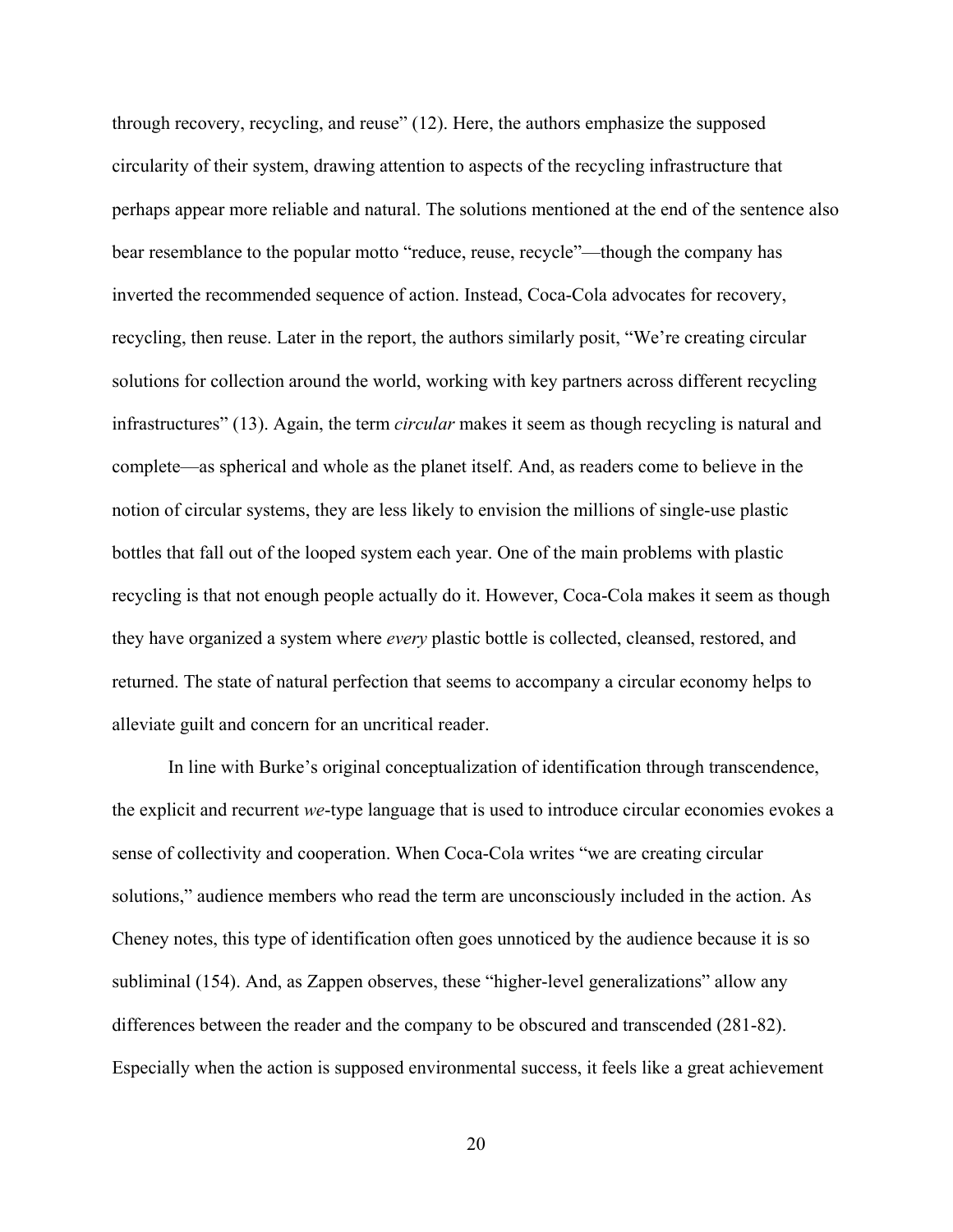to be categorized as part of Coca-Cola's organization. The transcendent pronoun, in combination with the authors' continual use of active verbs (e.g., *strive, create,* and *work*) renders the company as a community leader and a force for good, which further encourages consubstantiality between the company and its consumers. However, many of those verbs, though active and positive, are also abstract. With a term like *recycle*, the implied action is concrete and measurable. In contrast, terms like *engage, explore*, and *support*—all terms which Coca-Cola uses to describe their solutions—are ambiguous and difficult to assess. Zappen would refer to these as high-level generalizations that can account for a large range of individuals and motivations (286). Unfortunately, because they sound important and productive, a casual reader may not pause to question them.

While the notion of recycling infrastructures may appear largely positive on the surface, the viability of plastic recycling breaks down upon further examination. The authors assert, "Ultimately, we aim for every package we sell to be recycled and reused. None of our packaging should end up as litter. Every year, an estimated 8 million metric tons of plastics enter the world's oceans—on top of the estimated 150 million metric tons currently circulating in marine environments" (13). Here, Coca-Cola acknowledges the severity of the plastic waste crisis. The constructed agency in this passage, however, shifts the blame away from Coca-Cola. The company releases themselves from any blame by first stating they have intentions for all of their packaging to be recycled and by then asserting that none of their packaging *should* end up as litter. In the first sentence, they attempt to deflect responsibility—by using passive voice—before reporting the pollution statistics. Oddly, however, when the authors do report the statistics, plastic becomes the agent of the sentence, a switch in agency that also works to absolve Coca-Cola of responsibility. The authors directly follow this passage by asserting, "We are supporting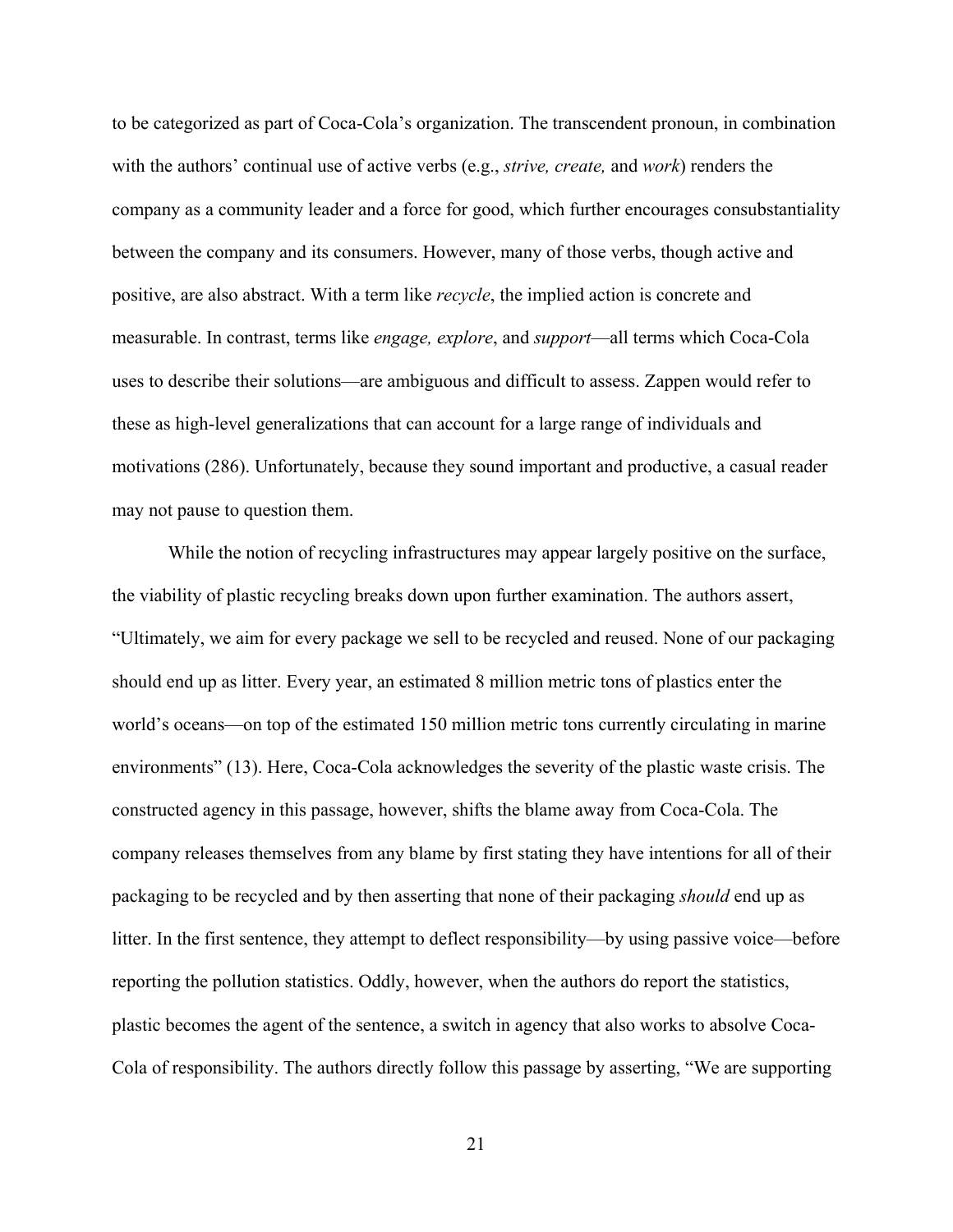organizations and technologies working to protect the biodiversity of oceans" (13). These vague solutions also work to direct attention away from Coca-Cola's contribution to the plastic waste crisis. The logic behind the corporation's push for recycling as a solution to this issue is also counterintuitive. In response to rising levels of plastic waste, Coca-Cola argues that plastic should continue to be used for packaging because it can or *should* be recycled, though the 90% of unrecycled plastics definitively show this solution will not work.

These facts negate the reality of Coca-Cola's proposed closed loop system. The company portrays a reality in which every plastic bottle can be accounted for. However, even the authors of the report admit that their proposed solution has limited traction:

Around the world, more packaging is currently used and discarded than is collected and recycled. In some regions, this is due to a lack of collection or recycling infrastructure. In others, greater awareness and education are needed to shift perceptions and behaviors. Various packaging types (with varying degrees of recyclability) and collection systems compound the challenge. And everywhere, coordination and collaboration among packaging producers, governments, and the recycling industry and civil society is essential. (13)

This passage further illuminates tensions within Coca-Cola's greenwashed narrative. The authors acknowledge that some regions of the world do not have a recycling infrastructure, though they continue to produce and sell single-use plastics in those regions. If there is no way to account for those plastic bottles via closed-loop recycling systems, then the closed-loop system is neither closed nor looped at all. Additionally, recycling has not failed due to lack of awareness or education on the issue, at least not in the United States. Keep America Beautiful has been pushing anti-litter and recycling messages since the 1950s, yet the American public is still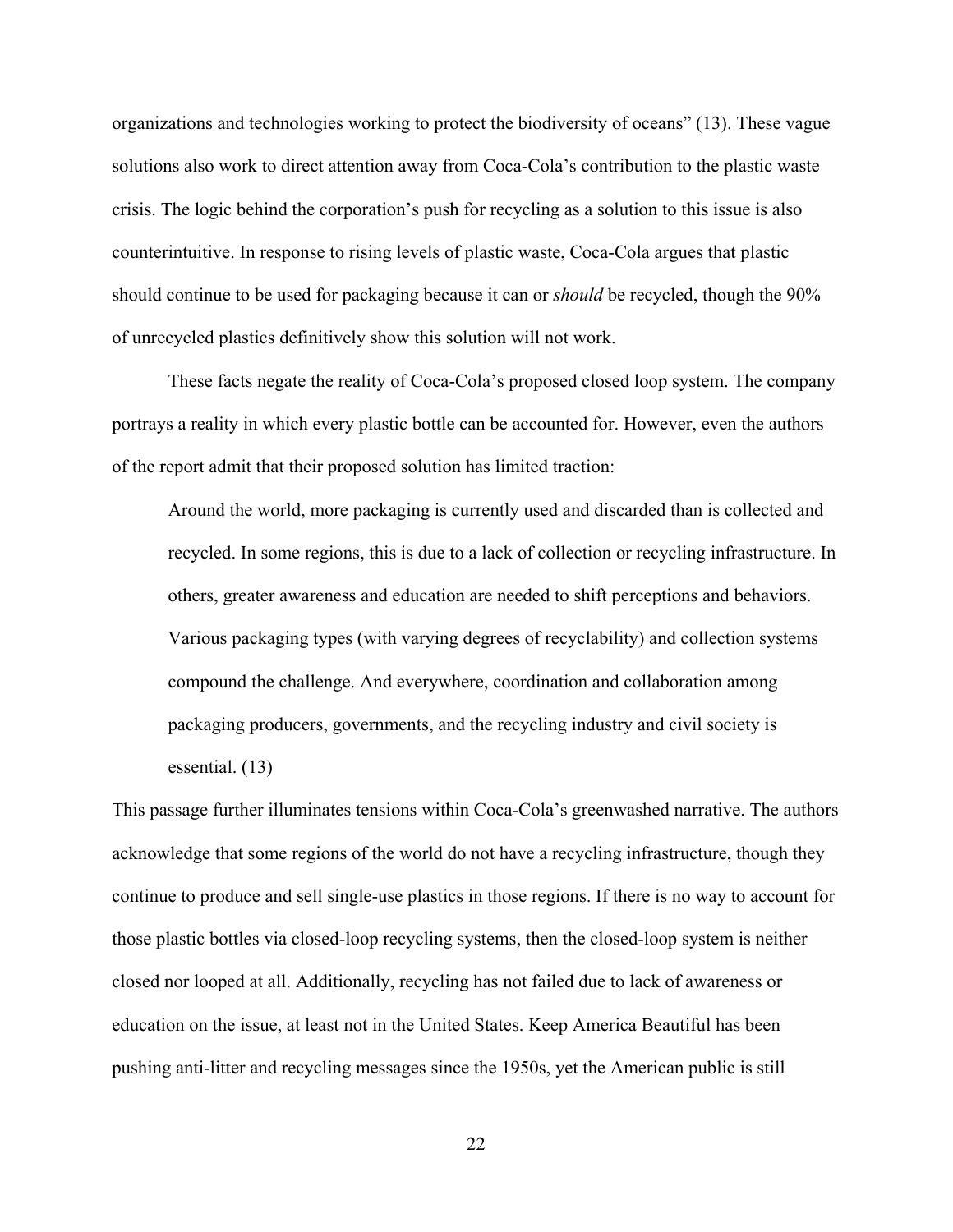largely unwilling to recycle. Many residents are not even willing to avoid littering. Keep America Beautiful's 2020 National Litter Study indicates that nearly 50 billion pieces of litter were found along U.S. roads and waterways, which breaks down to 152 items of litter per U.S. resident. Further considering that various packaging types and unsystematic collection systems make the issue of recycling that much more complex, it is a wonder that Coca-Cola could consider it a solution at all. Finally, the authors again obscure their responsibility in the plastic waste crisis and their lack of effective solutions by implementing the strategy of transcendence. The corporation shifts responsibility to everybody else—plastic producers, government officials, recycling industries, and civil society. Astonishingly, this greenwashed narrative leaves the worst plastic polluter in the world with only a sliver of responsibility, absolving the company from almost all culpability. By placing responsibility on everybody else, Coca-Cola rids itself and its consumers of environmental guilt and responsibility. Though issues like plastic waste are global matters and will certainly require collaborative effort to resolve, the problem will only be fixed once mega-corporations eliminate or significantly reduce the use of plastic packaging. Simply put: Coca-Cola reveals that their plan to curb plastic waste by recycling plastic bottles is unsystematic, unreliable, and improbable.

 To direct readers' attention away from these shortcomings, Coca-Cola relies on fostering identification through antithesis. The authors of the report do not want readers to perceive Coca-Cola and their plastic production as the issue, so they emphasize external challenges and larger enemies to help readers feel sympathetic towards the mega-corporation. The authors explain that, due to the pandemic, many municipalities suspended return and recycling programs, "which affected collection rates and availability of recycled PET or aluminum to be used for new packaging" (15). Using the pandemic as a scapegoat is an easy, yet effective move. Because it is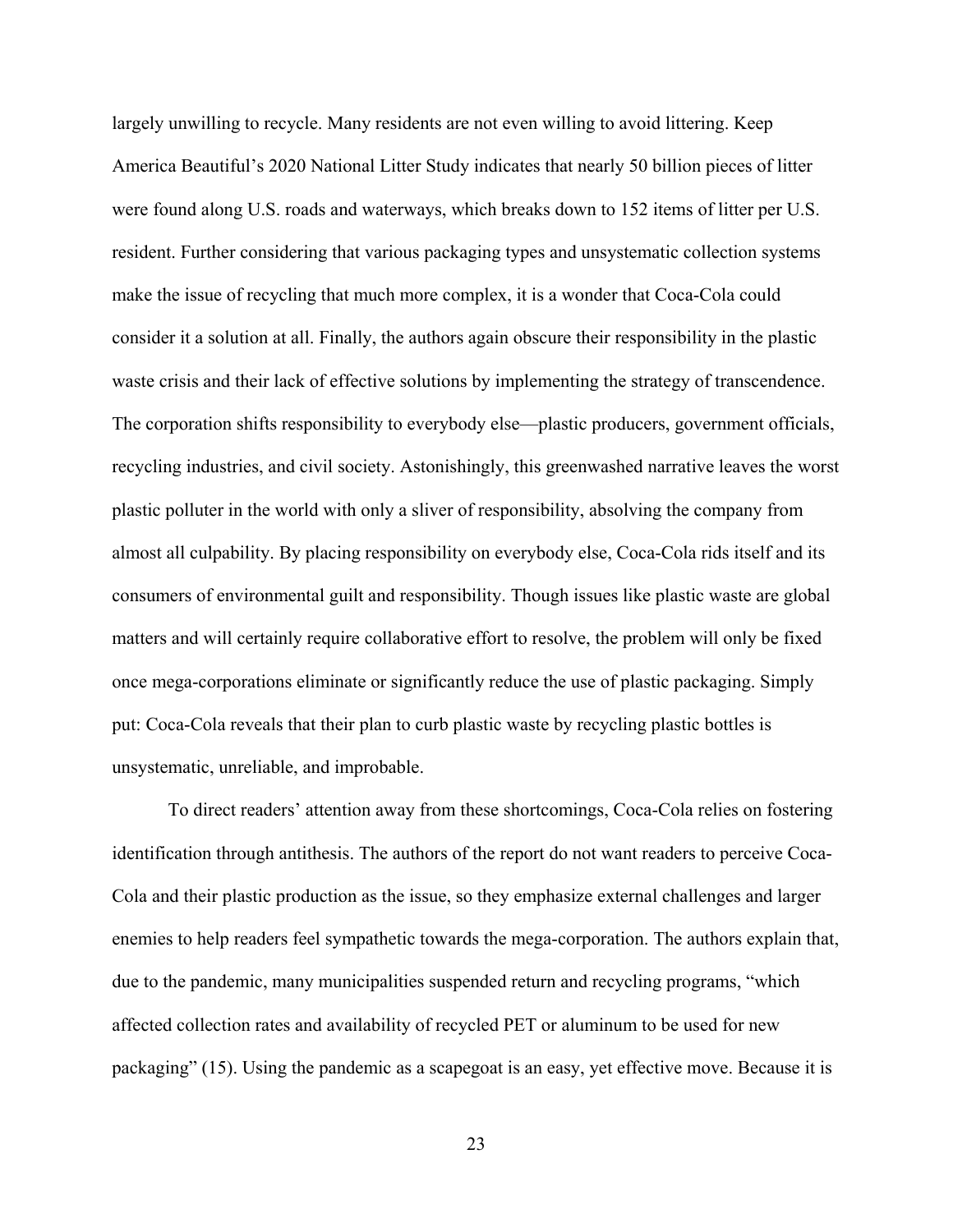likely that readers encountered some degree of hardship throughout the pandemic, the company can use this shared animosity to fuel identification. By framing the pandemic as a challenge, the small success the company does report then becomes incredible. The authors also gain traction by shifting the attention to the pandemic because it weakens the urgency of the global waste crisis. Because the pandemic is much timelier and more tangible than plastic pollution, which operates on a much longer wavelength, the urgency and threat of the global waste crisis becomes weakened. Though "challenged" by the pandemic, Coca-Cola makes it seem as though they can successfully navigate both crises. The authors assert, "Collection has largely resumed, and we see this as a temporary obstacle that will be resolved as things return to a more 'normal' state. We remain focused on our 2030 Collect goal" (15). This sampling of hope and call to higherlevel, abstract transcendence further allows readers to believe in Coca-Cola's recycling solution, even though it is flawed.

As the World Without Waste report makes clear, *PET* and *recycling* are key terms that do significant work for Coca-Cola. It might, then, also be important to consider the rhetorical work that plastic bottles themselves do. To better understand the dynamics that exist within greenwashed narratives of recycling plastic bottles, I turn to John Hartley's framework of public writing. Hartley breaks down public writing genres into three elements: speed of creation, frequency of circulation, and wavelength of consumption. Though Hartley focuses on more traditional written genres, I propose that the communicative properties of Coke bottles fit within Hartley's framework of public writing. In terms of speed of production, approximately 1.9 billion Coke products are sold worldwide every day, many stamped with a recycling logo. Of those 1.9 billion products, 44.9% (or 836 million) are packaged in single-use plastic.<sup>8</sup> The frequency of circulation is short once a beverage reaches the customer's hand; generally, the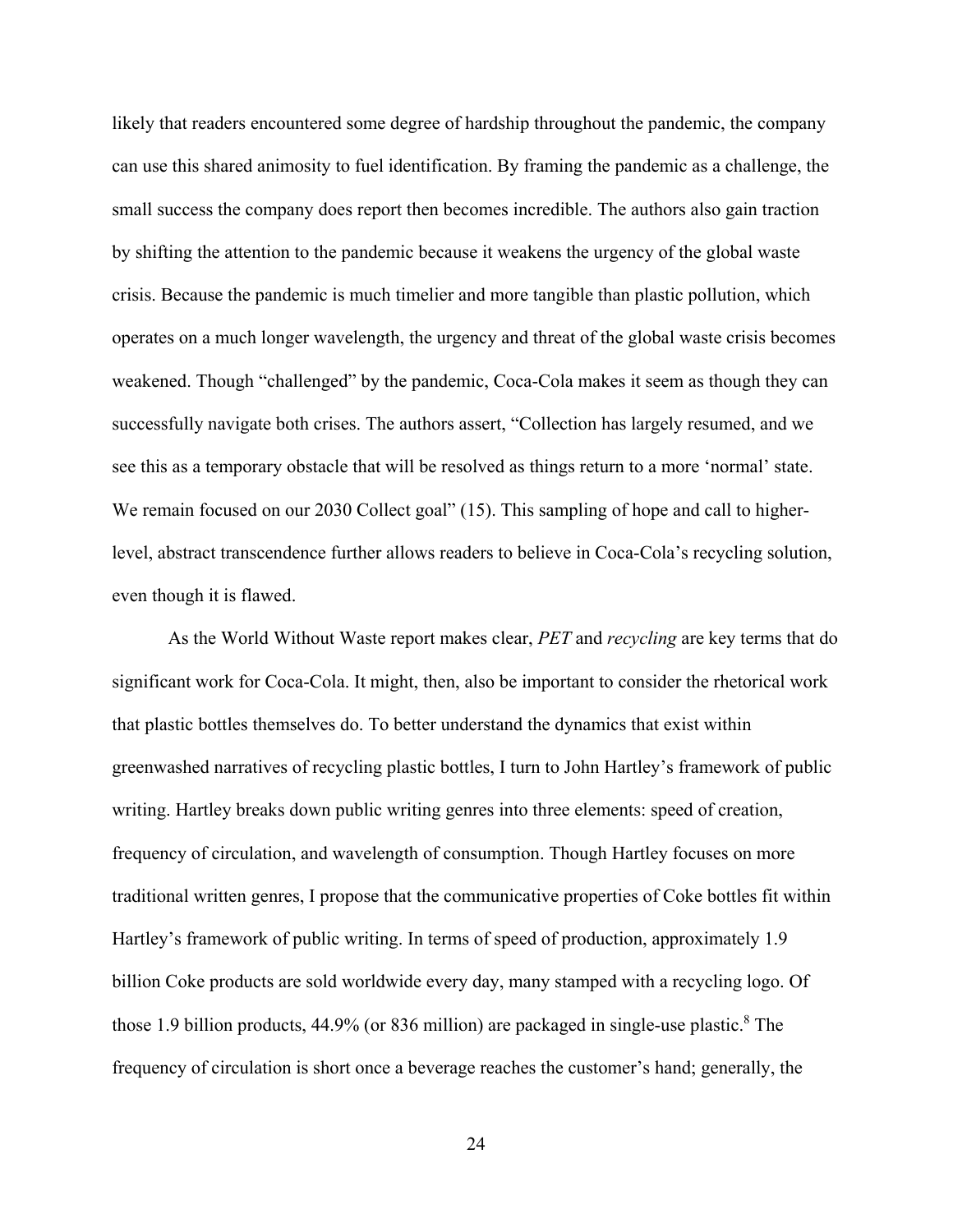plastic bottle is only retained in the consumer's consciousness as long as the beverage lasts. Then it is recycled, trashed, or littered—out of sight, out of mind. From the perspective of Hartley's theory, plastic's communicative properties would end there. However, the longevity of plastic means the wavelength of its communication will persist from the roadsides, landfills, and/or waterways where it accumulates. As Roberts observes, the consumer's use and removal of the plastic bottle is not the end of the story—it is but a prologue (230). The materiality of plastic, particularly in places where it ought not be, contradicts Coca-Cola's rhetoric that plastic bottles are recyclable and benign. Further, the contradiction of a recycling logo inscribed on a plastic bottle that endures in the environment communicates its own rhetorical message about the efficacy of recycling plastic.

# <span id="page-29-0"></span>*Refillable*

Despite the fact that Coca-Cola glorifies PET plastic, and despite the fact *recycling* is the most frequently used term throughout the report, the authors also need to show evidence that their sustainability initiatives are resulting in progress. As such, much of the weightier solutions within the report centers around the key term *refillable*, which is used in the context of refillable containers. Each of the 69 uses of this term attempt to emphasize that the company actually has sustainable actions on its resume. The irony of Coca-Cola's recent chase for sustainable packaging is that the company's original packaging practices were sustainable in the past. According to Elmore, The Coca-Cola Company developed the returnable bottle system where bottling companies expected consumers to return the glass bottles after each use (225). To prevent consumers from simply trashing the expensive glass bottles, most bottlers used a deposit system where consumers would put down a 1- or 2-cent deposit on the bottle, which the consumers could collect once they returned the empty bottle (Elmore 225). This returnable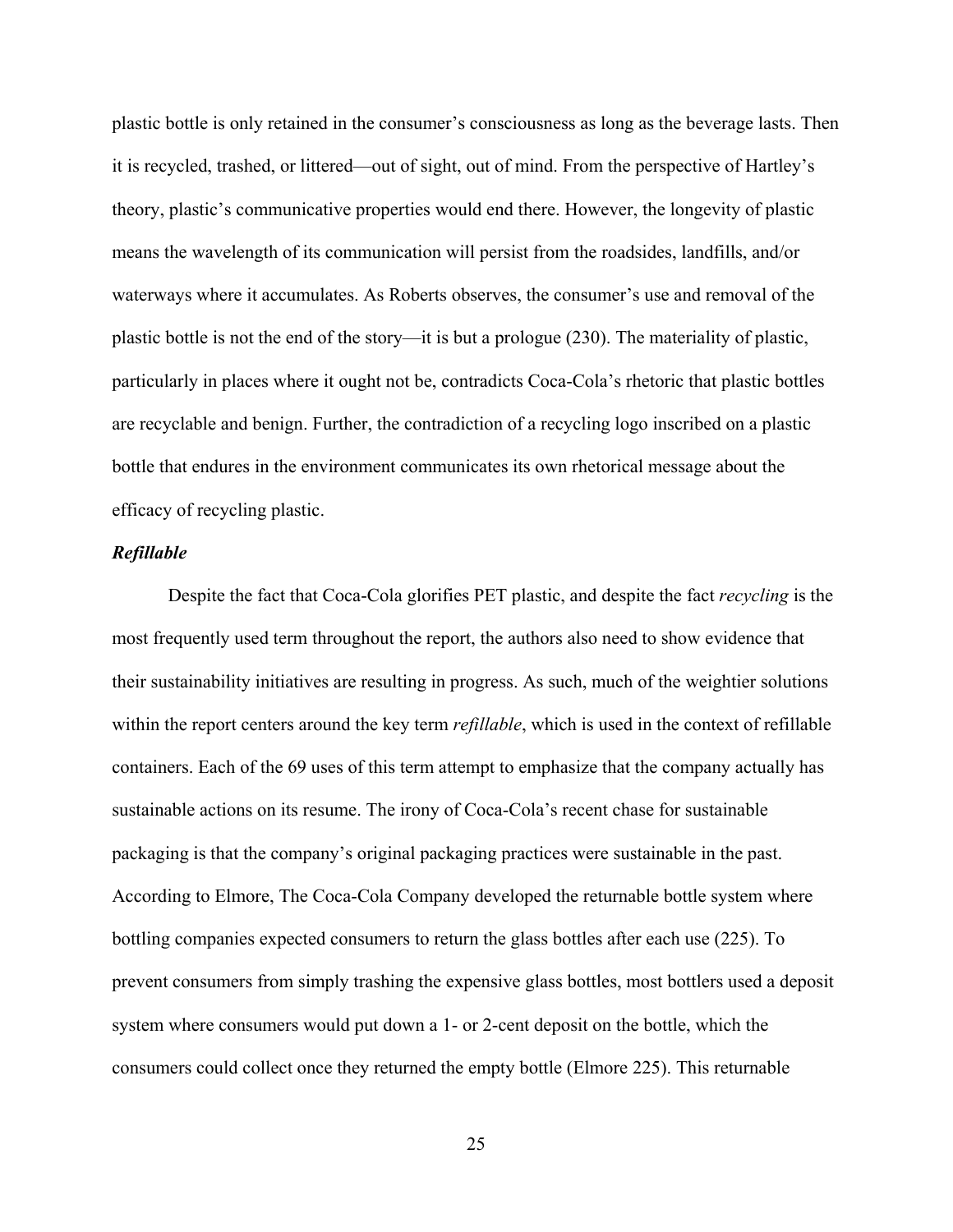distribution system (a mostly closed-loop system, to use Coca-Cola's current terminology) allowed bottles to be washed and reused upwards of twenty times (Rogers 134). However, in 1953, the brewing industry shifted to one-way packaging. Coca-Cola shifted their own packaging model in 1955 and, after seeing a significant increase in profit, made the permanent switch to single-use bottles and cans (Elmore 231). Despite Coca-Cola's long history with refillable systems, the authors present the company's "new" refillable pilot program as revolutionary and groundbreaking.

 While Coca-Cola counts refillable pilots as a progressive success, this key term primarily functions to boost the company's ethos and build common ground with consumers. The authors of the report assert, "We are fundamentally rethinking how we get our products to consumers, including what kind of packaging to use and whether a package is needed at all. . . . Returnable and refillable packaging supports our World Without Waste collection goals and is among the best packaging options for reducing our carbon footprint" (7). Here, the authors acknowledge that refillable options are one of their most sustainable packaging options. Based on this information alone, it is a wonder why the corporation does not make their refillable portfolio the pillar of their sustainability initiative. The authors even go on to explain that much of this success is driven by consumers: "Refillables are experiencing strong growth in certain regions, outperforming non-refillables in Germany and parts of Latin America. Refillable growth rates have increased during COVID-19. According to research conducted with Ipsos, the pandemic has made consumers more aware of packaging waste and driven preference for refillable packages" (7). For consumers reading this report, this note briefly fosters identification by establishing common ground. It seems as though Coca-Cola is noticing what types of packaging consumers prefer and are willing to adjust the company's packaging models accordingly.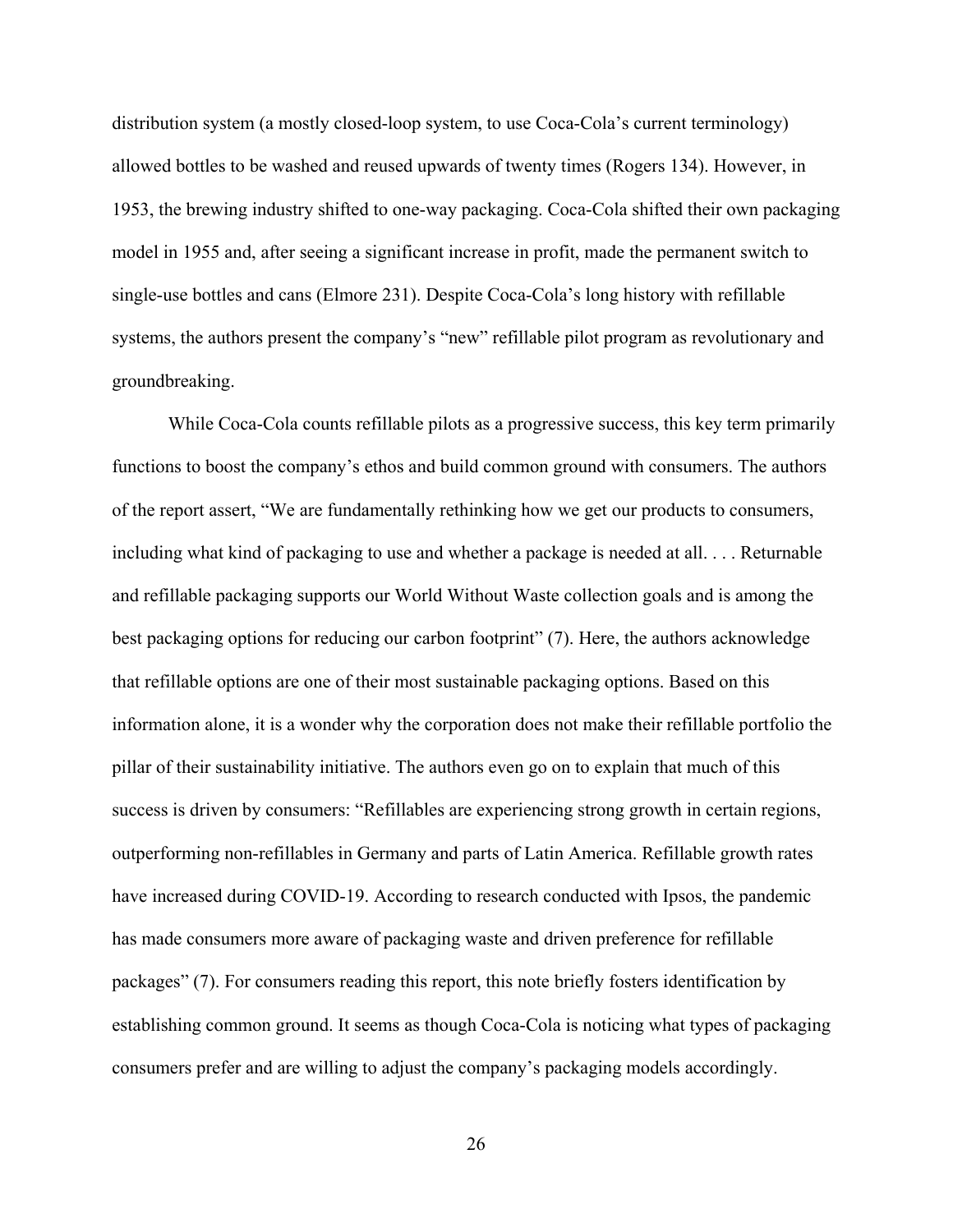At a quick glance, it seems that Coca-Cola and its consumers are consubstantial—that their interests are joined. However, an underlying tension exists in the fact that the authors include fountain drinks in their refillable packaging portfolio. Though the fountain cups that are distributed at fast food restaurants can technically be refilled and reused, they rarely make it past a second or third refill before being trashed. Because of various plastic coatings, fountain cups do not even hold the potential to be recycled, as is illustrated by the fact that the authors footnote fountain cups as exceptions to the company's recycling goals and statistics (4; 13; 14; 25; 26). Similarly, refillable options at gas stations are typically more durable forms of plastic that can be used multiple times, but these more durable plastics are generally the same types of low-value plastics which the company condemns. By counting fountain drinks among refillable options, the authors conflate disposable cups with the more ideal returnable glass bottle system. The authors boast of the company's refillable/returnable models, but this conflation makes it unclear just how much effort they are putting into those packaging options. The company knows their interests are not aligned with their consumers' interests, but as long as a consumer "assumes that they are, or is persuaded to believe so," the company can influence and capitalize on their behaviors through greenwashed narratives (Burke, *Rhetoric* 20).

# <span id="page-31-0"></span>*Partnership*

 The final key term that Coca-Cola depends upon throughout this report is *partner*. The term is used synonymously with two other key terms throughout the report: *collective* and *collaboration*. Combined, these three terms appear 71 times throughout the report and are predominantly used in the same context—to emphasize Coca-Cola's age-old message of unity and community. This message is displayed, for example, in Coca-Cola's 1971 "Hilltop" commercial, where the actors sing "I'd like to teach the world to sing / In perfect harmony / I'd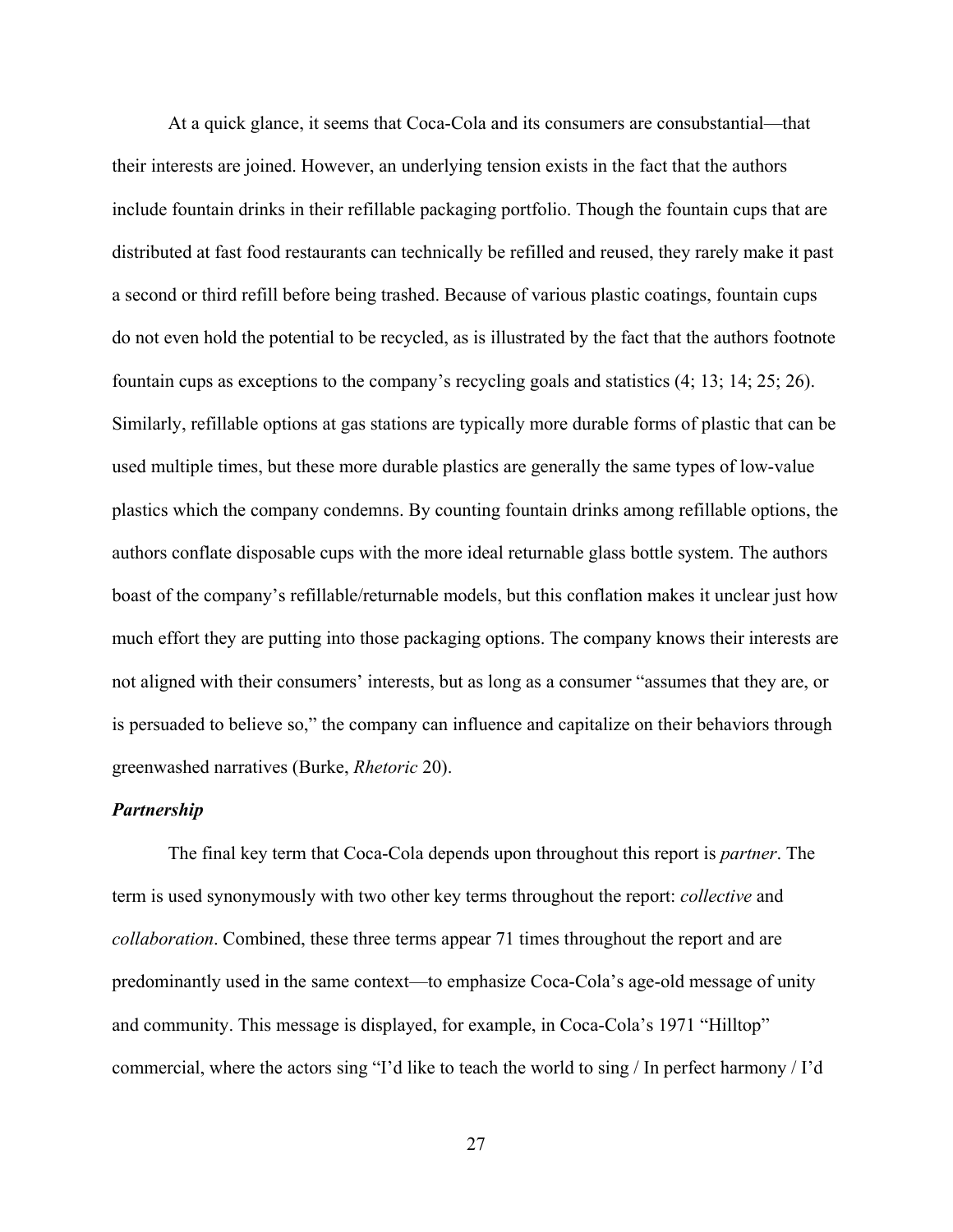like to buy the world a Coke / And keep it company" (Coca-Cola "Creating"). This catchy jingle, which proclaims a message of unity, is the center of one of the most beloved and influential advertisements in history (Hamilton & Tylee). The tune has been featured in six follow-up commercials by Coca-Cola since 1971. What Clark argues about jazz musicians "quoting" riffs from other musicians can be true in this case as well. Hearing the familiar tune and its message can foster identification through recognition; it becomes an aesthetic experience that bridges the viewer and the company (Clark 10).

The Hilltop notion of community is a pillar of Coca-Cola's regular, public ethos, and they bring it into their sustainability initiative as well. Throughout their section on partnership, Coca-Cola ties themselves and their efforts to communities, governments, and non-profit organizations in an attempt to show that they are working to resolve the plastic waste crisis. By using a few synonymous terms that carry the same meaning, the authors are able to reinforce their message that Coca-Cola is about bringing the world together. For example, the authors call for collaborative partnership by asserting, "COVID-19 has created a sense of unity that transcends borders and demonstrates that multiple sectors are capable of massive shifts to meet crises headon. The pandemic has amplified the need for collaborative, cross-sector solutions to plastic waste and other critical environmental and social issues" (18). Additionally, the terms in this cluster are generally paired with strong, active verbs (e.g., *engage, act, launch, scale,* and *evolve*), which portray the corporation as a proactive entity. Coca-Cola's community involvement promotes identification through common ground and transcendence. The company primary associates itself with three groups: businesses and industry peers, non-profit organizations, and governments.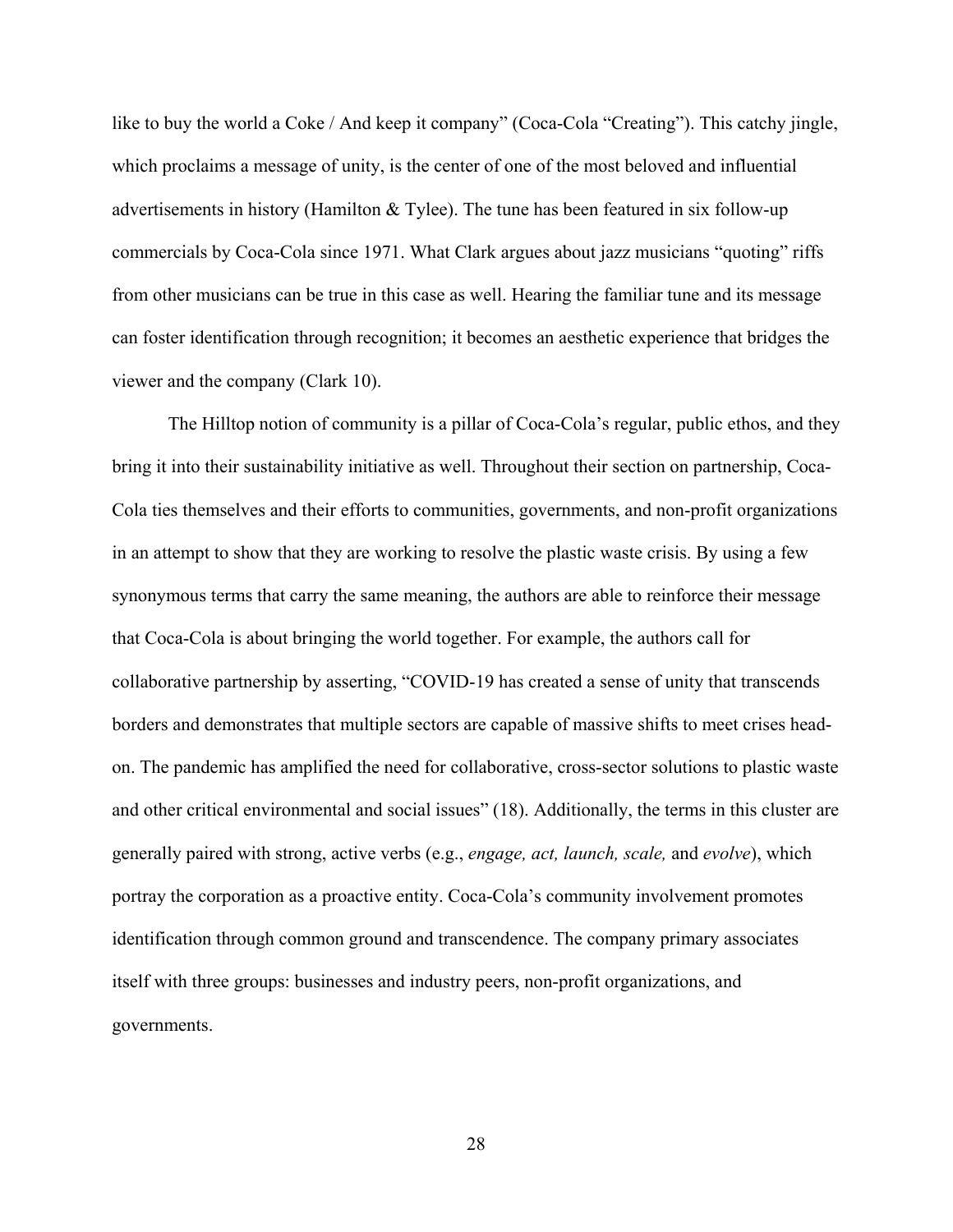To foster a sense of common ground with readers, the authors largely attempt to unite readers against the global waste crisis itself. As an unwieldy and often discouraging matter, readers can perhaps identify with the difficulty of addressing the environmental concerns described in this report. The authors depend upon terms like "crisis" and "challenges" in relation to environmental sustainability to magnify the supposed difficulty of what they are facing. For instance, the authors posit, "Today's global waste challenges call for collective action between industry peers, the wider business community and the nonprofit and civil sectors. . . . Industry cannot shoulder the entire cost of effective waste management for all materials and products on their own" (22). By rallying all the troops against environmental issues, Coca-Cola makes it seem as if the changes and contributions they can make are limited. Widening the scope to industry peers and the business community at large also makes Coca-Cola's contribution to plastic pollution seem less significant. Individuals can likely relate to this feeling of limited effect and responsibility, so they buy into the notion that Coca-Cola is already doing as much as they can against a larger issue. By meeting on this common ground, it is perhaps easy to forget about the company's dependence upon plastic production and recycling programs.

 Unlike the rhetoric that established common ground with general readers, the report uses nonprofit "partners" as a mechanism to encourage identification through transcendence. The report tries to blur the lines between Coca-Cola and nonprofit partners who are innovating solutions. One of the main partnerships the authors flaunt is with The Ocean Cleanup project. The authors state, "We are partnering with The Ocean Cleanup as the first global implementation partner for their river project, working to stem the tide of plastic pollution entering the world's oceans by first capturing waste in rivers" (20). The construction of "we are partnering" and "working to stem" allow for ambiguous readings about who is actually performing the work.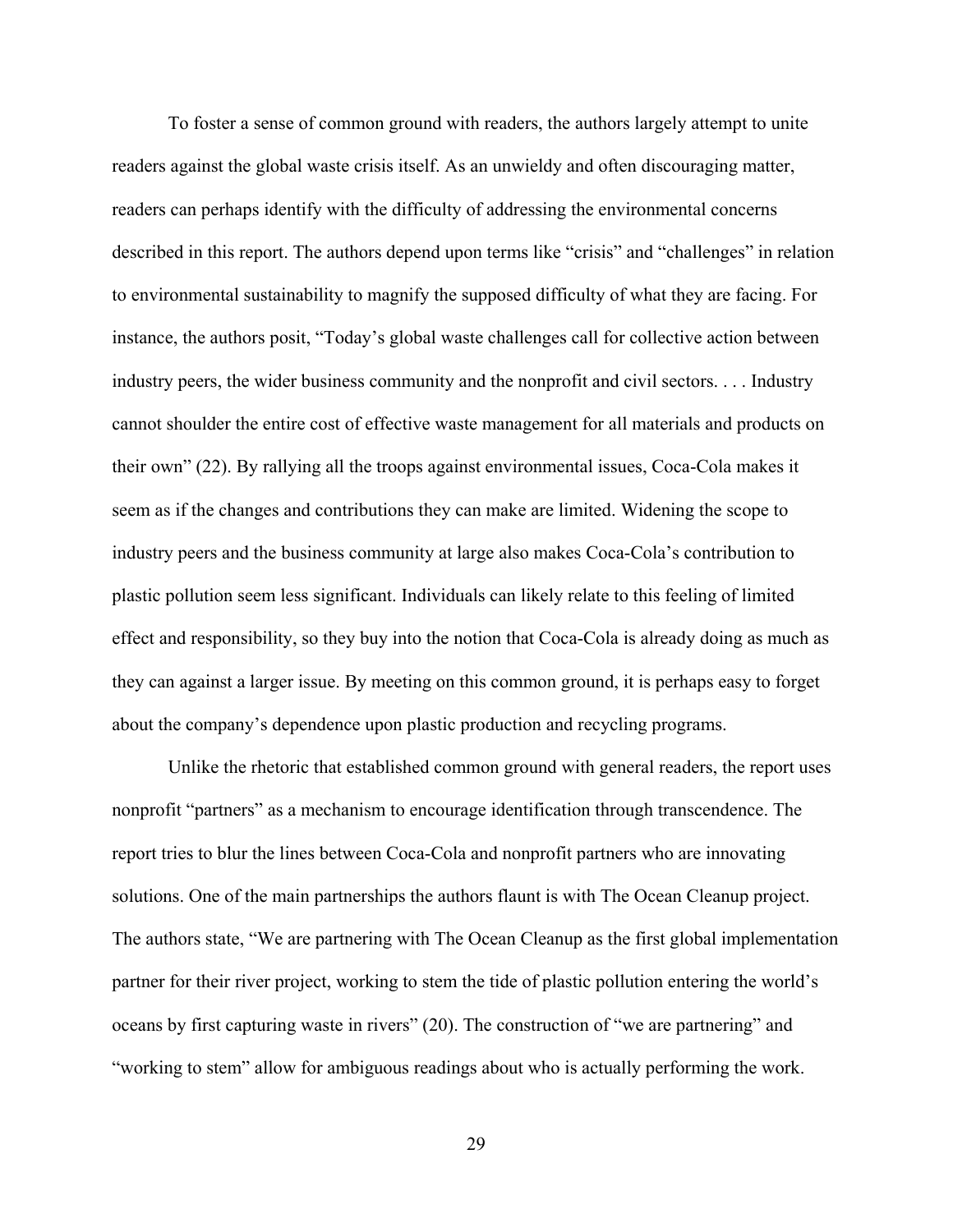This obscurity allows the company to appear as an active member of the organization instead of just a financial donor who helps pay for The Ocean Cleanup's river research and machine development. The authors continue, "Two Interceptors included in this partnership have already been installed by The Ocean Cleanup in Santa Domingo, Dominican Republic and Can Tho, Vietnam. . . . Together, we intend to take our learnings from this partnership to evolve and scale this work for greater impact" (20). Here, the authors hint that the heavy lifting of the project is primarily accomplished by The Ocean Cleanup crew, though they diminish The Ocean Cleanup as an agent by using passive voice. Wanting to portray Coca-Cola as an engaged partner, however, the authors quickly move back to third person pronouns to imply a more equal partnership.

 Arguably more important is the way Coca-Cola frames its collaboration with governments and legislative bodies. To describe this partnership, the authors posit, "We are taking a more proactive approach to collaborating with governments and other stakeholders to develop an economy where packaging materials are collected" (15). Though this proactive collaboration may seem like applaudable effort, it is likely that the corporation is lobbying for its own solutions to appear engaged and concerned about the environment. Close collaboration also allows the company to direct attention away from more effective policies, such as tighter regulation on single-use plastics. The authors even go as far as to advocate for increased regulation. To this point, the authors mention that Coca-Cola is "partnering with NGOs, industry peers and local and state governments to advance bottle collection and recycling. For example, we joined the U.S. Plastics Pact, championed by The Recycling Partnership and WWF, and part of the Ellen MacArthur Foundation's global Plastics Pact Network, to partner with governments to ensure the plastics we use stay in the circular economy and out of the environment" (3). These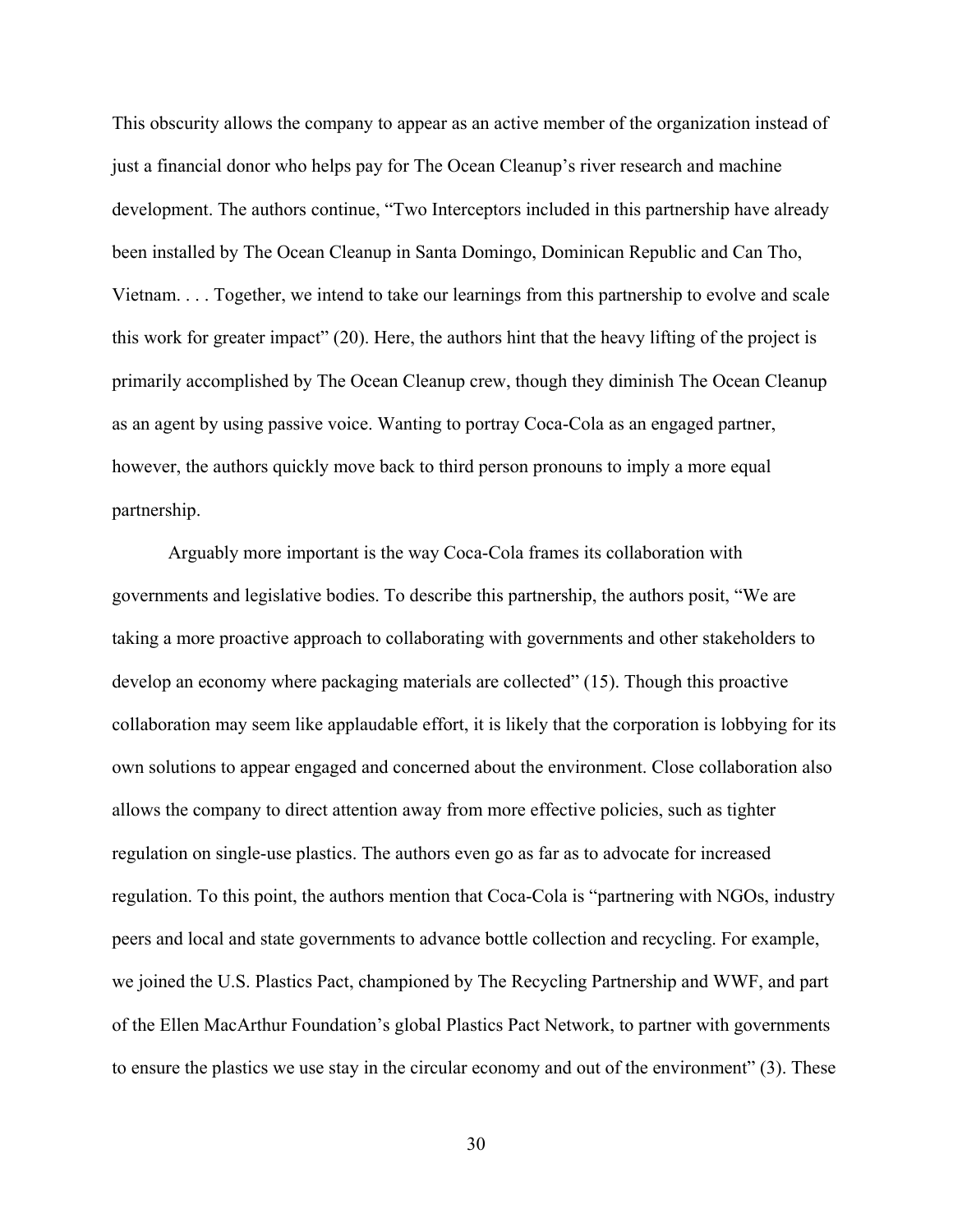partnerships target circular economies and recycling infrastructures, further advancing Coca-Cola's non-viable solution of recycling. So long as policies and regulations advance their solution, the company is all for cooperating with government bodies.<sup>9</sup>

 However, when governmental regulation does not support the development of recycling infrastructures, the authors present regulation and partnership differently. At one point in the report, the authors emphasize that Coca-Cola signed "a business manifesto calling for a UN treaty on plastic pollution to urgently address the fragmented landscape of regulation and complement existing voluntary measures, putting our support behind this initiative of WWF, the Ellen MacArthur Foundation and others" (3). In this statement, the authors frame regulation as *fragmented*, implying an inability for governments to pass successful environmental regulation on their own. The authors also place emphasis on their collaboration with other businesses and foundations which support corporate end-goals. For instance, the Ellen MacArthur Foundation pushes for circular economies. When governments do not approve of the usage of rPET plastics or do not prioritize recycling infrastructures, the authors frame government as a "they" that "we" must transcend. As Rogers asserts, "If the public believes that industry is responsibly handling natural resources, if they think production under a free-market system is sustainable, and if beverage consumers accept that they are to blame when waste gets out of control—an Orwellian flipping of the script—then laws will not be enacted, government won't intervene, and production can continue on industry terms" (144). In other words, if corporations can convince consumers that no further work or government regulations are necessary to solve environmental crises, it will be business-as-usual. The plastic waste crisis will continue until more consumers can critically analyze greenwashed narratives.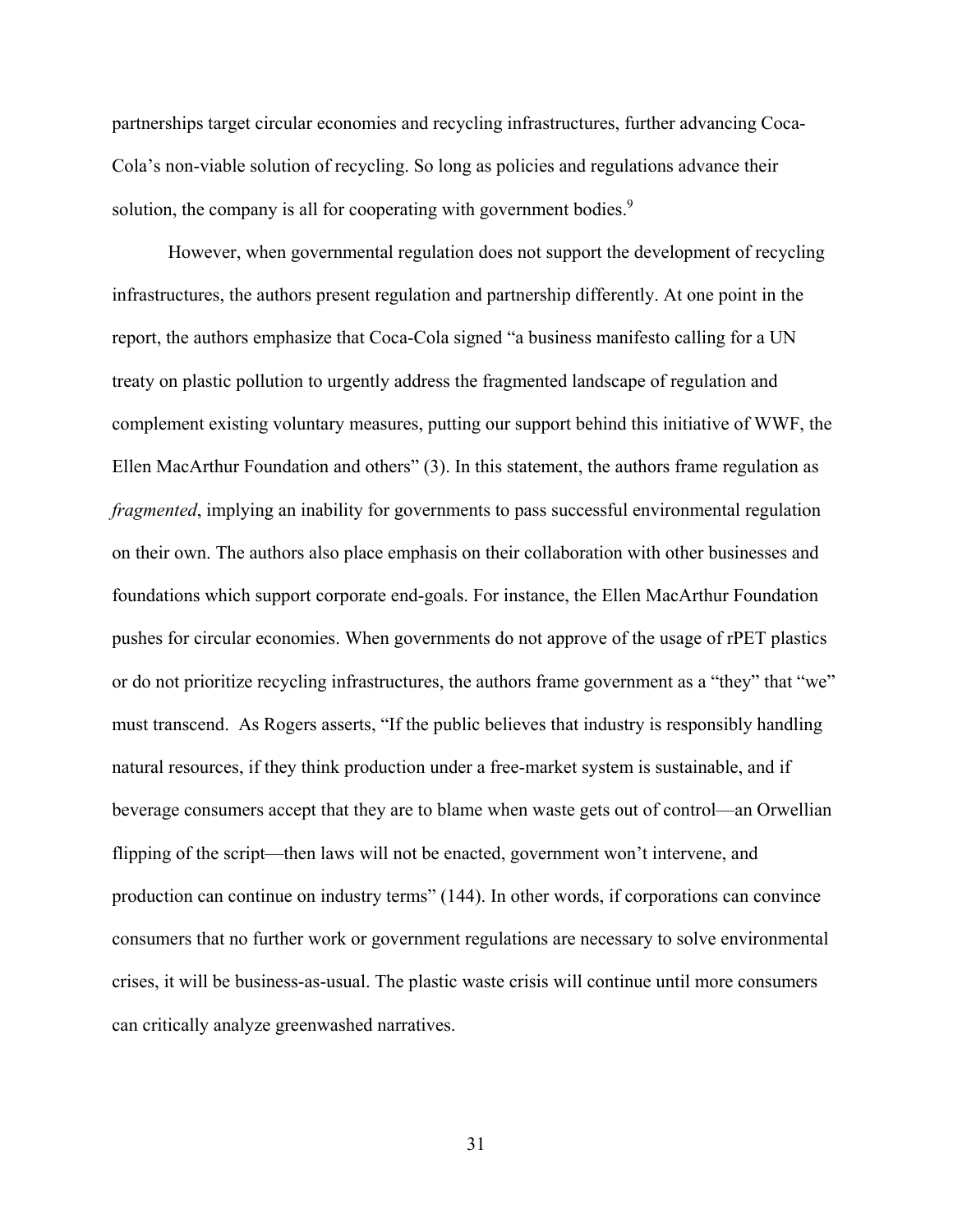# <span id="page-36-0"></span>**Discussion**

Though The Coca-Cola Company's 2020 World Without Waste report seems to suggest that the company is making strides towards environmental sustainability, much of the initiative is grounded in greenwashed rhetoric. By encouraging casual readers to identify with the company and cooperate with their proposed solutions, Coca-Cola is able to divert attention away from their unsustainable packaging models. Readers, more problematically, may come away from the report feeling as if they are helping resolve the plastic waste crisis by supporting Coca-Cola. While I have focused solely on Coca-Cola and their report throughout this analysis, it is crucial to acknowledge that it is not uncommon for other corporations and industries to utilize the same identification strategies—i.e., creating common ground, antithesis, and transcendence—to promote their own greenwashing narratives. As this analysis shows, Burke's theory of identification can help the public to critically analyze corporate sustainability initiatives. Though corporate language may appear straightforward and concise, it still—like all language—directs attention into certain avenues and can reveal a rhetor's underlying motivations. This concept is especially significant when readers are discerning whether sustainability initiatives and claims are greenwashed. In general, consumers and stakeholders alike need to be more conscious and critical of these reports.

My analysis also contributes to more general theories of communication that build on Burke's theory of identification. While Cheney originally applied Burke's theories and provided practical descriptions of how they work in the context of enrolling employees into corporate identities and values, his application of the theory can help us understand how businesses also work to enroll consumers into corporate identities and values. The World Without Waste report illustrates the relationship between identification and ethos. Coca-Cola's sustainability initiative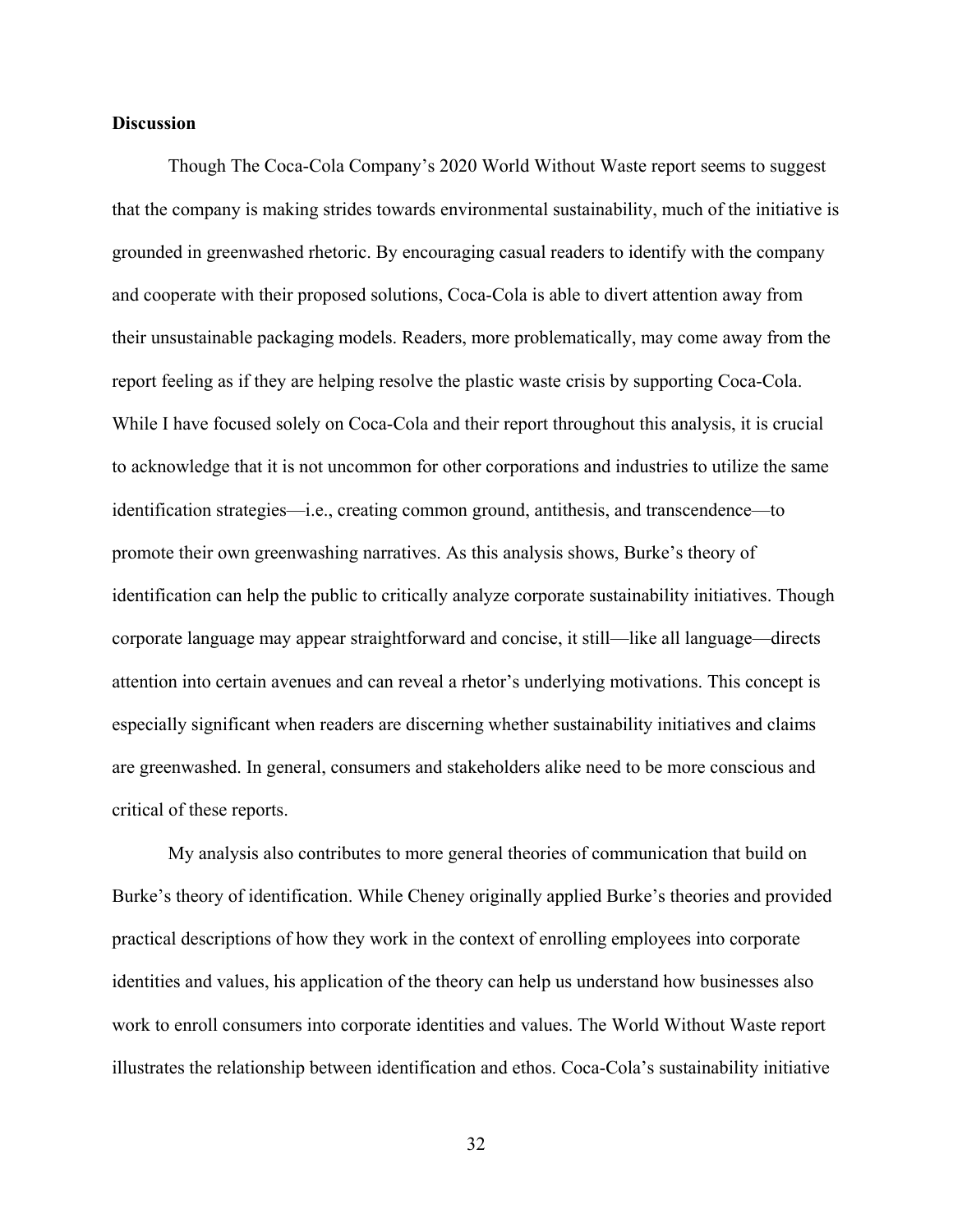relies on much of the ethos the company has built over more than a century. Coca-Cola has spent decades advertising its products in conjunction with values like unity and togetherness. The intertextuality of Coca-Cola's communicative texts—such as sustainability reports, advertising campaigns, and plastic bottles—strengthens Coca-Cola's identification efforts, allowing identification to operate on a much larger, global scale. Consumers who have seen Coca-Cola proclaim global unity with the Hilltop commercial and its iterations will not think it is out of place for the company to portray itself and its consumers as good global citizens. The rhetorical work in this sustainability report re-activates and adds to the company's rhetorical work in the forms of written, visual, and musical advertising campaigns. Simply put, it appears that established ethos and intertextuality can help foster identification with audience members.

While its World Without Waste reports are where Coca-Cola's greenwashing is most visible, most consumers will likely never encounter it; however, the same greenwashing strategies are present in the company's more public-facing texts. In the company's advertising campaigns, the same strategies of establishing common ground, creating antithesis, and subtly building transcendence are still at work. For example, the "Share A Coke" campaign was designed to "create a more personal relationship with consumers and inspire shared moments of happiness" (Coca-Cola, "Share A Coke"). This campaign reactivates Coca-Cola's age-old message of harmony and community—values on which the company tends to build common ground. When the campaign debuted in the United States in 2016, it had evolved into "Share A Coke and a Song," which bears striking resemblance to the lyrics in the Hilltop commercial. Additionally, the company's iconic polar bears have reactivated similar messages in advertisements since 1922. Over the last few decades, polar bears have become symbolic of global warming and environmental crises. The pairing of these two images—thriving polar bears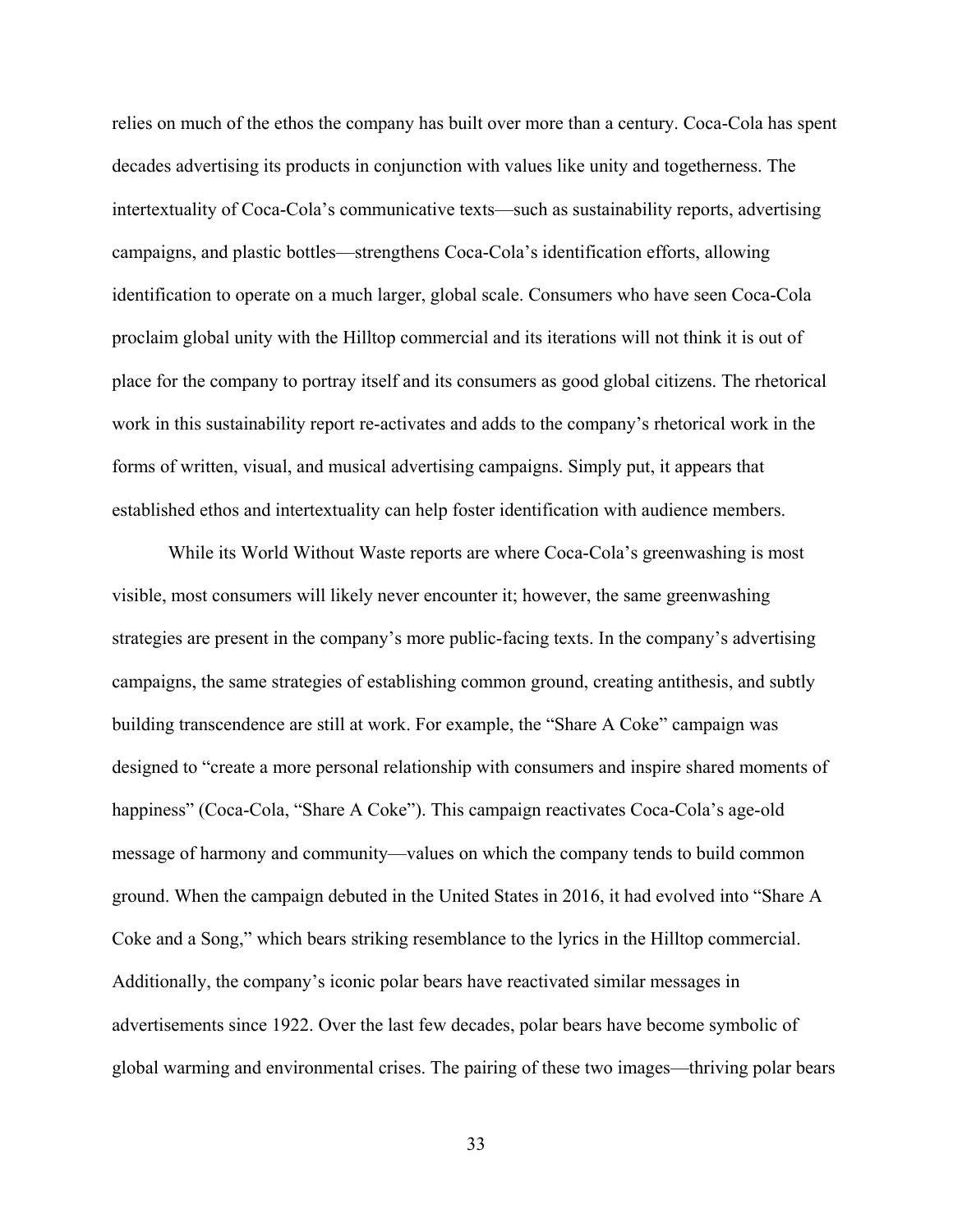and cold bottles of Coke—contribute to the company's natural and environmentally friendly image. The company's recent "Christmas 2020" commercial also builds common ground, antithesis, and transcendence. The advertisement was featured during the COVID-19 pandemic and reactivates messages of hope and togetherness. These two values again act as building blocks for common ground, with the pandemic and its cause for separation acting as antithesis. The end of the commercial features a father reuniting with his family for Christmas, all thanks to Santa Claus who is featured driving a Coca-Cola delivery truck—a visual reminder that Coca-Cola can help the world transcend any problem. These texts, in combination with many other campaigns, form a web of intertextuality that allows Coca-Cola's messages to build off each other to enroll consumers more fully. Having these campaigns as a groundwork then allows the company to be more successful with its greenwashed initiatives.

Throughout this analysis, I have also shown that transcendence can occur in a variety of ways. Burke, Cheney, and Zappen each have notions about how transcendence can encourage identification. Cheney explains that the assumed "we"—which comes with an implied "they" often creates identification on a subliminal level (148). Additionally, as I illustrate throughout this analysis, transcendence can also occur as rhetors construct relationships between act, agent, and agency and by using strong, active verbs. In this report, for instance, Coca-Cola's syntax often obscures the agents and their actions by frequently writing in passive voice. This ambiguity in discussing collaboration allows readers to assume that Coca-Cola and themselves are included in the actions the authors describe. When the authors do utilize the pronoun "we" throughout the report, transcendence is then strengthened because it allows more individuals to include themselves in the action. In greenwashed communication, this move is significant because it allows corporations to capitalize on ambiguity and take or avoid responsibility, as the case may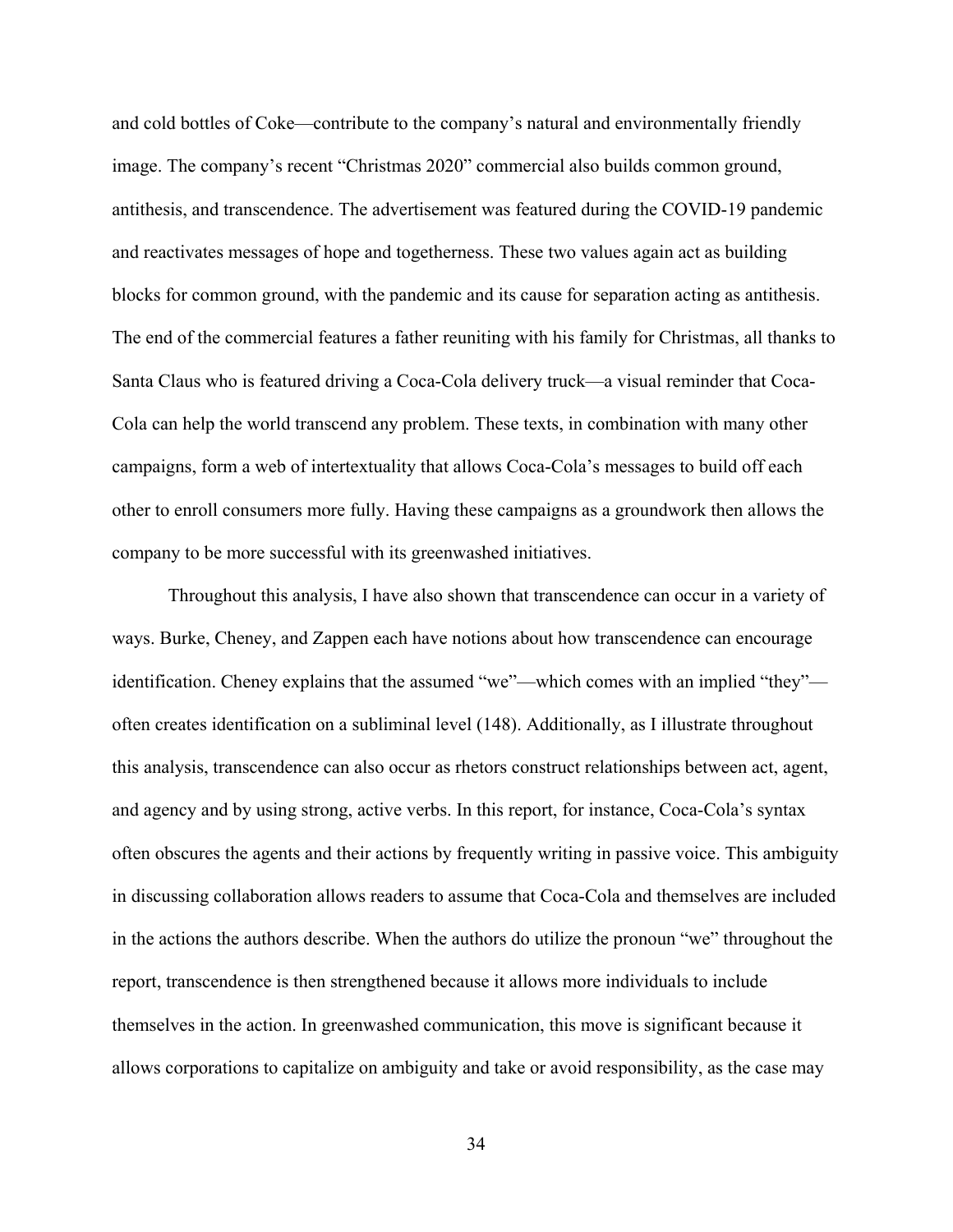be. Understanding how identification and terministic screens operate within a text is important generally; however, when it comes to addressing environmental crises, Burke's theories on identification and terministic screens become crucial to exposing greenwashed narratives and disingenuous rhetoric.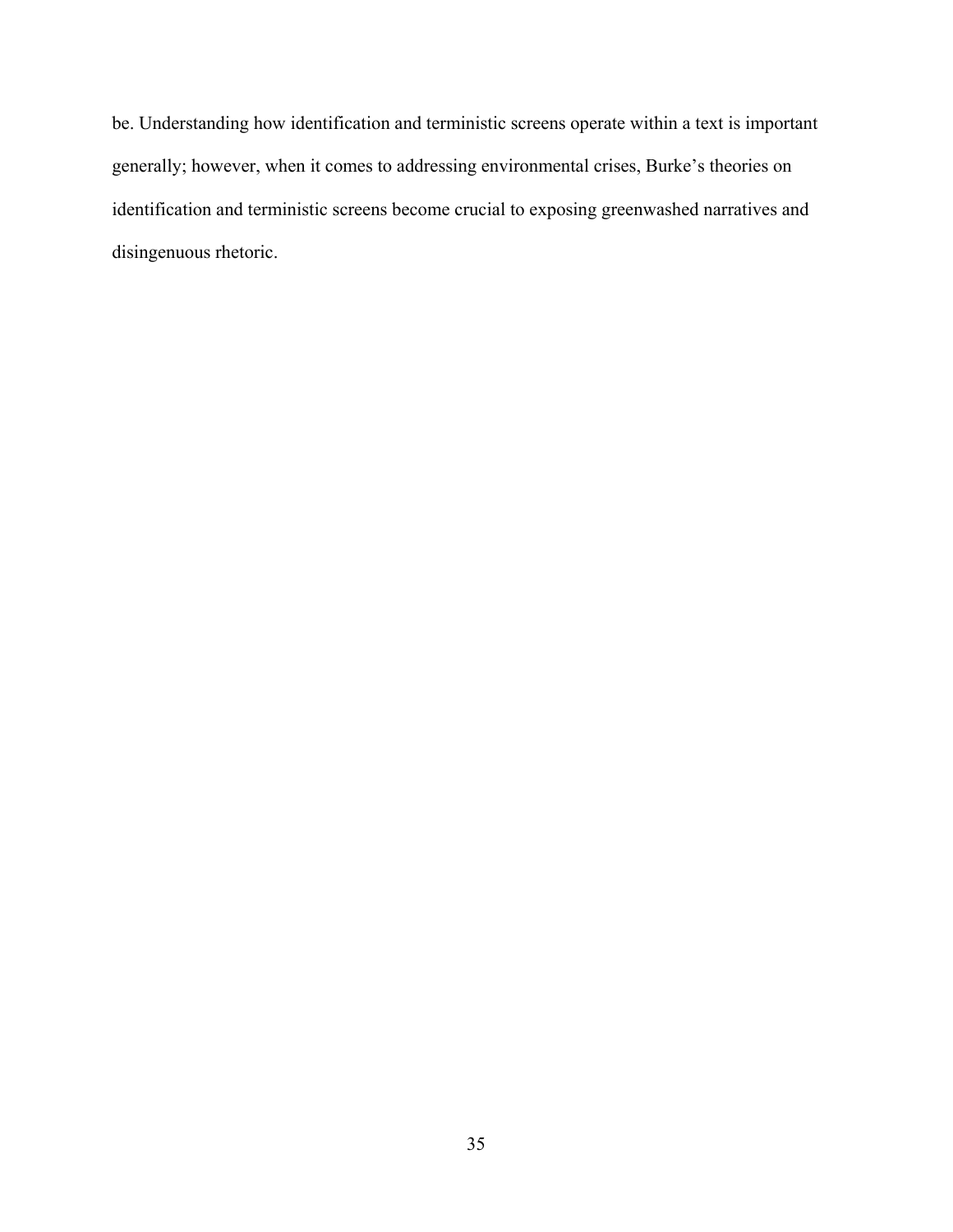#### **Notes**

<span id="page-40-1"></span><span id="page-40-0"></span>1. For additional conversations related to Keep America Beautiful, see Bartow J. Elmore's book, *Citizen Coke: The Making of Coca-Cola Capitalism*, Heather Rogers's book, *Gone Tomorrow: The Hidden Life of Garbage*, and Brian Russell Roberts's chapter, "Spiraling Futures of the Archipelagic States of America."

<span id="page-40-2"></span>2. For examples of this conversation, see Greg Northen's essay about greenwashed organic labeling; Debashish Munshi and Priya Kurian's work about corporate social responsibility and greenwashing; and Menno D.T. De Jon, Karen Harking, and Susanne Barth's study on the effects of greenwashing on consumer trust.

<span id="page-40-4"></span><span id="page-40-3"></span>3. Bree Devin and Jennifer L. Bartlett examined green environmental communication from several companies and established a guideline for determining what counts as legitimate and illegitimate sustainability claims. Stephen J. Scanlan also contributes to the conversation with his discussion of greenwashing in the oil and gas industry. Additionally, Emily Plec and Mary Pettenger focus their analysis on greenwashed advertising campaigns from ExxonMobil. 4. Though I critique the perpetual use of single-use packaging throughout this essay, I'd like to pause and differentiate between single-use bottles and medical plastics. As Max Liboiron reminds us: "The #suckitableism movement and thinker-advocates such as Alice Wong have been very clear that plastic bendy straws are used by people with disabilities to create livable worlds and that bans are ableist. Without differentiating between medical plastics (while also making them less toxic, as Health Care without Harm is advocating) and other single-use plastics . . . it is impossible to be responsible to the problems and ethics of plastic pollution" (28). 5. Irr and Kim break down this unwieldy figure by explaining that eight billion tons of plastic

<span id="page-40-5"></span>equates to each of Earth's seven billion inhabitants hypothetically being responsible for one ton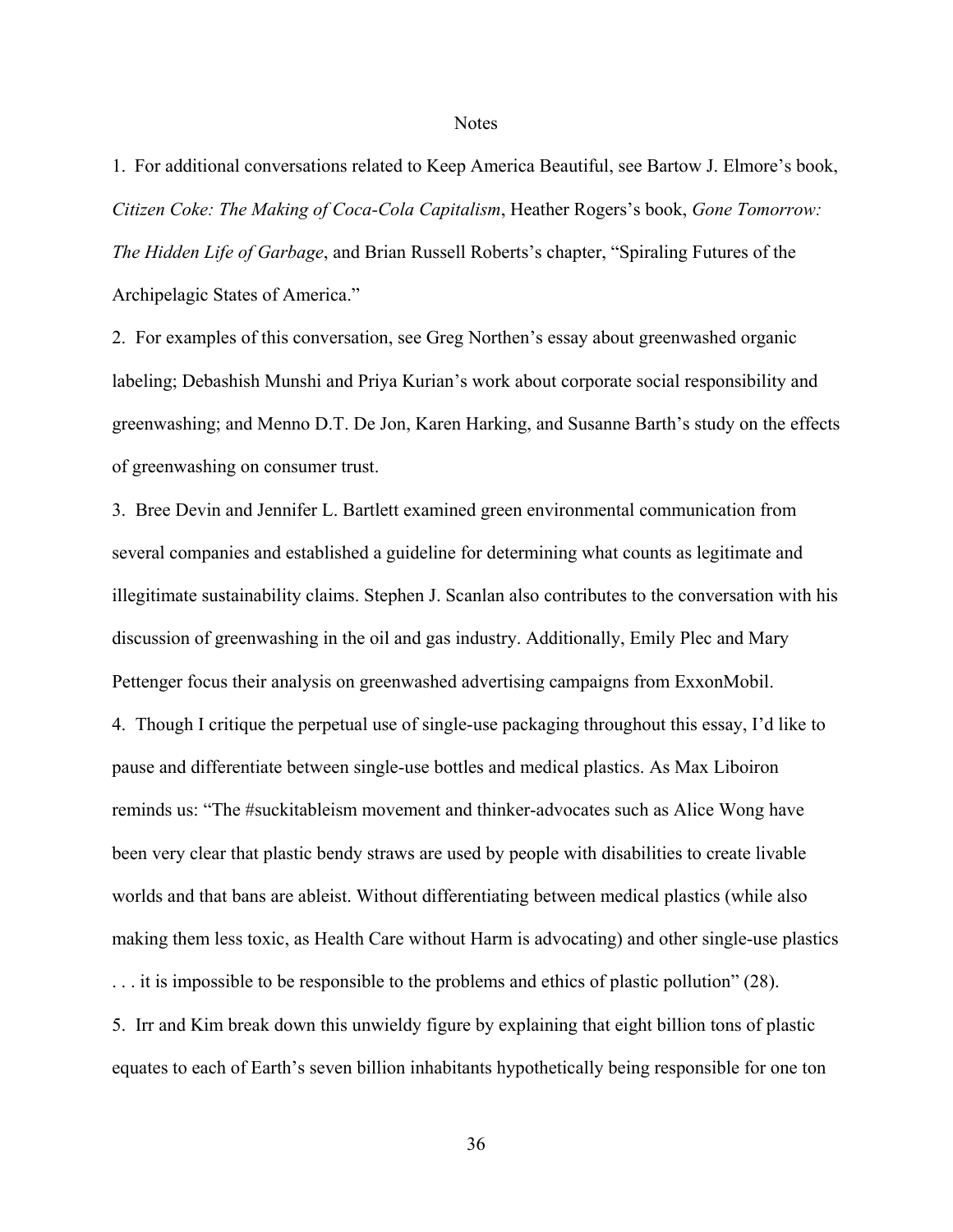of plastic waste. However, they carefully add, "Although in reality, of course, plastic use and waste is concentrated in high-consumption nations of the global North and West" (3).

<span id="page-41-0"></span>6. The COVID-19 pandemic, in particular, has led to an influx of plastic use worldwide (Irr  $\&$ Kim; Adyel). Though much of this plastic takes the form of medical equipment and personal protective equipment, Irr and Kim observe there has also been an increase of items like take-out containers and single-use water bottles (1). Adyel also adds that the plastic packaging market was projected to increase from USD 909.2 billion in 2019 to USD 1,012.6 billion in 2021 (1314). In other words, despite increased awareness of plastic pollution, plastic production and pollution have not decreased.

<span id="page-41-1"></span>7. PET (polyethylene terephthalate) is a lightweight plastic that has been used for disposable soda bottles since 1975. Though it is technically considered to be 100% recyclable, one piece of PET plastic can only be recycled two or three times before it degrades enough that it can no longer be used (Sedaghat).

<span id="page-41-2"></span>8. For a more comprehensive breakdown of their packaging types, see The Coca-Cola Company's "Packaging Distribution Mix of The Coca-Cola Company Worldwide in 2020, by Type."

<span id="page-41-3"></span>9. This same strategy was utilized in the past with Keep America Beautiful. The organization supported stronger regulations and policies when it came to enforcing punishments for littering, including fines and jail time for repeat offenders (Rogers 142). As Rogers notes, "Such solutions suited the KAB leadership because they distracted the public from other options that might inconvenience industry, like production restrictions or forcing can, bottle, and beverage makers to reinstate the vastly less profitable refillable container" (Rogers 142-43). In other words, the beverage industry has a history of directing attention to certain regulations and away from others.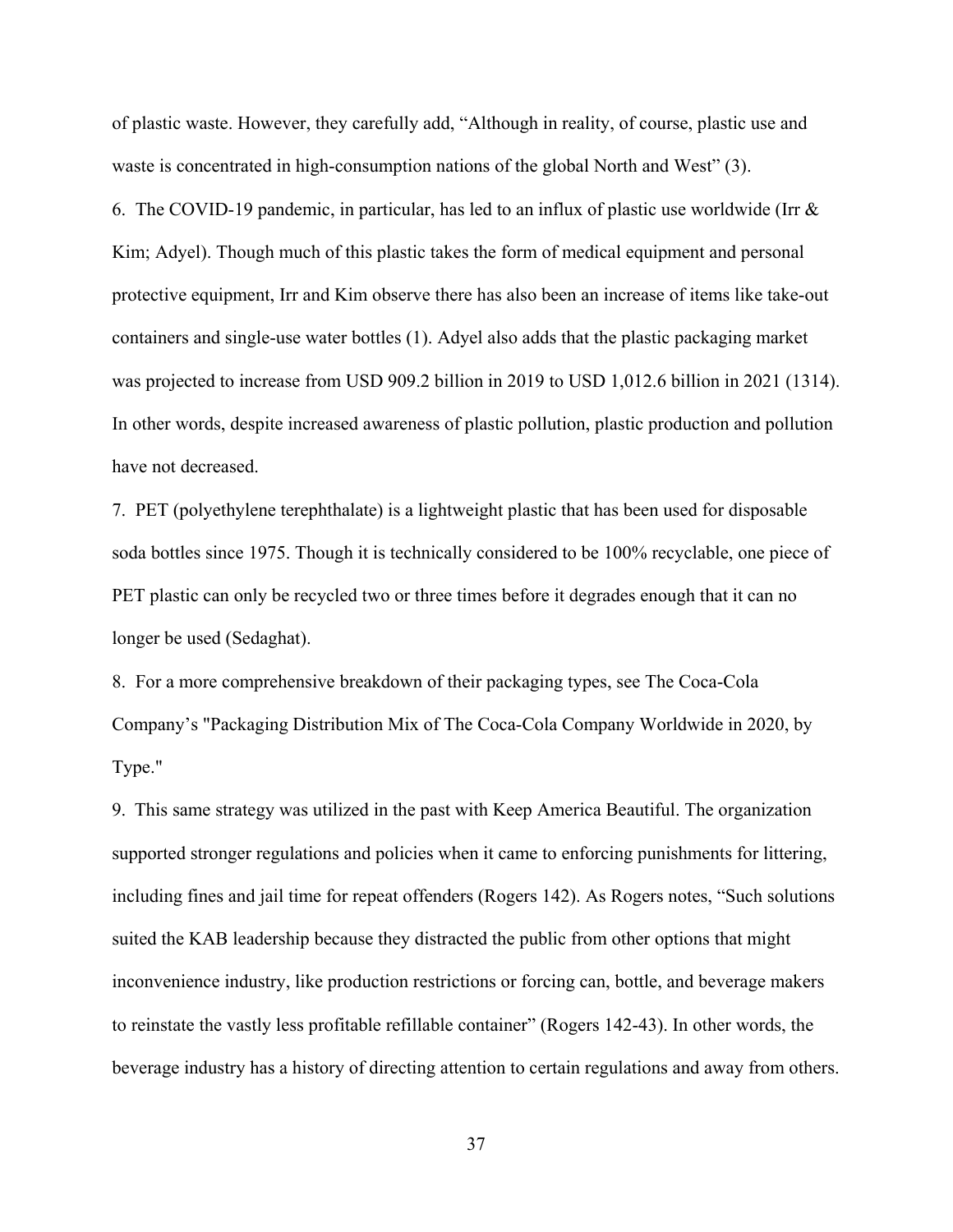#### Works Cited

<span id="page-42-0"></span>Balzotti, Jon. *Technical Communication: A Design-Centric Approach*. Routledge, 2021.

- Borrelle, Stephanie B., et al. "Predicted Growth in Plastic Waste Exceeds Efforts to Mitigate Plastic Pollution." *Science*, vol. 369, no. 6510, 18 Sept. 2020, pp. 1515-1518.
- Boscagli, Maurizia. "Chapter 7: On the Beach." *Life in Plastic: Artistic Responses to Petromodernity*, edited by Caren Irr, University of Minnesota Press, 137-161.

Brandt, Deborah. *The Rise of Writing: Redefining Mass Literacy*, Cambridge UP, 2014.

Break Free from Plastic. "Brand Audit Report 2021." *Break Free from Plastic*, Oct. 2021, https://www.breakfreefromplastic.org/wp-content/uploads/2021/10/BRAND-AUDIT-REPORT-2021.pdf

Burke, Kenneth. *Attitudes Toward History*, Beacon Press, 1961.

- ---. *Language as Symbolic Action*, University of California Press, 1968.
- ---. *The Philosophy of Literary Form: Studies in Symbolic Action*, 3rd edition, University of California Press, 1973.
- ---. *A Rhetoric of Motives*, University of California Press, 1969.
- CBC/Radio-Canada. "Tracking Your Plastic: Exposing Recycling Myths." *YouTube*, uploaded by CBC News, 27 Sept. 2019, https://youtu.be/c8aVYb-a7Uw.
- Cheney, George. "The Rhetoric of Identification and the Study of Organizational Communication." *Quarterly Journal of Speech*, vol. 69, May 1983, pp. 143-158, DOI: 10.1080/00335638309383643
- Clark, Gregory. *Civic Jazz: American Music and Kenneth Burke on the Art of Getting Along*. University of Chicago Press, 2015. *EBSCOhost*, https://search-ebscohost-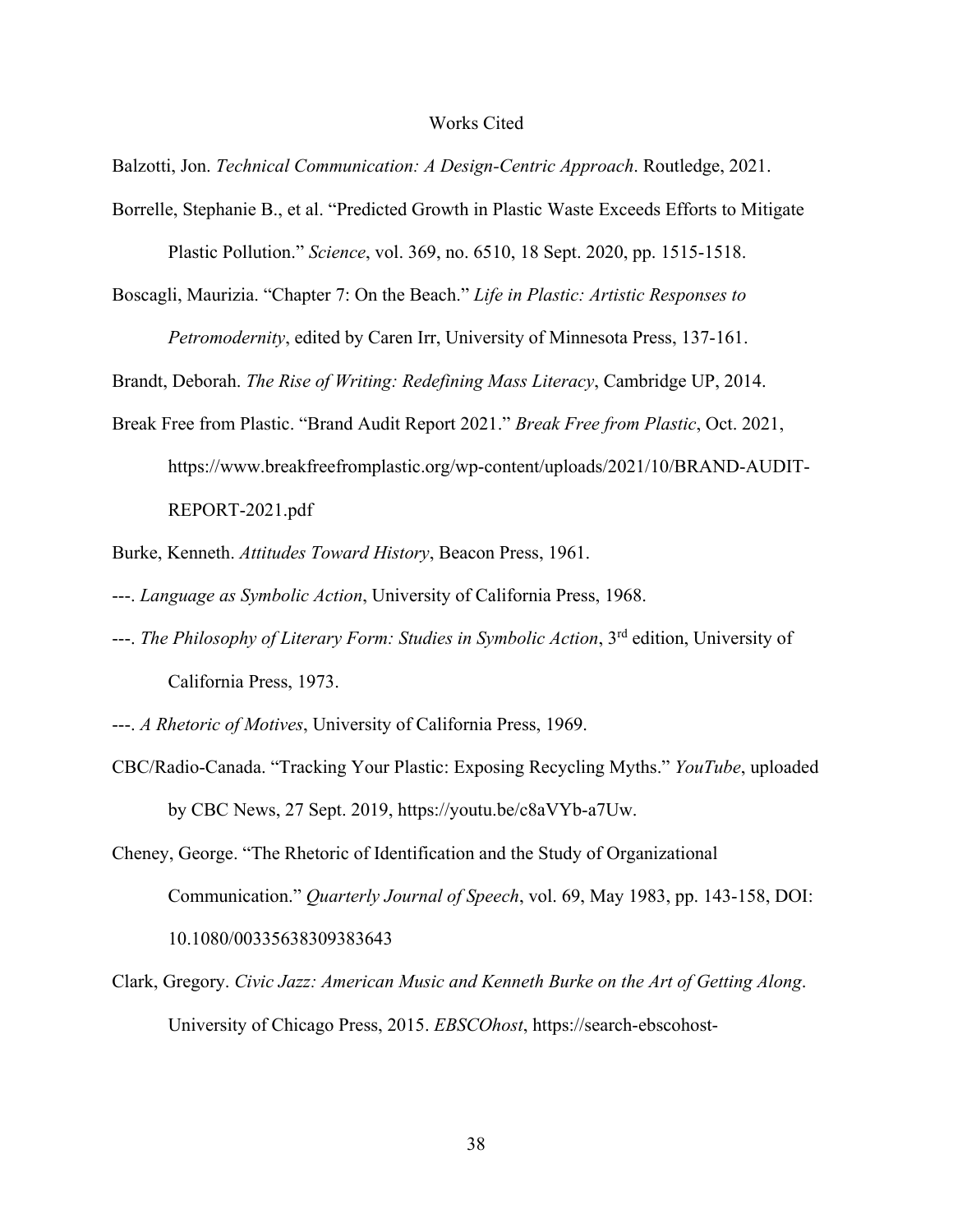com.erl.lib.byu.edu/login.aspx?direct=true&db=e025xna&AN=961051&site=ehostlive&scope=site.

- The Coca-Cola Company. "Coca-Cola Christmas Commercial 2020." *YouTube*, uploaded by Coca-Cola, 9 Nov. 2020, https://www.youtube.com/watch?v=yg4Mq5EAEzw
- ---. "Creating 'I'd Like to Buy the World a Coke." *Coca-Cola Company*, https://www.cocacolacompany.com/company/history/creating-id-like-to-buy-the-world-a-coke
- ---. "Packaging Distribution Mix of The Coca-Cola Company Worldwide in 2020, by Type." *Statista*, 20 Apr 2021, https://www-statista-com.erl.lib.byu.edu/statistics/254549/cocacolas-packaging-mix-worldwide-by-type/
- ---. "2020 World Without Waste Report." *Coca-Cola Company*, Jun. 2021, https://www.cocacolacompany.com/content/dam/journey/us/en/reports/coca-cola-world-without-wastereport-2020.pdf
- Elmore, Bartow J. *Citizen Coke: The Making of Coca-Cola Capitalism*, W.W. Norton & Company, 2015.
- Foss, Sonja K. "Chapter Four: Cluster Criticism." *Rhetorical Criticism: Exploration and Practice*, 4<sup>th</sup> edition, Waveland Press Inc., 2009, pp. 63-96. Garside, Melissa. "The Life Cycles of Plastic." *Statista*, May 2021, pp. 1-27, https://www-statista-com.erl.lib.byu.edu/study/83215/the-life-cycle-of-plastics/.
- Hamilton, James, and John Tylee. "Ten Ads That Changed Advertising." *Campaign*, 18 May 2007, https://www.campaignlive.co.uk/article/ten-ads-changed-advertising/658586
- Hartley, John. "Chapter 16: The Frequencies of Public Writing: Tomb, Tome, and Time as Technologies of the Public." *Democracy and New Media*, Ed. Henry Jenkins and David Thorburn, The MIT Press, 2003, pp. 247-269.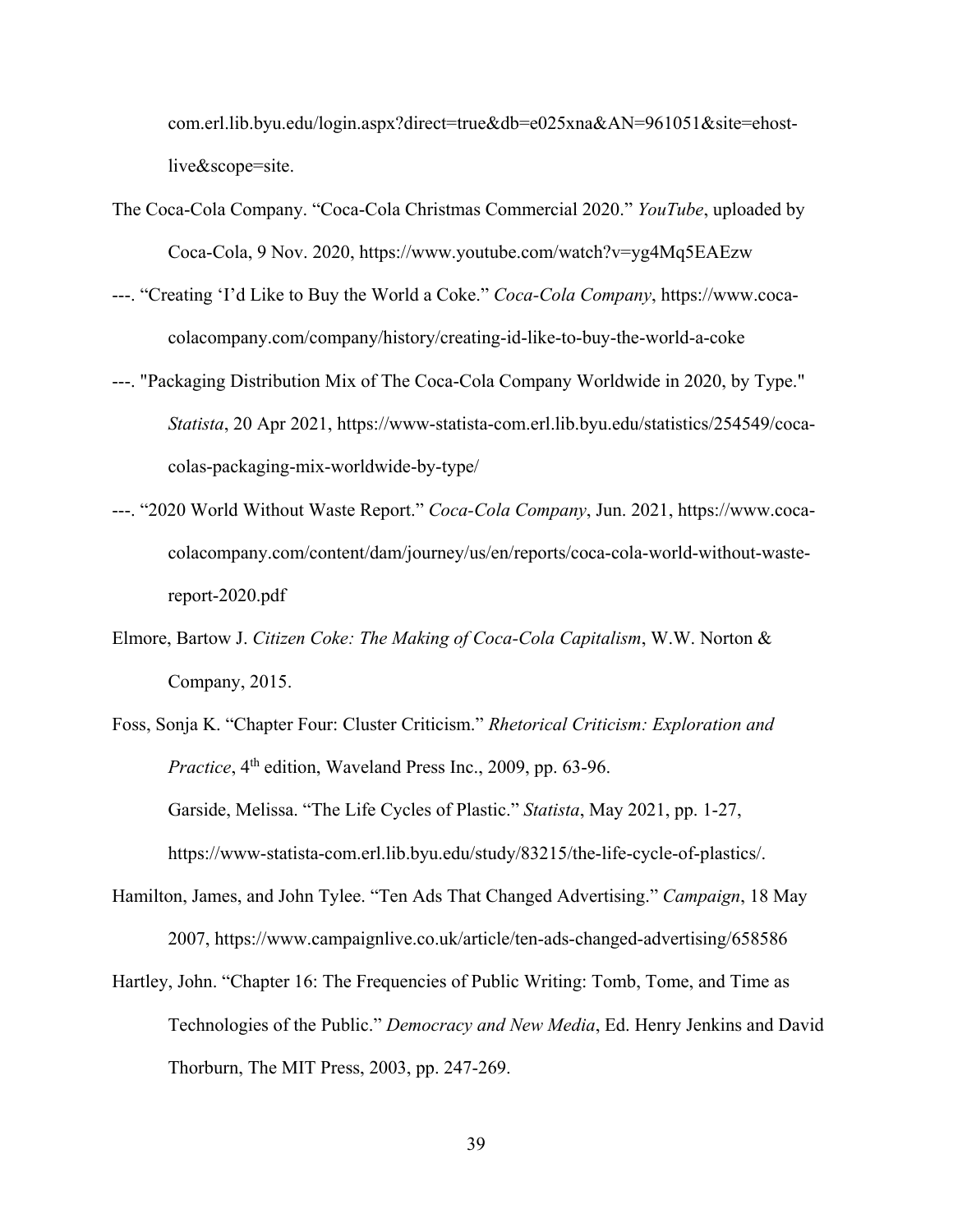- Huckin, Thomas N. "Critical Discourse Analysis." *Functional Approaches to Written Text: Classroom Applications*, edited by Tom Miller, United States Information Agency, 1997, pp. 78-92.
- Irr, Caren, and Nayoung Kim. "Introduction: Concepts and Consequences of Plastic." *Life in Plastic: Artistic Responses to Petromodernity*. University of Minnesota Press, pp. 1-8.

Keep America Beautiful. "Keep America Beautiful Releases Largest Study on Litter in America." *KAB*, 19 May 2021, https://kab.org/keep-america-beautiful-releases-largeststudy-on-litter-in-america 2/#:~:text=(May%2019%2C%202021)%20%E2%80%93 ,study%20on%20litter%20in%20America.&text=Nearly%2050%20billion%20pieces%2 0of,)%20than%20roadways%20(23.7B)

Liboiron, Max. *Pollution is Colonialism*. Duke UP, 2021.

- McLeod, Matthew, et al. "The Global Threat from Plastic Pollution." *Science*, vol. 373, no. 6550, 2 Jul. 2021, pp. 61-65.
- National Institute of Environmental Health Sciences. "Endocrine Disruptors." *NIEHS*, 24 Jan. 2022, https://www.niehs.nih.gov/health/topics/agents/endocrine/index.cfm.
- Orange, Erica. "From Eco-Friendly to Eco-Intelligent." *The Futurist*, vol. 44, no. 5, Oct. 2010, pp. 29-32. *ProQuest*, http://erl.lib.byu.edu/login/?url=https://www.proquest.com/ magazines/eco-friendly-intelligent/docview/736165378/se-2?accountid=4488.
- PlasticsEurope (PEMRG). "Annual Production of Plastics Worldwide from 1950 to 2020 (in Million Metric Tons)." *Statista*, 1 Jun 2021.
- Roberts, Brian Russell. "Chapter 5: Spiraling Futures of the Archipelagic States of America." *Borderwaters: Amid the Archipelagic States of America*, Duke UP, pp. 203-317.